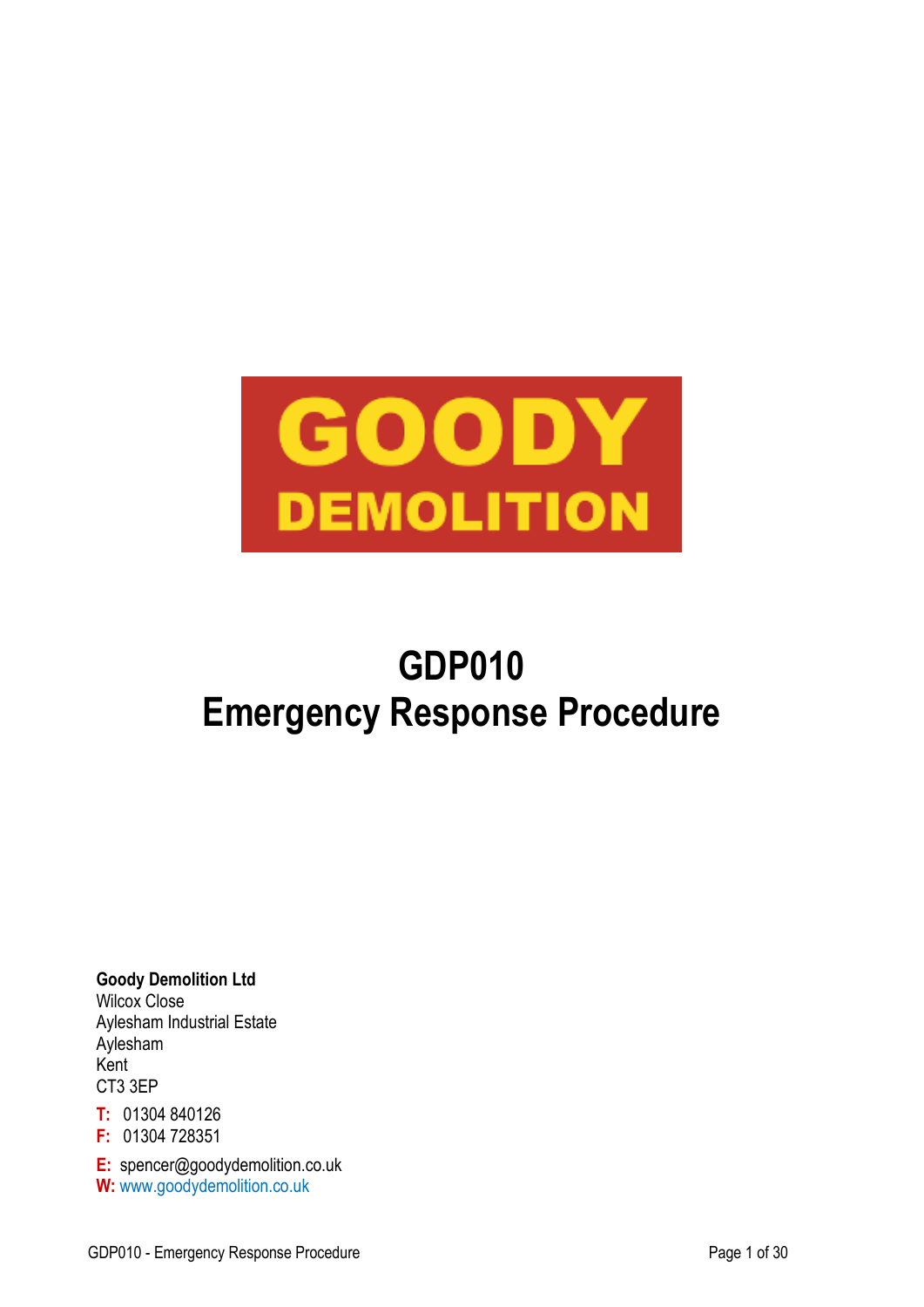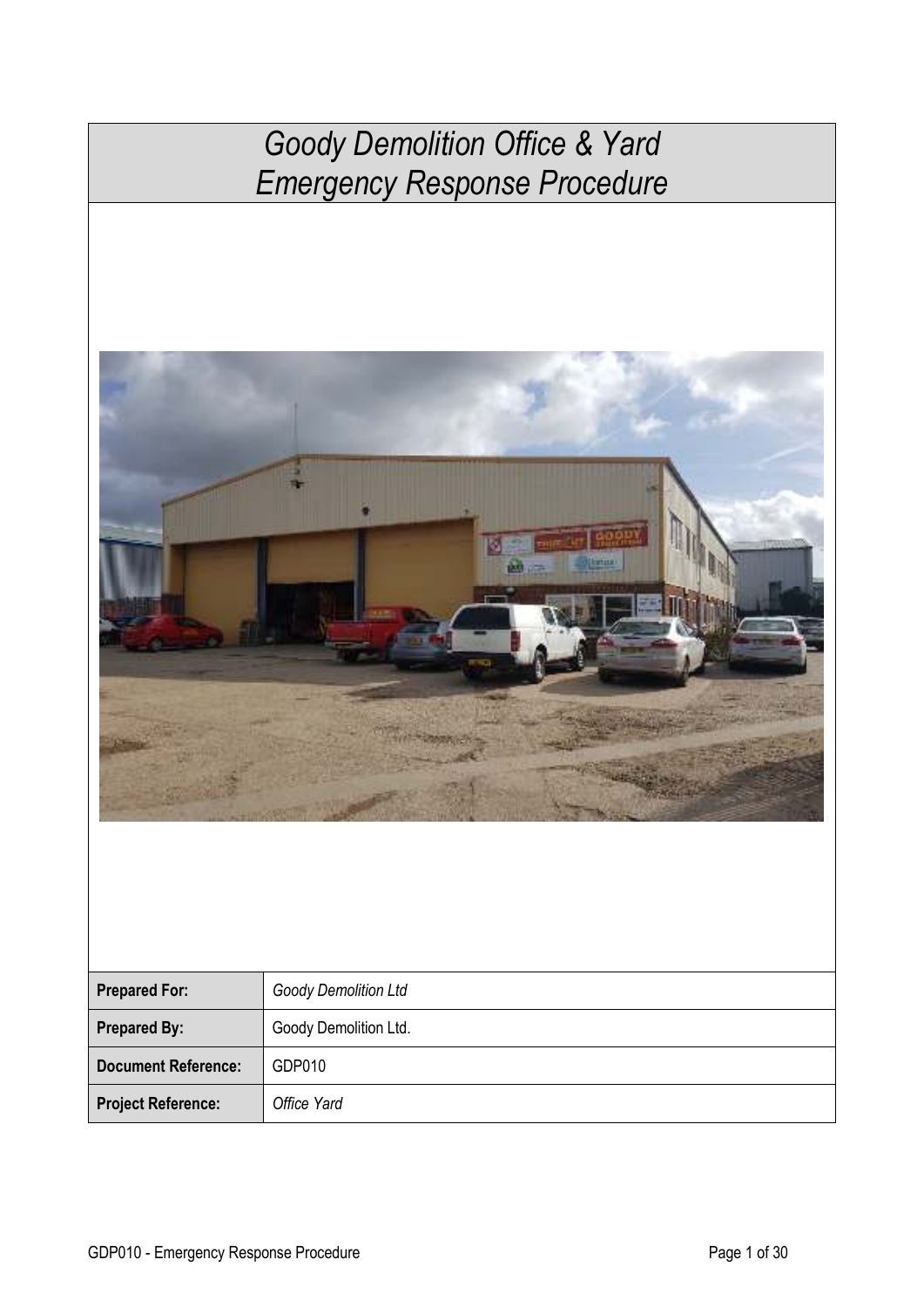### **Revision Log**

**Reviewed:** 06-07-2020

**Date of next review:** 05-07-2021

### **Version:** 1

|                                  | <b>Document Revision and Authorisation Record</b>       |                                                                                      |                |
|----------------------------------|---------------------------------------------------------|--------------------------------------------------------------------------------------|----------------|
| <b>Revision</b><br><b>Number</b> | <b>Prepared By</b><br><b>Position</b><br>Date           | <b>Authorised By</b><br><b>Position</b><br><b>Date</b>                               | <b>Details</b> |
| 001                              | Carl Bentley<br><b>SHE Manager</b><br>29th January 2019 | <b>Spencer Nichol</b><br><b>Operations Manager</b><br>12 <sup>th</sup> February 2019 | First issue    |
| 002                              |                                                         |                                                                                      |                |
| 003                              |                                                         |                                                                                      |                |
| 004                              |                                                         |                                                                                      |                |

| <b>Distribution List</b> |                                    |                        |                                    |
|--------------------------|------------------------------------|------------------------|------------------------------------|
| <b>Roles</b>             | <b>Name</b><br><b>Organisation</b> | <b>Contact Details</b> |                                    |
| <b>Client</b>            |                                    | Email:                 |                                    |
|                          |                                    | Tel. No:               |                                    |
| <b>Operations</b>        | <b>Spencer Nichol</b>              | Email:                 | spencer@goodydemolition.co.uk      |
| <b>Manager</b>           | Goody Demolition Ltd.              | Tel. No:               |                                    |
| <b>SHE</b>               | <b>Carl Bentley</b>                | Email:                 | carl.bentley@goodydemolition.co.uk |
| <b>Manager</b>           | Goody Demolition Ltd.              | Tel. No:               |                                    |
|                          |                                    | Email:                 |                                    |
| <b>Site Manager</b>      | Goody Demolition Ltd.              | Tel. No:               |                                    |
|                          |                                    | Email:                 |                                    |
|                          |                                    | Tel. No:               |                                    |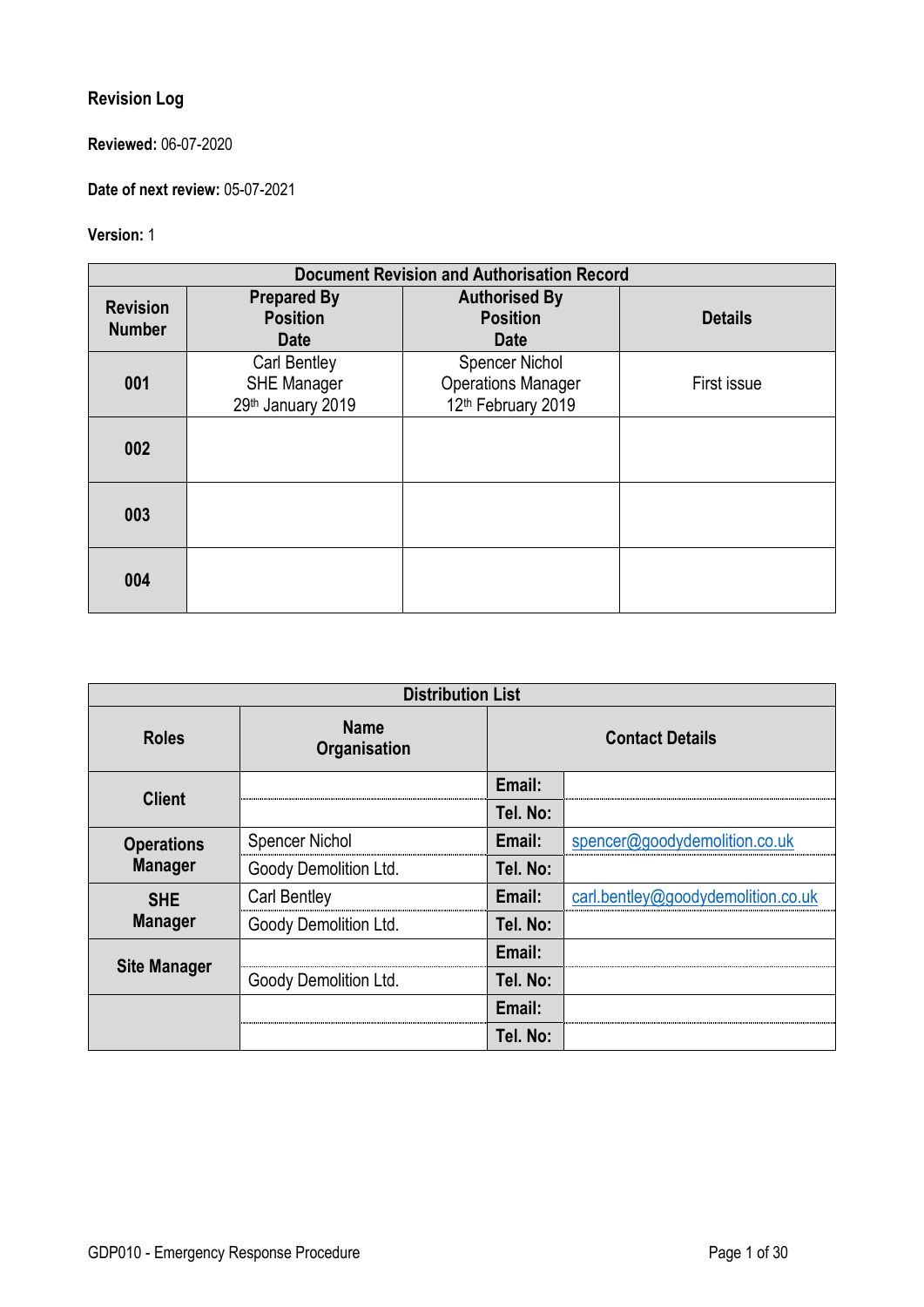|     | <b>Table of Contents</b>                         |
|-----|--------------------------------------------------|
|     | <b>Section 1 - Overview Procedure</b>            |
| 1.1 | Purpose                                          |
| 1.2 | Scope                                            |
| 1.3 | References                                       |
| 1.4 | Definitions                                      |
|     |                                                  |
|     | <b>Section 2 - Responsibilities</b>              |
| 2.1 | Goody Demolition Ltd. Corporate                  |
| 2.2 | <b>Client</b>                                    |
| 2.3 | <b>Operations Manager</b>                        |
| 2.4 | <b>SHE Manager</b>                               |
| 2.5 | <b>GDL Site Management</b>                       |
| 2.6 | <b>First Aiders</b>                              |
| 2.7 | <b>Fire Marshals</b>                             |
| 2.8 | All Employees                                    |
|     | <b>Section 3 - Resources</b>                     |
| 3.1 | <b>First Aide and Rescue Equipment</b>           |
| 3.2 | <b>Emergency Fire Equipment</b>                  |
| 3.3 | <b>Ancillary Equipment</b>                       |
| 3.4 | Spill Control                                    |
| 3.5 | <b>Designated Persons</b>                        |
| 3.6 | Local accident and Emergency Department Location |
|     | <b>Section 4 - Emergency Response Procedures</b> |
| 4.1 | Accident / Incident                              |
| 4.2 | Fire                                             |
| 4.3 | Asbestos Discovery                               |
| 4.4 | Service Strike                                   |
| 4.5 | Work at Height                                   |
| 4.6 | <b>Environmental Spill</b>                       |
| 4.7 | Gas monitoring Alarm                             |
| 4.8 | Security Breach / Threat                         |
| 4.9 | <b>Structural Collapse</b>                       |
|     | <b>Section 5 - Post Incident Actions</b>         |
| 5.1 | 24 hours                                         |
| 5.2 | $\overline{3}$ days                              |
| 5.3 | 1 week                                           |
| 5.4 | Ongoing                                          |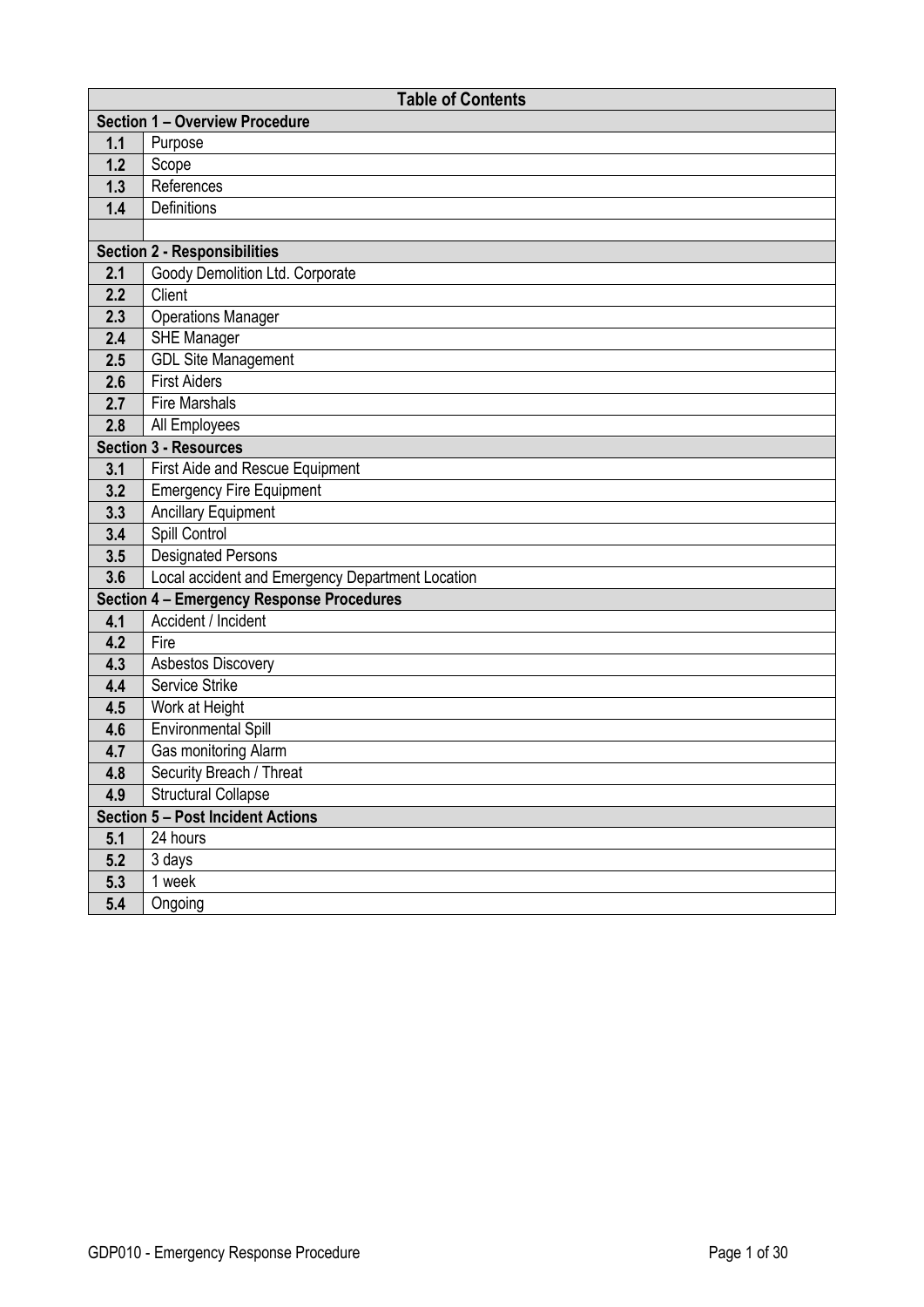| <b>Appendices</b>   |  |  |
|---------------------|--|--|
| <b>Appendix 001</b> |  |  |
| <b>Appendix 002</b> |  |  |
| Appendix 003        |  |  |
| Appendix 004        |  |  |

#### **1. Overview of Procedure**

#### **1.1 Purpose**

The purpose of this document is to assist in managing the Goody Demolition Ltd. (GDL) response to specified incidents, which the organisation considers to have the potential to arise through its undertakings. It will ensure:

- That all such responses are executed in a timely manner and are proportionate to allow the mitigation of further risk.
- There is a consistent approach in responding to all such incidents
- That all personnel are aware of the activation criteria for each specified incident to allow an effective response.
- That all duty holders are aware of their responsibilities in relation to each specified incident emergency response.
- . The company complies with the following legislation:
- *Regulatory Reform (Fire Safety) Order 2005*
- *Management of Health and Safety at Work Regulations 1999*
- *Control of Substances Hazardous to Health (COSHH) Regulations 2002*
- *Dangerous Substances and Explosive Atmospheres Regulations (DSEAR) 2002*
- *Work at Height Regulations 2005*
- *The Confined Spaces Regulations 1997*
- *The Control of Asbestos Regulations 2012*
- *The Construction Design and Management (CDM) Regulations 2015*
- That analysis is completed to allow companywide incident statistics to be reported and any trends identified

This document consists of an outline of key roles and responsibilities, definitions of terms along with template documents relating to incident reporting and investigations.

#### **1.2 Scope**

The emergency response procedures detailed within this document shall apply to the entire Goody Demolition Ltd. group and all work related activities completed both at GDL owned properties (e.g. offices, workshop etc.) and when completing contractual works acting as either Principal Contractor or as a Sub-Contractor.

The document aims to:

- Clearly outline the responsibilities assigned to named personnel in dealing with specified incidents and how such incidents will be managed immediately to mitigate further risk.
- Detail the equipment required and the escalation process following an event to ensure all parties are informed to enable the appropriate immediate and remedial actions to be taken in order to resolve the incident.
- Provide site specific drawings detailing the location of emergency equipment, muster points, services etc. that will be fundamental to the management of any incident.

This document is owned by the Operations Team and is available to all employees. The contents of the procedure should be understood by all employees, to ensure the correct actions are taken in responding to all specified incidents in a proportionate and timely manner.

#### **1.3 References**

- Goody Demolition Ltd. Health and Safety Policy
- Regulatory Reform (Fire Safety) Order 2005
- Management of Health and Safety at Work Regulations 1999
- Control of Substances Hazardous to Health (COSHH) Regulations 2002
- Dangerous Substances and Explosive Atmospheres Regulations (DSEAR) 2002
- Work at Height Regulations 2005
- The Confined Spaces Regulations 1997
- The Control of Asbestos Regulations 2012
- The Construction Design and Management (CDM) Regulations 2015

#### **1.4 Definitions**

**Incident -** an instance of something happening; an event or occurrence.

**Accident –** a separate, identifiable, unintended incident, which causes physical injury and/or damage that is without deliberate cause.

**Asbestos -** a naturally occurring fibrous mineral which exhibits heat resistant and non-flammable properties, commonly used in construction materials prior to 1999 and is known to cause serious lung conditions such as Mesothelioma.

**Fire –** a state, process or instance of combustion in which fuel or other material is ignited and combined with Oxygen, giving off light, heat and flame.

**Work at Height -** work in any place where, if precautions were not taken, a person could fall a distance liable to cause personal injury. **Excavation –** a cavity or void formed where the process of removing earth has been undertaken.

**Confined Space –** any enclosed space where there is a reasonably foreseeable specified risk of any serious injury associated with it.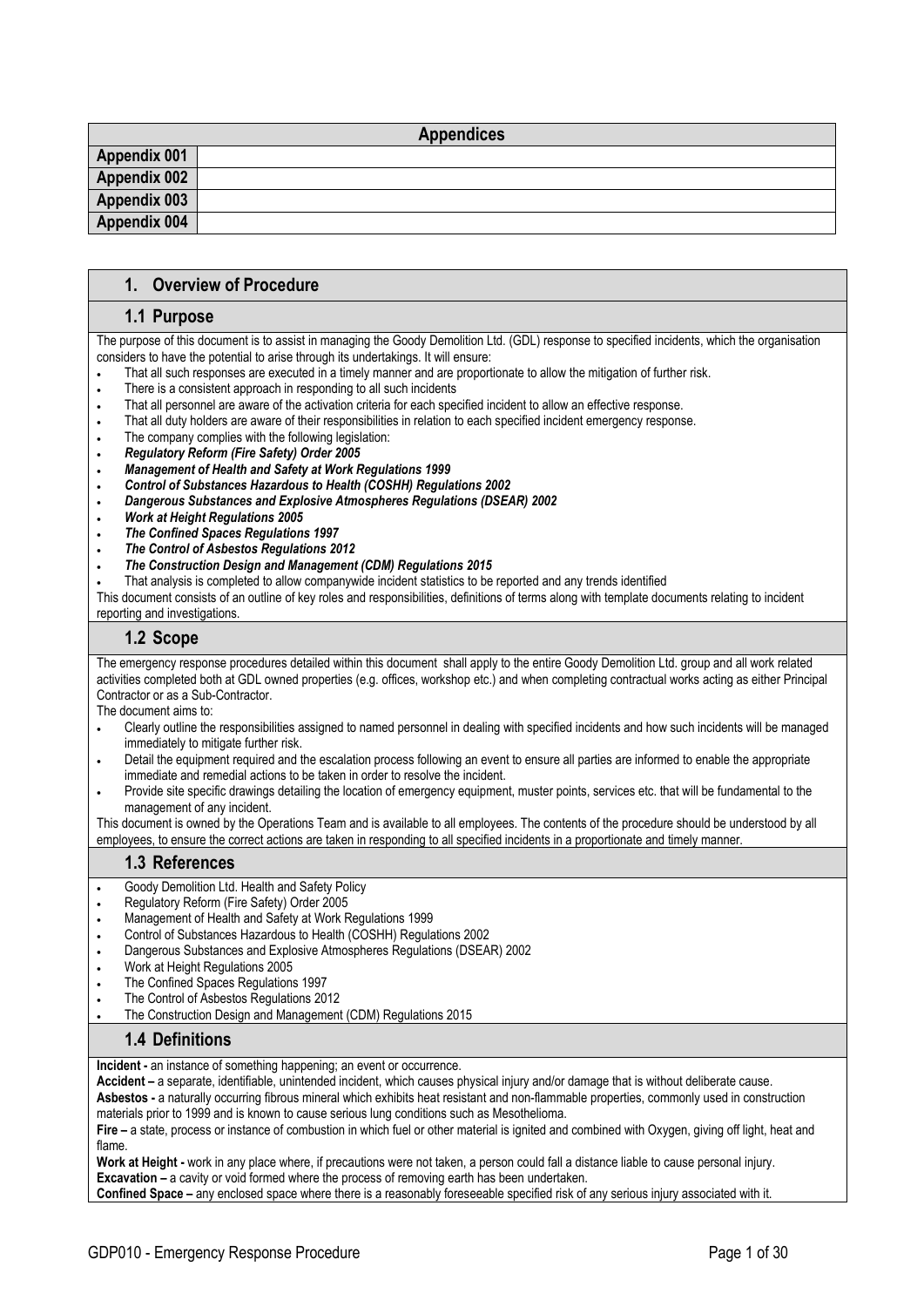Hazardous liquid or substance – a hazard is anything with the potential to cause harm, therefore it can be said that if a liquid or substance has the potential to cause harm it shall be considered to be hazardous.

**Structural Collapse -** failure of a structure or the load bearing elements of that structure causing complete or partial collapse

**Unexploded Ordnance (UXO) -** explosive weapons (bullets, bombs, shells, grenades, land mines, naval mines, cluster munitions, etc.) that did not explode when they were deployed and still pose a risk of detonation.

**Service Strike –** contact with a live utility service i.e. gas, electricity, water, etc. having the potential to give rise to serious injury, death, and/or customer supply disruption

**Security Breach –** incidence of trespass leading to theft, criminal damage and/or injury to those who have gained unauthorised entry/access. **Initial Notification Form (INF)** – This internal form (located in all GDL site safety files) replaces the requirement to complete the accident book. This form is to be completed by the GDL site supervisor and submitted to the relevant contracts manager, SHE manager and Operations Manager within 24 hours of any of the following incidents:

- Accident / Incident
- . Fire
- Asbestos Disturbance
- **.** Service Strike
- Work at Height Emergency
- **Excavation Emergency**
- **•** Confined Space Emergency
- Spill of Hazardous Liquid
- Structural Collapse
- Security Breach
- Un-exploded Ordnance Discovery

**First Aiders –** These are persons who are suitably trained and certificated as competent First aiders. All GDL First Aiders will either hold a First Aid at Work (FAW) or Emergency First Aid at Work (EFAW) certificate.

**Fire Marshals –** These are persons who are suitably trained as competent to assist in the control of fire precautions and assist with emergency response in the event that a fire should occur.

#### **2. Responsibilities**

#### **2.1 Goody Demolition Ltd. Corporate**

- Ensure sufficient resources are provided to enable compliance with all relevant legislation to be achieved.
- Ensure sufficient resources are provided in relation to Equipment and Personnel
- Ensure sufficient resources are provided to enable suitable investigations to be completed following any incident
- Ensure sufficient resources are provided for suitable site security
- Maintain out of hours contacts for emergency response
- Ensure that the relevant regulatory authority is notified in a timely manner of any reportable incidents.

#### **2.2 Client**

- Provide input into the ERP as may be required
- Identify personnel to be contacted in the event of an incident
- Provide out of hours' contacts
- Liaise with GDL with respect to Emergency services attending site
- Assist GDL in the event of a service strike to locate incoming supply to allow for isolation

#### **2.3 Operations Manager**

- Ensure all nominated duty holders are aware of their responsibilities and have been briefed on the Emergency Response Plan (ERP)
- Liaise with all other relevant parties in relation the ERP
- Be the designated point of contact following all incidents
- Ensure all required drills are completed
- Authorise the purchase of all required equipment and ensure suitable training is provided to enable the implementation of the ERP
- Plan for suitable sub-contractors to attend site and install any specialist equipment required to enable implementation of the ERP.
- Ensure all personnel receive a thorough briefing covering the key aspects of the ERP
- Liaise with all parties (where required) in the event of an incident
- Notify the emergency services and act as point of contact
- Notify client of any incident

#### **2.4 SHE Manager**

- Assist management teams with the completion of the ERP
- Ensure that the ERP is regularly reviewed and updated where required.
- Ensure requirements of the ERP are implemented on site
- Ensure all required equipment necessary for the implementation of the ERP is established on site
- Ensure all such equipment is suitable and has relevant certification (where required)
- Ensure all required weekly inspections are completed and records collated
- Arrange for any additional training as may be required by site staff
- Ensure all health and safety information, posers and signage is accurate and remains up to date
- Ensure the site induction is updated to reflect the requirements of the ERP and any additional changes as project develops
- Organise and/or oversee relevant drills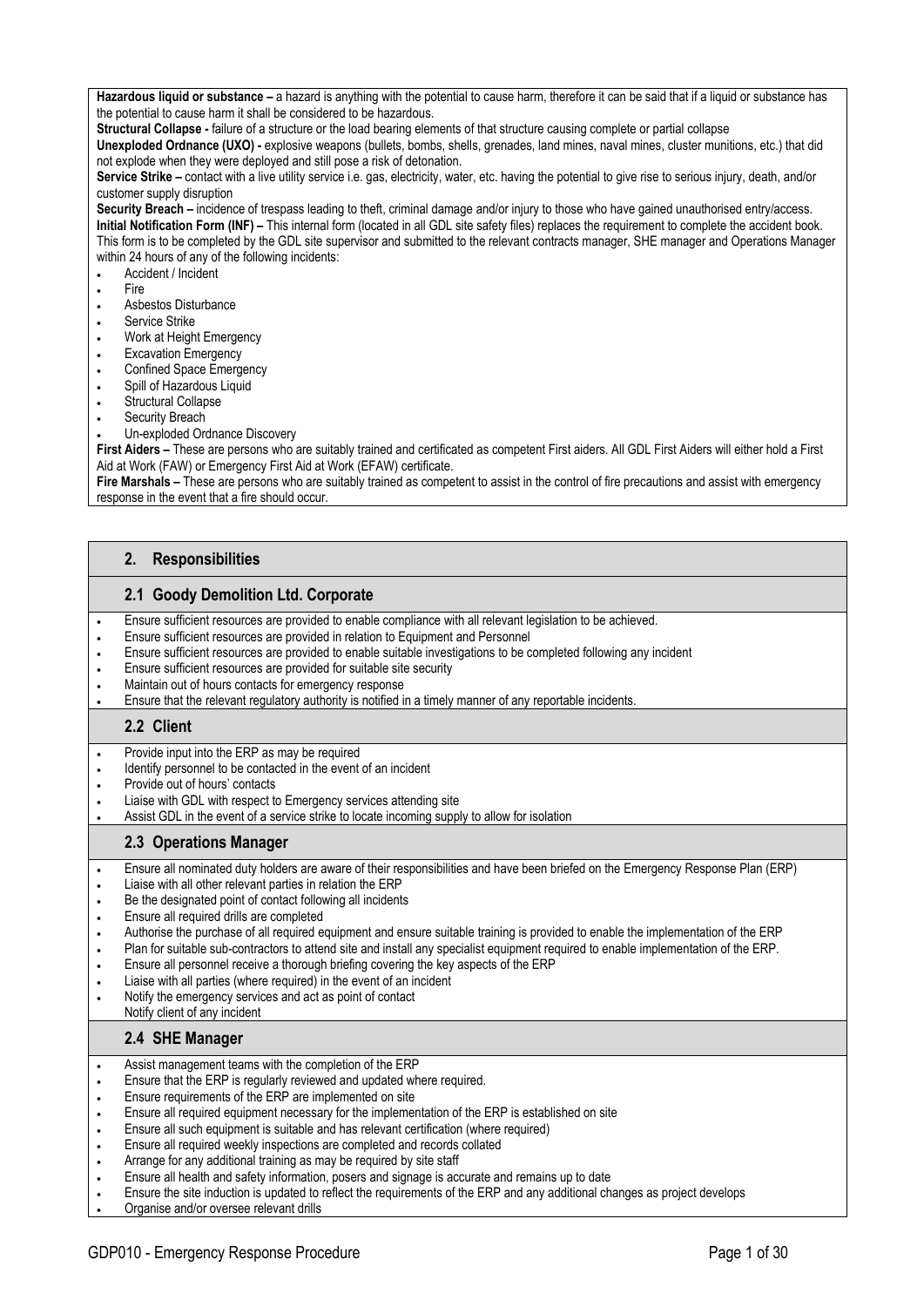- Ensure regular testing of fire alarm is undertaken
- Be responsible for ensuring all records are suitably kept and maintained in relation to all incidents
- **•** Provide the Operations Manager with summary of all incidents

#### **2.5 GDL Site Management**

- Ensure suitable numbers of first aiders and fire marshals are available daily
- Provide emergency services with relevant COSHH/SDS for any substances
- Inform SHE Manager, Contracts Manager and Operations Manager of all onsite incidents (via email / phone)
- Complete and submit INF form within 24hrs of incidents
- Close out all remedial actions following findings of any incident report

#### **2.6 First Aiders**

- Ensure first aid kits are fully stocked and regularly checked for depletion
- Confirm emergency equipment (i.e. eyewash stations) are established in relevant areas
- Assist any injured person as required
- Provide update to site manager on any injured party (IP)
- Liaise with Emergency services when they attend site
- Accompany IP to hospital

#### **2.7 Fire Marshals**

- Ensure fire points are established as per requirements of ERP
- Complete sweep of building (in pairs) following an alarm activation (not a confirmed fire)
- Assist in roll call
- Assist in any evacuation drills
- Complete weekly inspections of fire points

#### **2.8 All Employees**

- Report all incidents to GDL site management
- Assist with all investigations into incidents (i.e. provide witness statements / comply with any required drug and/or alcohol testing)

#### **3. Resources**

| 3.1 First Aid and Rescue Equipment (delete or amend as appropriate) |
|---------------------------------------------------------------------|
|                                                                     |

- First aid kits will be sufficient to treat 20 persons as standard at each location
- Burns kits will be located in close proximity to areas where hot works are being undertaken and the GDL site office
- Defibrillator located in GDL site office
- First aid kits located in the following locations:
	- GDL Site Office
		- Security Cabin
		- Ground Floor Kitchen first aid kit
		- First Floor Admin first aid kit
		- Site radios issued to the following personnel:
		- GDL health & safety manager
		- GDL operations manager
		- First aiders
		- Fire marshals

#### **3.2 Emergency Fire Equipment** *(delete or amend as appropriate)*

- Interlinked fire alarm system provided at all fire points
	- Capable of sound level of 102 dB (A)
	- Integrated warning lights when activated
	- Base unit allowing location of alarm activation to be recorded
- Air horns provided at all fire points
	- Various fire extinguishers provided in all areas (refer to site plans for full details)
- As a minimum fire points will be installed at the following locations:
	- Welfare area
		- Smoking area
	- Refuelling area
	- COSHH store
	- Fuel store
	- Adjacent gas cages (must include Powder extinguisher)
	- Where hot works are completed
	- On escape routes
- Fire points to consist of the following:
	- Fire alarm call point / Air horn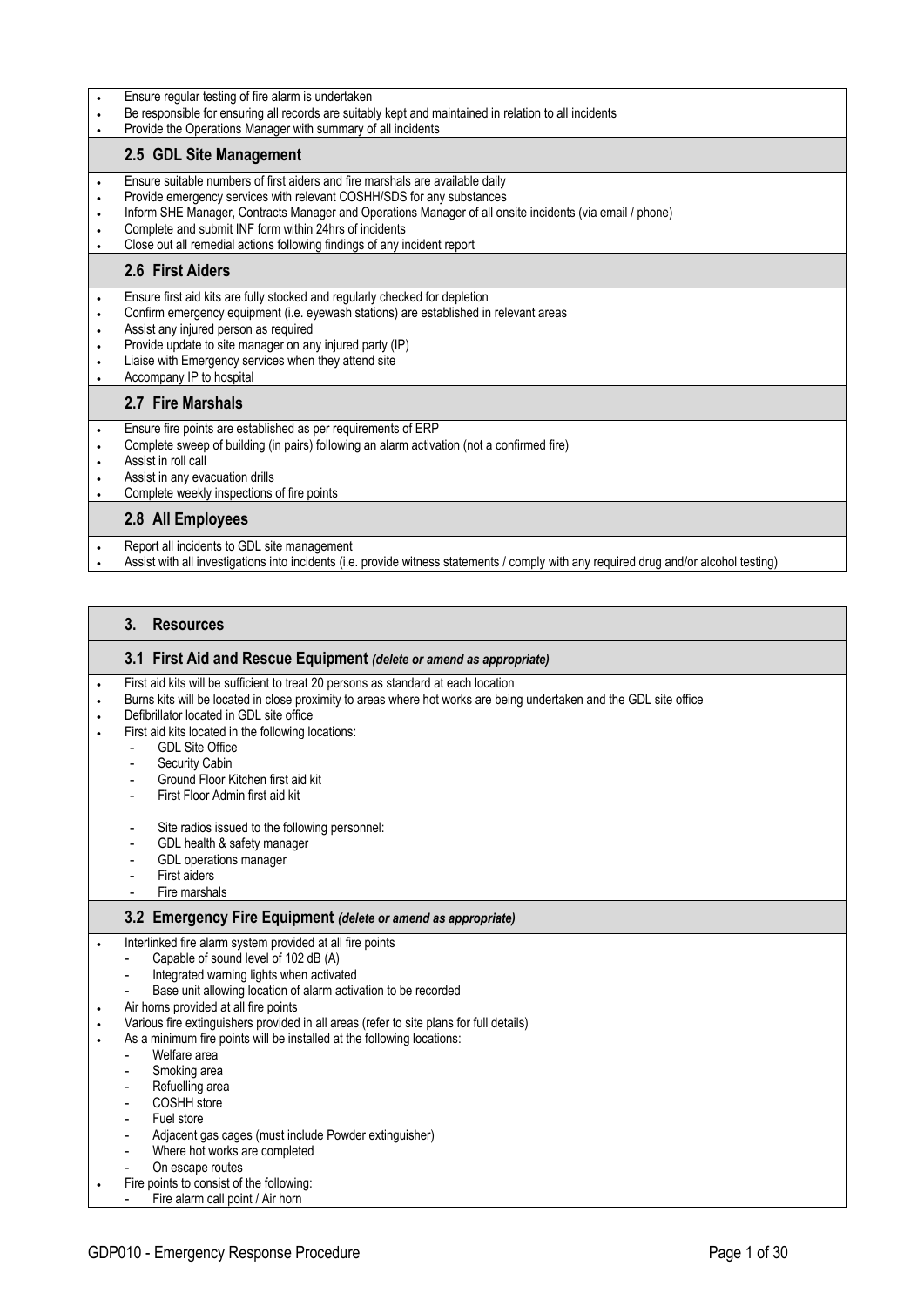- Fire notice poster<br>- Fire plan drawing
- Fire plan drawing
- 1 X water Extinguisher and one other of the below:
- <sup>o</sup> Dry Powder
- <sup>o</sup> Foam
- $CO<sub>2</sub>$

#### **3.3 Ancillary Equipment**

- Harness equipment
- MEWP equipment
- Torches
- 360° Excavator
- Evacuation Chair
- Stretcher

#### **3.4 Spill Control**

- Spill kits
- Spill granules
- Plant nappies
- Drip trays
- Used spill kit bins

#### **3.5 Designated Persons**

#### **3.5.1 First Aiders**

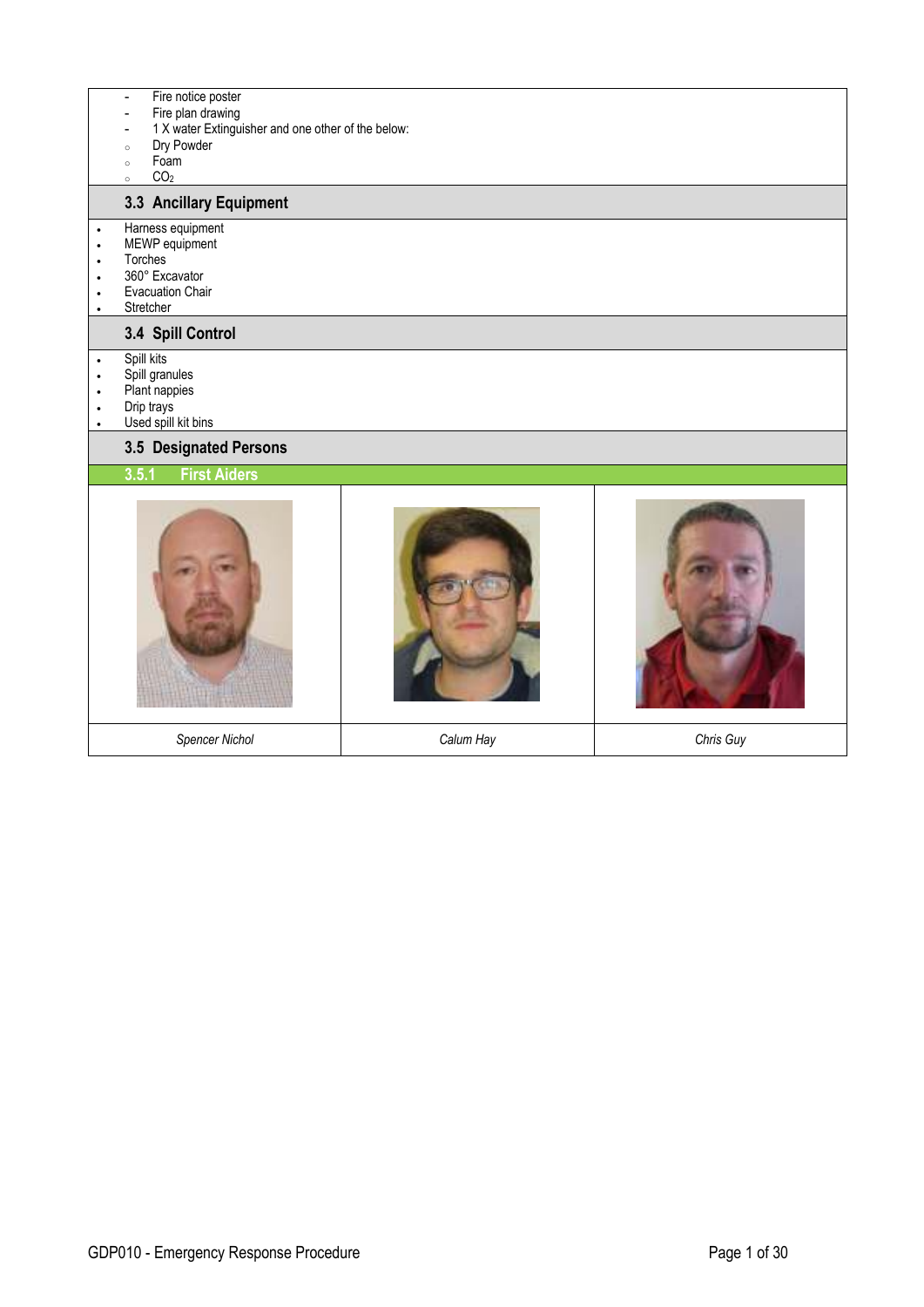| 3.5.2<br><b>Fire Marshals</b>                                                      |                                                                                                                                                                                                                                                                                                                 |                       |
|------------------------------------------------------------------------------------|-----------------------------------------------------------------------------------------------------------------------------------------------------------------------------------------------------------------------------------------------------------------------------------------------------------------|-----------------------|
|                                                                                    |                                                                                                                                                                                                                                                                                                                 |                       |
| Jay Pitcher                                                                        | Calum Hay                                                                                                                                                                                                                                                                                                       | Chris Guy             |
| 3.6 Local Accident and Emergency Department Location                               |                                                                                                                                                                                                                                                                                                                 |                       |
| Herbe Bay June<br>Bridge<br>Queen Elizabeth The Queen Mother                       | Märgate<br><b><i>All of Le cent</i></b><br><b>OMargate</b><br>Britimaton an Se<br>Il Febris<br>ing 35 min<br>Literatur<br>Mini<br>Ramsgalli<br>A & EXAMPLE ELL<br><b>Martiz's Heservic</b><br>237 min<br>Littletocche<br><b>NORTH</b><br>Weeth<br>ing 42 min<br>Dest.<br>Aylesham @<br><b>Batham</b><br>tuttere | <b>Expandistalist</b> |
| Hospital<br>St Peters Road,<br>Margate,<br>Kent,<br>CT9 4AN<br>Phone: 01843 225544 | Take Cooting Rd to Adisham Rd/B2046<br>Continue on B2046. Drive from A257, A256, Hengist Way/A299, Haine Rd and A254 to Margate                                                                                                                                                                                 |                       |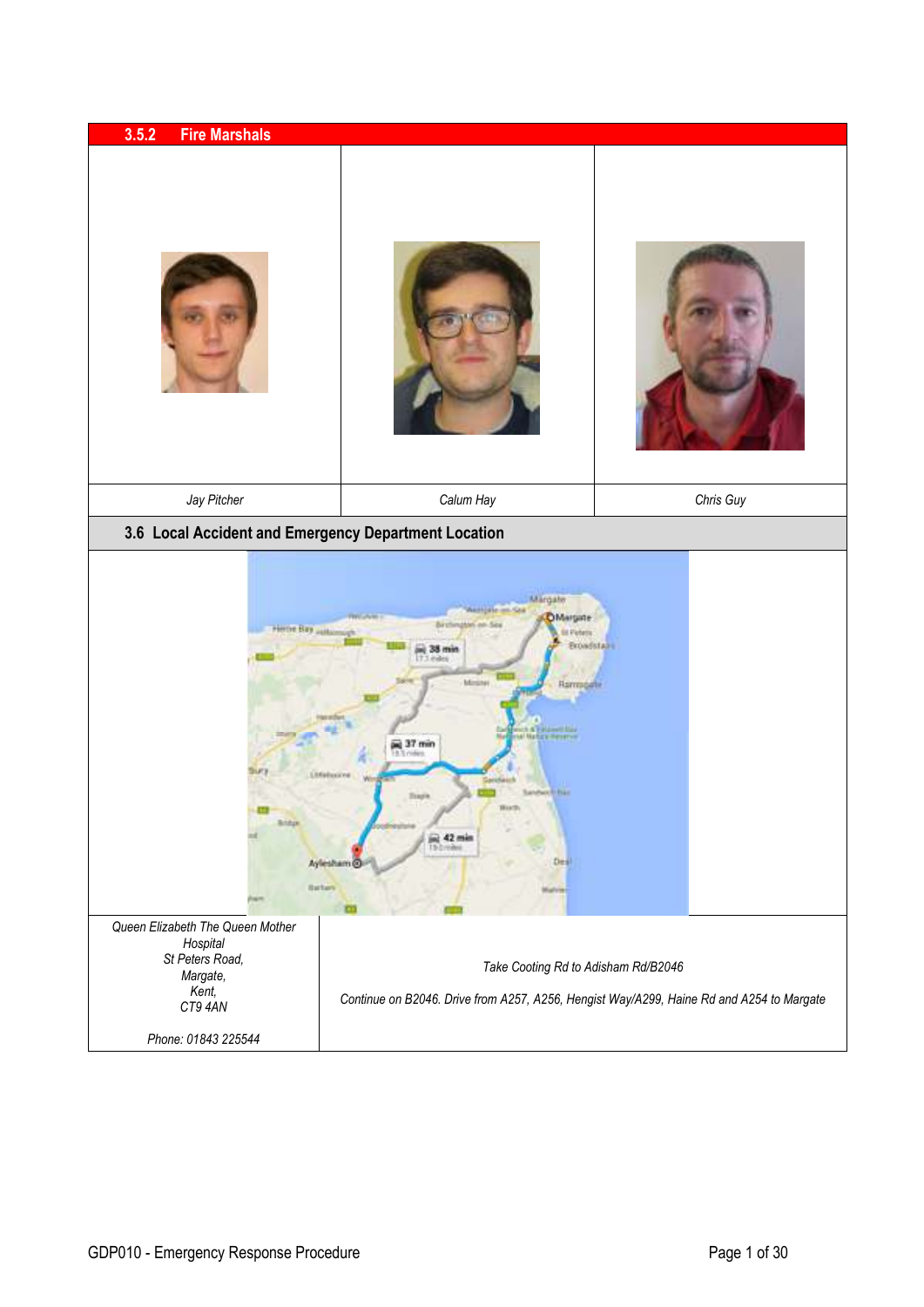This section contains standalone documents that cover the immediate actions to be taken in the event of what GDL consider to be the most reasonably foreseeable potential emergency incidents. These documents will be used by the site team for reference should such incidents occur in order to ensure all statutory duties have been discharged.

In the event of any emergency incident the following means of communication will be used:

- 1. Radio Communication
	- a. Channel 1 for emergencies only (all GDL and subcontractor supervisors to carry radios)
	- b. Inform site security to expect emergency services onto site 9where applicable)
- 2. Telephone Communication

֧֦֖֖֖֚֚֚֚֞֞֬

- a. Used to request appropriate emergency services to site
- b. As back up to radio communication
- c. Client project team informed of incident in the first instance via phone

The table below should be completed to indicate which of the ERPs detailed within this section are applicable.

| <b>ERP Reference and Title</b>           | Applicable          |                    |
|------------------------------------------|---------------------|--------------------|
| ERP 001 - Accident / Incident            | Yes<br>⊠            | No<br>$\mathbf{L}$ |
| $ERP 002 - Fire$                         | Yes<br>⊠            | No<br>$\mathbf{L}$ |
| ERP 003 - Asbestos Disturbance           | Yes<br>$\mathbf{L}$ | No<br>$\boxtimes$  |
| ERP 004 - Service Strike                 | Yes<br>$\mathbf{L}$ | $\boxtimes$<br>No  |
| ERP 005 - Work at Height                 | Yes<br>$\mathbf{L}$ | No<br>⊠            |
| ERP 006 - Excavation                     | Yes<br>$\mathbf{L}$ | $\boxtimes$<br>No  |
| ERP 007 - Confined Space                 | Yes<br>$\perp$      | No<br>$\boxtimes$  |
| ERP 008 - Spill of Hazardous Liquid(s)   | Yes<br>⊠            | No<br>$\mathbf{L}$ |
| ERP 009 - Structural Collapse            | Yes<br>$\perp$      | No<br>$\boxtimes$  |
| ERP 010 - Security Breach                | Yes<br>$\mathbf{L}$ | No<br>⊠            |
| ERP 011 - Un-exploded Ordnance Discovery | Yes                 | No<br>⊠            |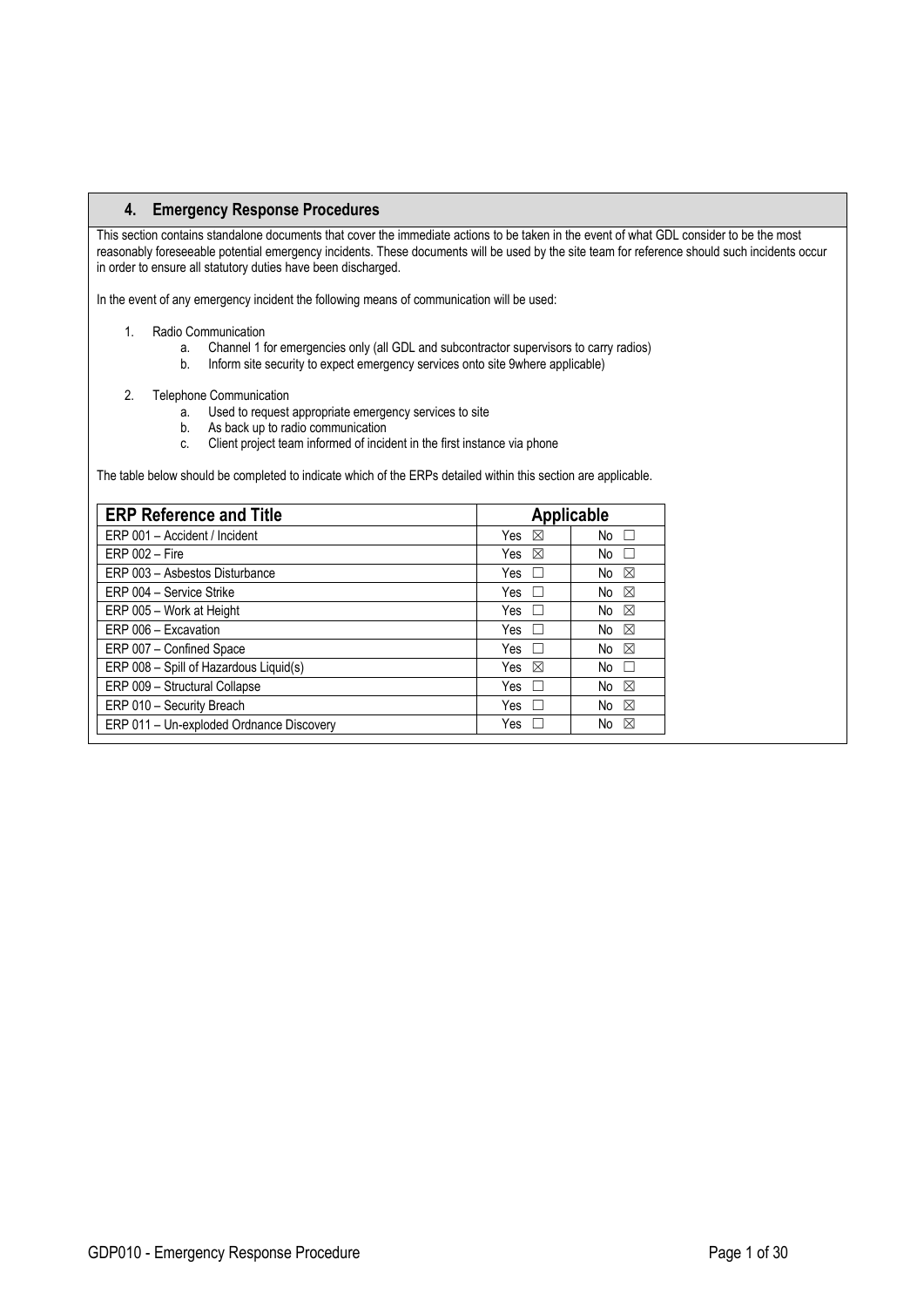| <b>Emergency Response Plan 001</b>                                                                                                                                                                                  |                                                                                                                                                                                                                                                                                                                                                                                                                                                                                                                                                                                                                                                                                                                                                                                                                                                                                                                                                                                                                                                                                                              |      |             |                                                                                                                                                                                                                                                                        |
|---------------------------------------------------------------------------------------------------------------------------------------------------------------------------------------------------------------------|--------------------------------------------------------------------------------------------------------------------------------------------------------------------------------------------------------------------------------------------------------------------------------------------------------------------------------------------------------------------------------------------------------------------------------------------------------------------------------------------------------------------------------------------------------------------------------------------------------------------------------------------------------------------------------------------------------------------------------------------------------------------------------------------------------------------------------------------------------------------------------------------------------------------------------------------------------------------------------------------------------------------------------------------------------------------------------------------------------------|------|-------------|------------------------------------------------------------------------------------------------------------------------------------------------------------------------------------------------------------------------------------------------------------------------|
| <b>ACCIDENT / INCIDENT</b>                                                                                                                                                                                          |                                                                                                                                                                                                                                                                                                                                                                                                                                                                                                                                                                                                                                                                                                                                                                                                                                                                                                                                                                                                                                                                                                              |      |             |                                                                                                                                                                                                                                                                        |
| Job Ref                                                                                                                                                                                                             | Office / Workshop                                                                                                                                                                                                                                                                                                                                                                                                                                                                                                                                                                                                                                                                                                                                                                                                                                                                                                                                                                                                                                                                                            | Site |             | <b>Goody Office</b>                                                                                                                                                                                                                                                    |
| Date                                                                                                                                                                                                                | 03/01/2019                                                                                                                                                                                                                                                                                                                                                                                                                                                                                                                                                                                                                                                                                                                                                                                                                                                                                                                                                                                                                                                                                                   |      | Reviewed by | <b>Spencer Nichol</b>                                                                                                                                                                                                                                                  |
| Description                                                                                                                                                                                                         |                                                                                                                                                                                                                                                                                                                                                                                                                                                                                                                                                                                                                                                                                                                                                                                                                                                                                                                                                                                                                                                                                                              |      |             |                                                                                                                                                                                                                                                                        |
|                                                                                                                                                                                                                     | A person suffers and accident / medical incident at the workplace                                                                                                                                                                                                                                                                                                                                                                                                                                                                                                                                                                                                                                                                                                                                                                                                                                                                                                                                                                                                                                            |      |             |                                                                                                                                                                                                                                                                        |
| Activation                                                                                                                                                                                                          |                                                                                                                                                                                                                                                                                                                                                                                                                                                                                                                                                                                                                                                                                                                                                                                                                                                                                                                                                                                                                                                                                                              |      |             |                                                                                                                                                                                                                                                                        |
| $\bullet$<br>Near miss<br>Dangerous occurrence                                                                                                                                                                      | Accident leading to personal injury<br>Medical incident / emergency                                                                                                                                                                                                                                                                                                                                                                                                                                                                                                                                                                                                                                                                                                                                                                                                                                                                                                                                                                                                                                          |      |             |                                                                                                                                                                                                                                                                        |
| <b>GDL Response</b>                                                                                                                                                                                                 |                                                                                                                                                                                                                                                                                                                                                                                                                                                                                                                                                                                                                                                                                                                                                                                                                                                                                                                                                                                                                                                                                                              |      |             |                                                                                                                                                                                                                                                                        |
| <b>Accident / Medical Emergency</b><br>٠<br>$\bullet$<br>$\bullet$<br>٠<br>$\bullet$<br>$\bullet$<br><b>Accidents Only</b><br>Collect witness details<br>Incident (i.e. damage)<br>٠<br>$\bullet$<br>٠<br>$\bullet$ | Stop works and make the area safe for access<br>Summon the GDL First Aiders via radio explaining nature of accident / injury<br>Inform GDL Manager of the accident<br>First Aider to attend the IP and make assessment of injury and treat at scene if possible<br>used to move injured person (on advice from First Aider)<br>GDL Site Manager to summon the emergency services where required.<br>First Aider to remain with the IP until emergency services arrive and take control of situation<br>GDL Site Manager to undertake the following:<br>Cordon off area of accident to prevent unauthorised access<br>Complete Incident Notification Form (INF)<br>NOTE: Where RPE / PPE is causing additional discomfort or an inability to treat an IP it should be removed<br>Prevent access to work area<br>Summon the GDL Site Manager/Project Manager<br>Assess damage where safe to do so<br>Inform Client /Property Manager (if applicable)<br>GDL Site Manager to summon the emergency services where required<br>Complete Incident Notification Form (INF)<br>Notify GDL SHE and Contracts Managers |      |             | Where possible remove IP from works area to welfare area and treat as required - where required specific rescue lifting equipment can be<br>GDL SHE Manager, Contract Manager and Client to be informed by GDL Site Manager so relevant investigation can be completed |
| Equipment                                                                                                                                                                                                           |                                                                                                                                                                                                                                                                                                                                                                                                                                                                                                                                                                                                                                                                                                                                                                                                                                                                                                                                                                                                                                                                                                              |      |             |                                                                                                                                                                                                                                                                        |
| Eyewash stations<br>Site radios<br>Stretcher                                                                                                                                                                        | First aid kits and burns kits where applicable (i.e. where hot-works are being undertaken)<br>Defibrillator (on projects with more than 80 operatives)                                                                                                                                                                                                                                                                                                                                                                                                                                                                                                                                                                                                                                                                                                                                                                                                                                                                                                                                                       |      |             |                                                                                                                                                                                                                                                                        |
| <b>PPE</b>                                                                                                                                                                                                          |                                                                                                                                                                                                                                                                                                                                                                                                                                                                                                                                                                                                                                                                                                                                                                                                                                                                                                                                                                                                                                                                                                              |      |             |                                                                                                                                                                                                                                                                        |
|                                                                                                                                                                                                                     | Disposable gloves for First Aiders                                                                                                                                                                                                                                                                                                                                                                                                                                                                                                                                                                                                                                                                                                                                                                                                                                                                                                                                                                                                                                                                           |      |             |                                                                                                                                                                                                                                                                        |
| Responsibilities                                                                                                                                                                                                    |                                                                                                                                                                                                                                                                                                                                                                                                                                                                                                                                                                                                                                                                                                                                                                                                                                                                                                                                                                                                                                                                                                              |      |             |                                                                                                                                                                                                                                                                        |
| <b>First Aider</b>                                                                                                                                                                                                  | Ensure first aid kits are stocked and checked<br>Confirm emergency equipment, i.e. stretcher, is provided as required and is fit for purpose                                                                                                                                                                                                                                                                                                                                                                                                                                                                                                                                                                                                                                                                                                                                                                                                                                                                                                                                                                 |      |             |                                                                                                                                                                                                                                                                        |
| ٠                                                                                                                                                                                                                   | Site Manager (or nominated deputy)<br>Ensure suitable numbers of First Aiders are available daily<br>Provide Emergency services with relevant COSHH/SDS for any substances<br>Inform GDL management<br>Complete Incident Notification Form (INF)                                                                                                                                                                                                                                                                                                                                                                                                                                                                                                                                                                                                                                                                                                                                                                                                                                                             |      |             |                                                                                                                                                                                                                                                                        |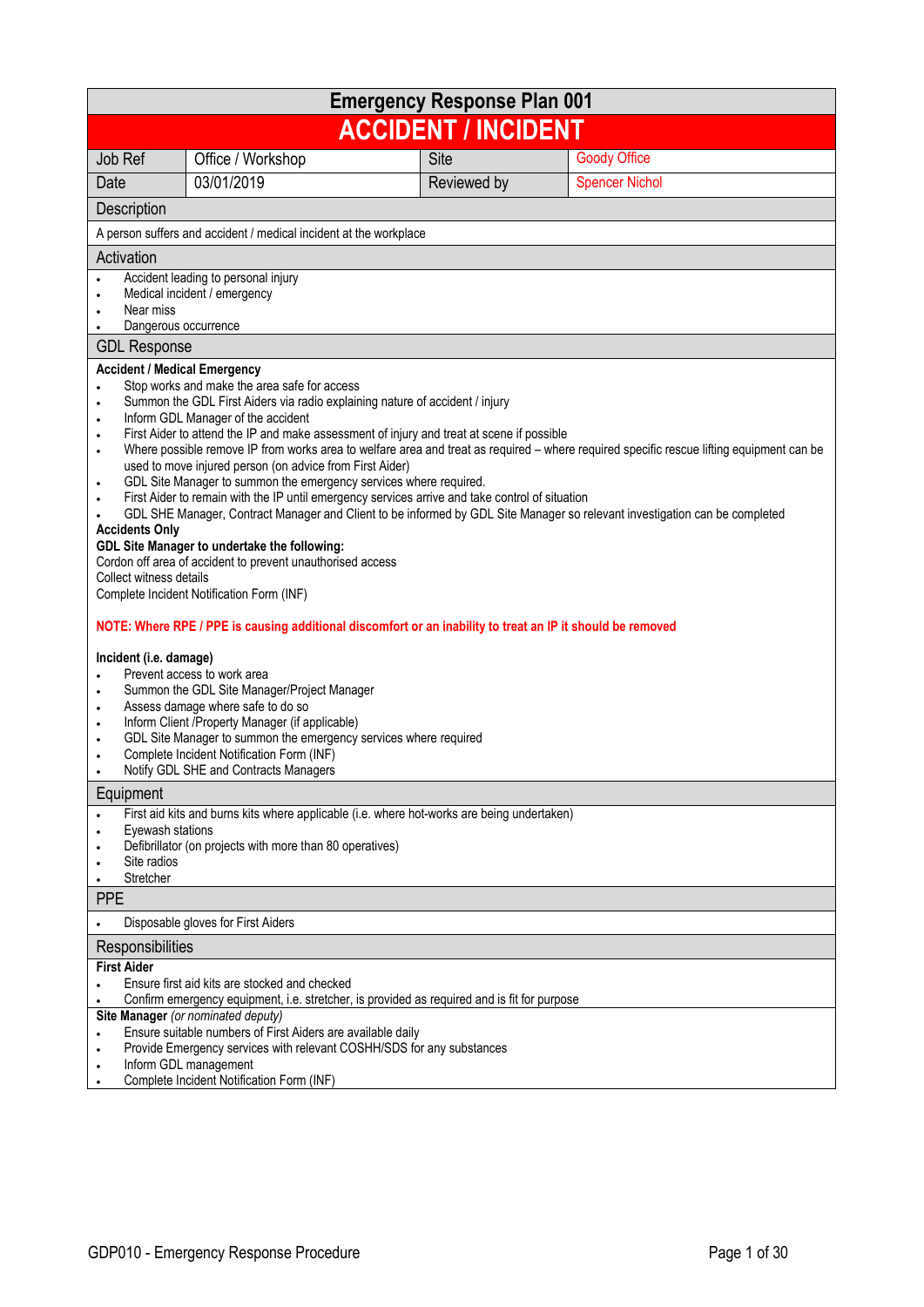| <b>Emergency Response Plan 002</b>                                                                                                                      |                                                                                                                                                                                                                                                                                                                                                                                                                                                                                                                                                                                                                                                                                                                                                                                                                                                                                                                                                                                                                                      |             |                                                                                                                                |  |
|---------------------------------------------------------------------------------------------------------------------------------------------------------|--------------------------------------------------------------------------------------------------------------------------------------------------------------------------------------------------------------------------------------------------------------------------------------------------------------------------------------------------------------------------------------------------------------------------------------------------------------------------------------------------------------------------------------------------------------------------------------------------------------------------------------------------------------------------------------------------------------------------------------------------------------------------------------------------------------------------------------------------------------------------------------------------------------------------------------------------------------------------------------------------------------------------------------|-------------|--------------------------------------------------------------------------------------------------------------------------------|--|
| <b>FIRE</b>                                                                                                                                             |                                                                                                                                                                                                                                                                                                                                                                                                                                                                                                                                                                                                                                                                                                                                                                                                                                                                                                                                                                                                                                      |             |                                                                                                                                |  |
| Job Ref                                                                                                                                                 | Office / Workshop                                                                                                                                                                                                                                                                                                                                                                                                                                                                                                                                                                                                                                                                                                                                                                                                                                                                                                                                                                                                                    | Site        | <b>Goody Office</b>                                                                                                            |  |
| Date                                                                                                                                                    | 03/01/2019                                                                                                                                                                                                                                                                                                                                                                                                                                                                                                                                                                                                                                                                                                                                                                                                                                                                                                                                                                                                                           | Reviewed by | <b>Spencer Nichol</b>                                                                                                          |  |
| Description                                                                                                                                             |                                                                                                                                                                                                                                                                                                                                                                                                                                                                                                                                                                                                                                                                                                                                                                                                                                                                                                                                                                                                                                      |             |                                                                                                                                |  |
|                                                                                                                                                         | A fire alarm (false or real) within the site / workplace                                                                                                                                                                                                                                                                                                                                                                                                                                                                                                                                                                                                                                                                                                                                                                                                                                                                                                                                                                             |             |                                                                                                                                |  |
| Activation                                                                                                                                              |                                                                                                                                                                                                                                                                                                                                                                                                                                                                                                                                                                                                                                                                                                                                                                                                                                                                                                                                                                                                                                      |             |                                                                                                                                |  |
| Visible smoke / flames                                                                                                                                  | Continuous sounding of air horn / klaxon<br>Activation of fire alarm (hard wired / WES system)                                                                                                                                                                                                                                                                                                                                                                                                                                                                                                                                                                                                                                                                                                                                                                                                                                                                                                                                       |             |                                                                                                                                |  |
| <b>GDL Response</b>                                                                                                                                     |                                                                                                                                                                                                                                                                                                                                                                                                                                                                                                                                                                                                                                                                                                                                                                                                                                                                                                                                                                                                                                      |             |                                                                                                                                |  |
| On Discovering A Fire<br>$\bullet$<br>$\bullet$<br>$\bullet$<br>٠<br>٠<br>$\bullet$<br>$\bullet$<br>$\bullet$<br>On Hearing The Fire Alarm<br>$\bullet$ | Immediately sound the nearest fire alarm and make those around you aware of the fire<br>If trained and safe to do so, attempt to tackle the fire using the nearest fire extinguisher<br>If the fire cannot be contained leave the area by the nearest available exit, closing any doors as you leave<br>Make your way to the fire assembly point located outside the front gate and complete roll call<br>Report the location of the fire to the GDL Site Manager<br>GDL Site Manager to summon emergency services to attend site<br>GDL Site Manager to undertake roll call<br>GDL Site Manager to liaise with emergency services when they attend site<br>GDL Site Manager to inform GDL senior management<br>GDL Site Manager to complete Incident Notification Form (INF)<br>Safely stop works and leave the area in an orderly manner<br>Make your way to the fire assembly point located outside the front gate and complete roll call<br>Once alarm has been confirmed as a genuine fire follow the procedures detailed above |             | Fire marshals to confirm nature of alarm (false or real), once confirmed GDL Site Manager to inform GDL SHE Manager on outcome |  |
| Equipment                                                                                                                                               |                                                                                                                                                                                                                                                                                                                                                                                                                                                                                                                                                                                                                                                                                                                                                                                                                                                                                                                                                                                                                                      |             |                                                                                                                                |  |
| $\bullet$<br>Site radios<br>٠                                                                                                                           | WES Fire alarm and base unit (if applicable)<br>Air horns / klaxons (if applicable)<br>Site register (for roll call)                                                                                                                                                                                                                                                                                                                                                                                                                                                                                                                                                                                                                                                                                                                                                                                                                                                                                                                 |             |                                                                                                                                |  |
| <b>PPE</b>                                                                                                                                              |                                                                                                                                                                                                                                                                                                                                                                                                                                                                                                                                                                                                                                                                                                                                                                                                                                                                                                                                                                                                                                      |             |                                                                                                                                |  |
|                                                                                                                                                         | No additional PPE required                                                                                                                                                                                                                                                                                                                                                                                                                                                                                                                                                                                                                                                                                                                                                                                                                                                                                                                                                                                                           |             |                                                                                                                                |  |
| Responsibilities                                                                                                                                        |                                                                                                                                                                                                                                                                                                                                                                                                                                                                                                                                                                                                                                                                                                                                                                                                                                                                                                                                                                                                                                      |             |                                                                                                                                |  |
| <b>Fire Wardens / Marshals</b><br>$\bullet$                                                                                                             | Ensure fire points are established on each floor as required<br>Complete weekly checks of all fire points                                                                                                                                                                                                                                                                                                                                                                                                                                                                                                                                                                                                                                                                                                                                                                                                                                                                                                                            |             |                                                                                                                                |  |
|                                                                                                                                                         | Complete sweep of building (in pairs) during alarm (not a confirmed fire)<br>Site Manager (or nominated deputy)                                                                                                                                                                                                                                                                                                                                                                                                                                                                                                                                                                                                                                                                                                                                                                                                                                                                                                                      |             |                                                                                                                                |  |
| $\bullet$                                                                                                                                               | Ensure Project fire risk assessment is kept up to date<br>Complete fire drills (every 6 months and within the first 8 weeks following site set up)                                                                                                                                                                                                                                                                                                                                                                                                                                                                                                                                                                                                                                                                                                                                                                                                                                                                                   |             |                                                                                                                                |  |
| Security Team (Out of Hours)                                                                                                                            | Complete roll call in the event of an evacuation                                                                                                                                                                                                                                                                                                                                                                                                                                                                                                                                                                                                                                                                                                                                                                                                                                                                                                                                                                                     |             |                                                                                                                                |  |
| Summon fire services                                                                                                                                    | Communicate out of hours' alarm (confirm fire to GDL site manager / nominated deputy)                                                                                                                                                                                                                                                                                                                                                                                                                                                                                                                                                                                                                                                                                                                                                                                                                                                                                                                                                |             |                                                                                                                                |  |
|                                                                                                                                                         |                                                                                                                                                                                                                                                                                                                                                                                                                                                                                                                                                                                                                                                                                                                                                                                                                                                                                                                                                                                                                                      |             |                                                                                                                                |  |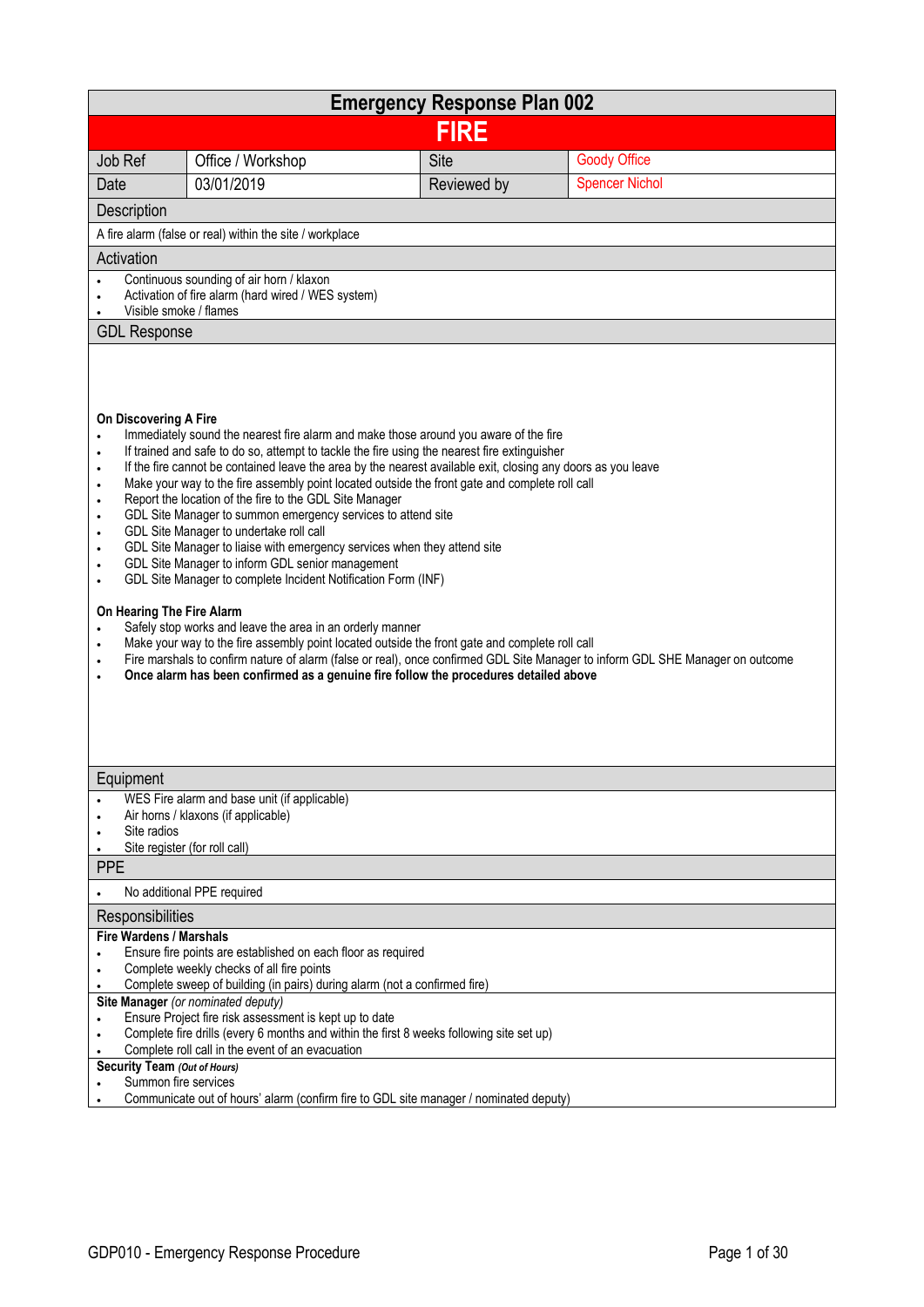|                                                                                                                                                                                                              |                                                                                                                                                                                                                                                                                                                                                                                                                                                                                                                                                                                                                                                                                                                                                                                                                                                                                                                                                                                                                                                                                                                                                                                                                                                 | <b>Emergency Response Plan 003</b> |                                                                                                                                          |  |  |
|--------------------------------------------------------------------------------------------------------------------------------------------------------------------------------------------------------------|-------------------------------------------------------------------------------------------------------------------------------------------------------------------------------------------------------------------------------------------------------------------------------------------------------------------------------------------------------------------------------------------------------------------------------------------------------------------------------------------------------------------------------------------------------------------------------------------------------------------------------------------------------------------------------------------------------------------------------------------------------------------------------------------------------------------------------------------------------------------------------------------------------------------------------------------------------------------------------------------------------------------------------------------------------------------------------------------------------------------------------------------------------------------------------------------------------------------------------------------------|------------------------------------|------------------------------------------------------------------------------------------------------------------------------------------|--|--|
|                                                                                                                                                                                                              | <b>ASBESTOS DISCOVERY</b>                                                                                                                                                                                                                                                                                                                                                                                                                                                                                                                                                                                                                                                                                                                                                                                                                                                                                                                                                                                                                                                                                                                                                                                                                       |                                    |                                                                                                                                          |  |  |
| Job Ref                                                                                                                                                                                                      |                                                                                                                                                                                                                                                                                                                                                                                                                                                                                                                                                                                                                                                                                                                                                                                                                                                                                                                                                                                                                                                                                                                                                                                                                                                 | Site                               |                                                                                                                                          |  |  |
| Date                                                                                                                                                                                                         |                                                                                                                                                                                                                                                                                                                                                                                                                                                                                                                                                                                                                                                                                                                                                                                                                                                                                                                                                                                                                                                                                                                                                                                                                                                 | Reviewed by                        |                                                                                                                                          |  |  |
| Description                                                                                                                                                                                                  |                                                                                                                                                                                                                                                                                                                                                                                                                                                                                                                                                                                                                                                                                                                                                                                                                                                                                                                                                                                                                                                                                                                                                                                                                                                 |                                    |                                                                                                                                          |  |  |
|                                                                                                                                                                                                              | A person suffers and accident / medical incident at the workplace                                                                                                                                                                                                                                                                                                                                                                                                                                                                                                                                                                                                                                                                                                                                                                                                                                                                                                                                                                                                                                                                                                                                                                               |                                    |                                                                                                                                          |  |  |
| Activation                                                                                                                                                                                                   |                                                                                                                                                                                                                                                                                                                                                                                                                                                                                                                                                                                                                                                                                                                                                                                                                                                                                                                                                                                                                                                                                                                                                                                                                                                 |                                    |                                                                                                                                          |  |  |
| Near miss<br>Dangerous occurrence                                                                                                                                                                            | Accident leading to personal injury<br>Medical incident / emergency                                                                                                                                                                                                                                                                                                                                                                                                                                                                                                                                                                                                                                                                                                                                                                                                                                                                                                                                                                                                                                                                                                                                                                             |                                    |                                                                                                                                          |  |  |
| <b>GDL Response</b>                                                                                                                                                                                          |                                                                                                                                                                                                                                                                                                                                                                                                                                                                                                                                                                                                                                                                                                                                                                                                                                                                                                                                                                                                                                                                                                                                                                                                                                                 |                                    |                                                                                                                                          |  |  |
| <b>Accident / Medical Emergency</b><br>$\bullet$<br>$\bullet$<br>$\bullet$<br>$\bullet$<br><b>Accidents Only</b><br>Collect witness details<br>Incident (i.e. damage)<br>$\bullet$<br>$\bullet$<br>$\bullet$ | Stop works and make the area safe for access<br>Summon the GDL First Aiders via radio explaining nature of accident / injury<br>Inform GDL Site Manager of the accident<br>First Aider to attend the IP and make assessment of injury and treat at scene if possible<br>used to move injured person (on advice from First Aider)<br>GDL Site Manager to summon the emergency services where required.<br>First Aider to remain with the IP until emergency services arrive and take control of situation<br>GDL SHE Manager, Contract Manager and Client to be informed by GDL Site Manager so relevant investigation can be completed<br>GDL Site Manager to undertake the following:<br>Cordon off area of accident to prevent unauthorised access<br>Complete Incident Notification Form (INF)<br>NOTE: Where RPE / PPE is causing additional discomfort or an inability to treat an IP it should be removed<br>Prevent access to work area<br>Summon the GDL Site Manager/Project Manager<br>Assess damage where safe to do so<br>Inform Client /Property Manager (if applicable)<br>GDL Site Manager to summon the emergency services where required<br>Complete Incident Notification Form (INF)<br>Notify GDL SHE and Contracts Managers |                                    | Where possible remove IP from works area to welfare area and treat as required - where required specific rescue lifting equipment can be |  |  |
| Equipment                                                                                                                                                                                                    |                                                                                                                                                                                                                                                                                                                                                                                                                                                                                                                                                                                                                                                                                                                                                                                                                                                                                                                                                                                                                                                                                                                                                                                                                                                 |                                    |                                                                                                                                          |  |  |
| Eyewash stations<br>$\bullet$<br>٠<br>Site radios<br>Stretcher<br><b>PPE</b>                                                                                                                                 | First aid kits and burns kits where applicable (i.e. where hot-works are being undertaken)<br>Defibrillator (on projects with more than 80 operatives)                                                                                                                                                                                                                                                                                                                                                                                                                                                                                                                                                                                                                                                                                                                                                                                                                                                                                                                                                                                                                                                                                          |                                    |                                                                                                                                          |  |  |
| $\bullet$                                                                                                                                                                                                    | Disposable gloves for First Aiders                                                                                                                                                                                                                                                                                                                                                                                                                                                                                                                                                                                                                                                                                                                                                                                                                                                                                                                                                                                                                                                                                                                                                                                                              |                                    |                                                                                                                                          |  |  |
| Responsibilities                                                                                                                                                                                             |                                                                                                                                                                                                                                                                                                                                                                                                                                                                                                                                                                                                                                                                                                                                                                                                                                                                                                                                                                                                                                                                                                                                                                                                                                                 |                                    |                                                                                                                                          |  |  |
| <b>First Aider</b>                                                                                                                                                                                           | Ensure first aid kits are stocked and checked<br>Confirm emergency equipment, i.e. stretcher, is provided as required and is fit for purpose                                                                                                                                                                                                                                                                                                                                                                                                                                                                                                                                                                                                                                                                                                                                                                                                                                                                                                                                                                                                                                                                                                    |                                    |                                                                                                                                          |  |  |
| $\bullet$                                                                                                                                                                                                    | Site Manager (or nominated deputy)<br>Ensure suitable numbers of First Aiders are available daily<br>Provide Emergency services with relevant COSHH/SDS for any substances<br>Inform GDL management<br>Complete Incident Notification Form (INF)                                                                                                                                                                                                                                                                                                                                                                                                                                                                                                                                                                                                                                                                                                                                                                                                                                                                                                                                                                                                |                                    |                                                                                                                                          |  |  |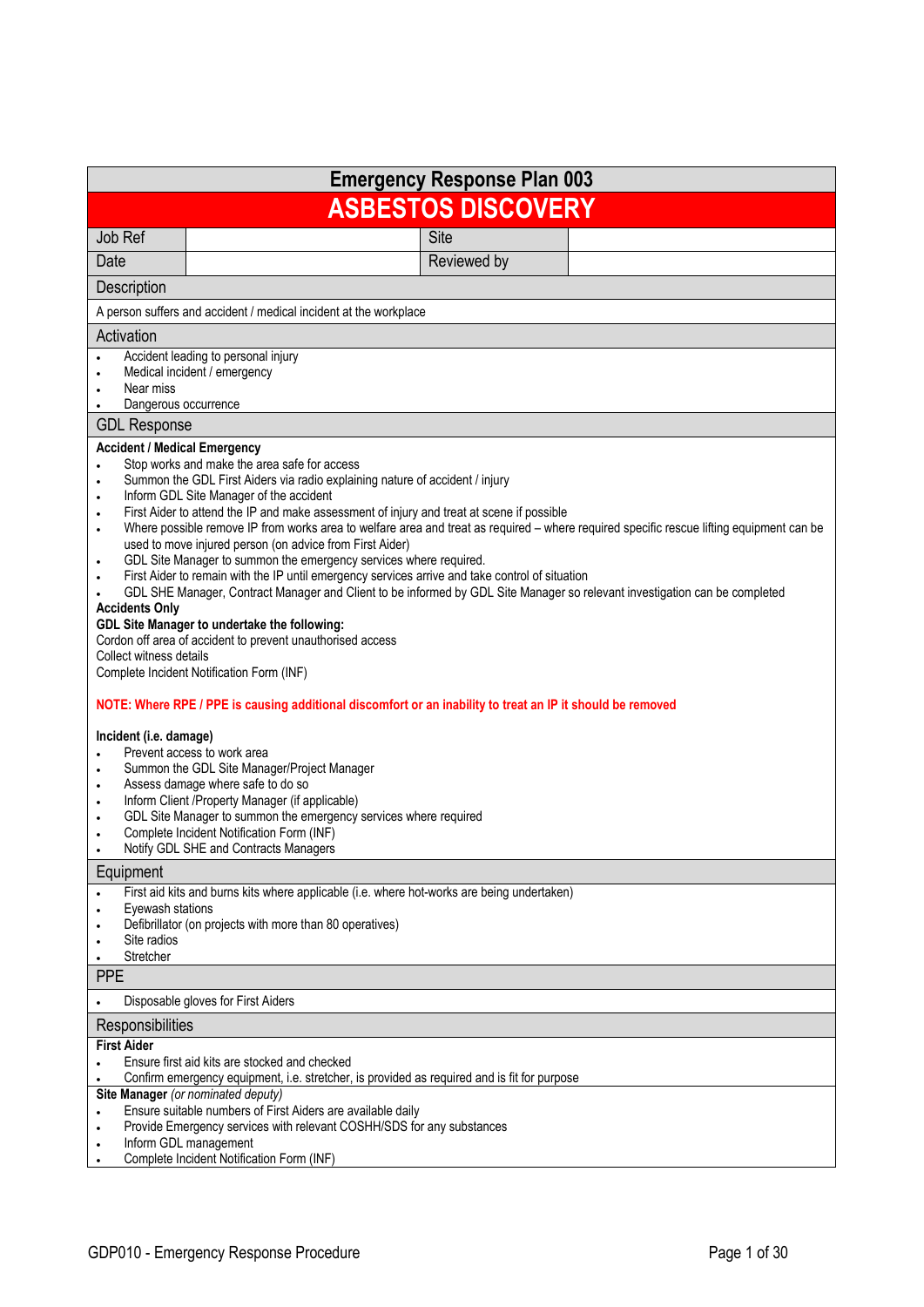|                                                                                                                                   |                                                                                                                                                                                                                                                                                                                                                                                                                                                                                                                                                                                                                                                                                                                                                                                | <b>Emergency Response Plan 003</b> |                                                                                                                                            |  |
|-----------------------------------------------------------------------------------------------------------------------------------|--------------------------------------------------------------------------------------------------------------------------------------------------------------------------------------------------------------------------------------------------------------------------------------------------------------------------------------------------------------------------------------------------------------------------------------------------------------------------------------------------------------------------------------------------------------------------------------------------------------------------------------------------------------------------------------------------------------------------------------------------------------------------------|------------------------------------|--------------------------------------------------------------------------------------------------------------------------------------------|--|
| <b>ASBESTOS DISCOVERY</b>                                                                                                         |                                                                                                                                                                                                                                                                                                                                                                                                                                                                                                                                                                                                                                                                                                                                                                                |                                    |                                                                                                                                            |  |
| Job Ref                                                                                                                           |                                                                                                                                                                                                                                                                                                                                                                                                                                                                                                                                                                                                                                                                                                                                                                                | Site                               |                                                                                                                                            |  |
| Date                                                                                                                              |                                                                                                                                                                                                                                                                                                                                                                                                                                                                                                                                                                                                                                                                                                                                                                                | Reviewed by                        |                                                                                                                                            |  |
| Description                                                                                                                       |                                                                                                                                                                                                                                                                                                                                                                                                                                                                                                                                                                                                                                                                                                                                                                                |                                    |                                                                                                                                            |  |
|                                                                                                                                   | Whilst undertaking work, Asbestos Containing Materials (ACMs) are discovered or disturbed                                                                                                                                                                                                                                                                                                                                                                                                                                                                                                                                                                                                                                                                                      |                                    |                                                                                                                                            |  |
| Activation                                                                                                                        |                                                                                                                                                                                                                                                                                                                                                                                                                                                                                                                                                                                                                                                                                                                                                                                |                                    |                                                                                                                                            |  |
|                                                                                                                                   | Disturbance / discovery of suspected ACMs                                                                                                                                                                                                                                                                                                                                                                                                                                                                                                                                                                                                                                                                                                                                      |                                    |                                                                                                                                            |  |
| <b>GDL Response</b>                                                                                                               |                                                                                                                                                                                                                                                                                                                                                                                                                                                                                                                                                                                                                                                                                                                                                                                |                                    |                                                                                                                                            |  |
| Stop works<br>$\bullet$<br>$\bullet$<br>$\bullet$<br>$\bullet$<br>$\bullet$<br>$\bullet$<br>$\bullet$<br>$\bullet$<br>occurrences | <b>Asbestos Discovery / Disturbance</b><br>Inform GDL Site Manager immediately (e.g. via radio), confirming location of discovery<br>Operatives to prevent further access to the area<br>GDL Site Manager to attend area and put on coveralls and RPE to assess discovered materials<br>Area to be cordoned off and materials (if external) to be covered to minimise further disturbance by weather. Fibre suppressant to be<br>applied to immediate area<br>GDL Site Manager to inform GDL SHE Manager of findings<br>Where materials are confirmed as ACMs relevant specialist contractor is to be employed to remove discovered item<br>If materials are confirmed as ACMs, GDL to arrange safety meeting with client to discuss further actions to check site for further |                                    | GDL Site Manager to arrange for material sample to be collected and analysed by accredited laboratory along with air testing (as required) |  |
| Equipment<br>Barrier tape / Signage<br>Fibre suppressant<br>$\bullet$<br>Polythene sheeting<br>$\bullet$<br><b>PPE</b>            |                                                                                                                                                                                                                                                                                                                                                                                                                                                                                                                                                                                                                                                                                                                                                                                |                                    |                                                                                                                                            |  |
| Disposable coveralls                                                                                                              |                                                                                                                                                                                                                                                                                                                                                                                                                                                                                                                                                                                                                                                                                                                                                                                |                                    |                                                                                                                                            |  |
| <b>RPE</b>                                                                                                                        |                                                                                                                                                                                                                                                                                                                                                                                                                                                                                                                                                                                                                                                                                                                                                                                |                                    |                                                                                                                                            |  |
| Responsibilities                                                                                                                  | <b>GDL Site Manager</b> (or nominated deputy)                                                                                                                                                                                                                                                                                                                                                                                                                                                                                                                                                                                                                                                                                                                                  |                                    |                                                                                                                                            |  |
| $\bullet$                                                                                                                         | Investigate all possible ACM discoveries                                                                                                                                                                                                                                                                                                                                                                                                                                                                                                                                                                                                                                                                                                                                       |                                    |                                                                                                                                            |  |
| $\bullet$                                                                                                                         | Where required inform SHE Manager of discoveries                                                                                                                                                                                                                                                                                                                                                                                                                                                                                                                                                                                                                                                                                                                               |                                    |                                                                                                                                            |  |
| $\bullet$<br>$\bullet$                                                                                                            | Arrange for suitable sampling, air testing and clean up contractors to attend site<br>Complete Incident Notification Form (INF)                                                                                                                                                                                                                                                                                                                                                                                                                                                                                                                                                                                                                                                |                                    |                                                                                                                                            |  |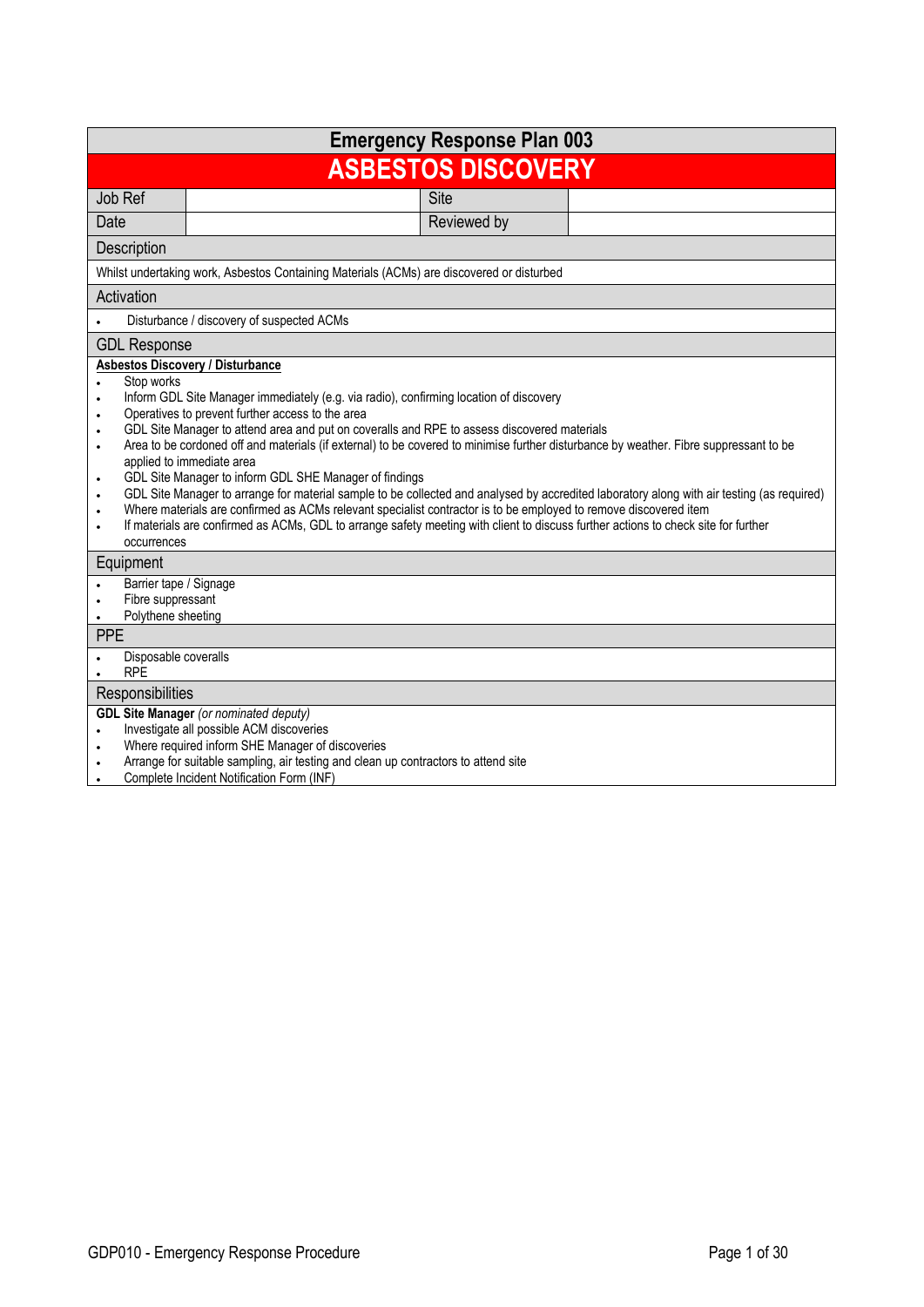

| <b>Emergency Response Plan 004</b>                                                                                                                                                                                                                                                                                                                                                                                                                                                                                                                                                                                                                                                                                                                                                                                                                                                                                                                                                                                                                                                                                                                                                                                                                                                                                                                                                                                                                                                                                                                                                                                                                                                                                                                                                                                                                                                                                                                                                                                                                                                                                                                                                                                                                                                                                                                                                                                                                                                                                                                                                                                                                                                                                                                                                                                                                                                                                                                                                                                                                                                                                                                                                                                                                                                                                                                                                                                                                            |  |  |  |  |
|---------------------------------------------------------------------------------------------------------------------------------------------------------------------------------------------------------------------------------------------------------------------------------------------------------------------------------------------------------------------------------------------------------------------------------------------------------------------------------------------------------------------------------------------------------------------------------------------------------------------------------------------------------------------------------------------------------------------------------------------------------------------------------------------------------------------------------------------------------------------------------------------------------------------------------------------------------------------------------------------------------------------------------------------------------------------------------------------------------------------------------------------------------------------------------------------------------------------------------------------------------------------------------------------------------------------------------------------------------------------------------------------------------------------------------------------------------------------------------------------------------------------------------------------------------------------------------------------------------------------------------------------------------------------------------------------------------------------------------------------------------------------------------------------------------------------------------------------------------------------------------------------------------------------------------------------------------------------------------------------------------------------------------------------------------------------------------------------------------------------------------------------------------------------------------------------------------------------------------------------------------------------------------------------------------------------------------------------------------------------------------------------------------------------------------------------------------------------------------------------------------------------------------------------------------------------------------------------------------------------------------------------------------------------------------------------------------------------------------------------------------------------------------------------------------------------------------------------------------------------------------------------------------------------------------------------------------------------------------------------------------------------------------------------------------------------------------------------------------------------------------------------------------------------------------------------------------------------------------------------------------------------------------------------------------------------------------------------------------------------------------------------------------------------------------------------------------------|--|--|--|--|
| <b>SERVICE STRIKE</b>                                                                                                                                                                                                                                                                                                                                                                                                                                                                                                                                                                                                                                                                                                                                                                                                                                                                                                                                                                                                                                                                                                                                                                                                                                                                                                                                                                                                                                                                                                                                                                                                                                                                                                                                                                                                                                                                                                                                                                                                                                                                                                                                                                                                                                                                                                                                                                                                                                                                                                                                                                                                                                                                                                                                                                                                                                                                                                                                                                                                                                                                                                                                                                                                                                                                                                                                                                                                                                         |  |  |  |  |
| Job Ref<br><b>Site</b>                                                                                                                                                                                                                                                                                                                                                                                                                                                                                                                                                                                                                                                                                                                                                                                                                                                                                                                                                                                                                                                                                                                                                                                                                                                                                                                                                                                                                                                                                                                                                                                                                                                                                                                                                                                                                                                                                                                                                                                                                                                                                                                                                                                                                                                                                                                                                                                                                                                                                                                                                                                                                                                                                                                                                                                                                                                                                                                                                                                                                                                                                                                                                                                                                                                                                                                                                                                                                                        |  |  |  |  |
| Date<br>Reviewed by                                                                                                                                                                                                                                                                                                                                                                                                                                                                                                                                                                                                                                                                                                                                                                                                                                                                                                                                                                                                                                                                                                                                                                                                                                                                                                                                                                                                                                                                                                                                                                                                                                                                                                                                                                                                                                                                                                                                                                                                                                                                                                                                                                                                                                                                                                                                                                                                                                                                                                                                                                                                                                                                                                                                                                                                                                                                                                                                                                                                                                                                                                                                                                                                                                                                                                                                                                                                                                           |  |  |  |  |
| Description                                                                                                                                                                                                                                                                                                                                                                                                                                                                                                                                                                                                                                                                                                                                                                                                                                                                                                                                                                                                                                                                                                                                                                                                                                                                                                                                                                                                                                                                                                                                                                                                                                                                                                                                                                                                                                                                                                                                                                                                                                                                                                                                                                                                                                                                                                                                                                                                                                                                                                                                                                                                                                                                                                                                                                                                                                                                                                                                                                                                                                                                                                                                                                                                                                                                                                                                                                                                                                                   |  |  |  |  |
| During demolition, soft strip or excavation works a service is disturbed                                                                                                                                                                                                                                                                                                                                                                                                                                                                                                                                                                                                                                                                                                                                                                                                                                                                                                                                                                                                                                                                                                                                                                                                                                                                                                                                                                                                                                                                                                                                                                                                                                                                                                                                                                                                                                                                                                                                                                                                                                                                                                                                                                                                                                                                                                                                                                                                                                                                                                                                                                                                                                                                                                                                                                                                                                                                                                                                                                                                                                                                                                                                                                                                                                                                                                                                                                                      |  |  |  |  |
| Activation                                                                                                                                                                                                                                                                                                                                                                                                                                                                                                                                                                                                                                                                                                                                                                                                                                                                                                                                                                                                                                                                                                                                                                                                                                                                                                                                                                                                                                                                                                                                                                                                                                                                                                                                                                                                                                                                                                                                                                                                                                                                                                                                                                                                                                                                                                                                                                                                                                                                                                                                                                                                                                                                                                                                                                                                                                                                                                                                                                                                                                                                                                                                                                                                                                                                                                                                                                                                                                                    |  |  |  |  |
| Accidental damage to a known LIVE service<br>Discovery of an unknown service (Live or Isolated)<br>$\bullet$<br>Isolated service found to be LIVE<br>$\bullet$                                                                                                                                                                                                                                                                                                                                                                                                                                                                                                                                                                                                                                                                                                                                                                                                                                                                                                                                                                                                                                                                                                                                                                                                                                                                                                                                                                                                                                                                                                                                                                                                                                                                                                                                                                                                                                                                                                                                                                                                                                                                                                                                                                                                                                                                                                                                                                                                                                                                                                                                                                                                                                                                                                                                                                                                                                                                                                                                                                                                                                                                                                                                                                                                                                                                                                |  |  |  |  |
| <b>GDL Response</b>                                                                                                                                                                                                                                                                                                                                                                                                                                                                                                                                                                                                                                                                                                                                                                                                                                                                                                                                                                                                                                                                                                                                                                                                                                                                                                                                                                                                                                                                                                                                                                                                                                                                                                                                                                                                                                                                                                                                                                                                                                                                                                                                                                                                                                                                                                                                                                                                                                                                                                                                                                                                                                                                                                                                                                                                                                                                                                                                                                                                                                                                                                                                                                                                                                                                                                                                                                                                                                           |  |  |  |  |
| <b>Electrical Services</b><br>Immediately stop works and evacuate the area<br>$\bullet$<br>If discovery is by an individual (not plant) remove this person from the area if injured (following the steps set out below if safe to do so)<br>$\bullet$<br>Isolate the service if possible<br>٠<br>Use a wooden pole to remove service away from IP<br>$\bullet$<br>Remove IP from the area for treatment<br>$\bullet$<br>Cordon off the area and request GDL Site Manager to attend via radio<br>$\bullet$<br>GDL Site Manager to inform service provider to attend area and inspect service to ascertain if LIVE (if in doubt)<br>$\bullet$<br>Undertake further tests to confirm if the service is LIVE - until such confirmation has been completed no further works will commence<br>$\bullet$<br>Service provider to arrange suitable repair to service<br>$\bullet$<br>Following suitable confirmation / isolation further tests (CAT/GENNY) will be completed to trace and mark out the discovered service<br>٠<br>GDL Site Manager to undertake the following:<br>$\bullet$<br>Complete Incident Notification Form<br>$\bullet$<br>Inform senior GDL management and client<br>$\bullet$<br>Inform SHE Manager to initiate investigation<br>$\bullet$<br>Arrange for a temporary supply (if affecting other users i.e. members of the public / site works)<br>٠<br><b>Gas Services</b><br>Immediately stop works and evacuate the area<br>All plant and equipment to be turned off and keys removed<br>$\bullet$<br>Cordon off the works area and prevent further access<br>$\bullet$<br>Inform GDL Site Manager of the incident and await further instructions<br>$\bullet$<br>GDL Site Manager will inform service provider of incident and request their attendance to the works location<br>$\bullet$<br>Service provider and GDL site teams to work to isolate the service<br>$\bullet$<br>No further works to be completed until required repair has been completed by specialist contractor / Utilities provider<br>$\bullet$<br>Following suitable confirmation / isolation further tests (CAT/GENNY) will be completed to trace the discovered service<br>$\bullet$<br>GDL Site Manager to undertake the following:<br>$\bullet$<br>Complete Incident Notification Form<br>$\bullet$<br>Inform GDL senior management and Client<br>٠<br>Inform SHE Manager to initiate investigation<br>$\bullet$<br>Arrange for a temporary supply (if affecting other users i.e. members of the public)<br>$\bullet$<br><b>Other Services</b><br>Immediately stop works and evacuate the area<br>$\bullet$<br>Inform GDL Site Manager about discovery of service<br>$\bullet$<br>GDL Site Manager to inspect work area to ascertain type of service discovered / damaged<br>$\bullet$<br>GDL Site Manager to inform service provider of service strike and seek their assistance<br>$\bullet$<br>Where required liaise with service provider to secure isolation of service (e.g. water supplies etc.)<br>٠<br>Following suitable confirmation / isolation further tests (CAT/GENNY) will be completed to trace the discovered service<br>٠<br>GDL Site Manager to undertake the following:<br>$\bullet$<br>Complete Incident Notification Form (INF)<br>٠<br>Inform GDL senior management and Client<br>٠<br>Inform SHE Manager to initiate investigation<br>٠<br>Arrange for a temporary supply (if affecting other users i.e. members of the public)<br>٠ |  |  |  |  |
| NOTE: If damage occurs to a known service then GDL will be responsible for ensuring all incoming supplies are checked / isolated                                                                                                                                                                                                                                                                                                                                                                                                                                                                                                                                                                                                                                                                                                                                                                                                                                                                                                                                                                                                                                                                                                                                                                                                                                                                                                                                                                                                                                                                                                                                                                                                                                                                                                                                                                                                                                                                                                                                                                                                                                                                                                                                                                                                                                                                                                                                                                                                                                                                                                                                                                                                                                                                                                                                                                                                                                                                                                                                                                                                                                                                                                                                                                                                                                                                                                                              |  |  |  |  |
| prior to seeking assistance from the service provider.                                                                                                                                                                                                                                                                                                                                                                                                                                                                                                                                                                                                                                                                                                                                                                                                                                                                                                                                                                                                                                                                                                                                                                                                                                                                                                                                                                                                                                                                                                                                                                                                                                                                                                                                                                                                                                                                                                                                                                                                                                                                                                                                                                                                                                                                                                                                                                                                                                                                                                                                                                                                                                                                                                                                                                                                                                                                                                                                                                                                                                                                                                                                                                                                                                                                                                                                                                                                        |  |  |  |  |
| Equipment<br>Cat / Genny                                                                                                                                                                                                                                                                                                                                                                                                                                                                                                                                                                                                                                                                                                                                                                                                                                                                                                                                                                                                                                                                                                                                                                                                                                                                                                                                                                                                                                                                                                                                                                                                                                                                                                                                                                                                                                                                                                                                                                                                                                                                                                                                                                                                                                                                                                                                                                                                                                                                                                                                                                                                                                                                                                                                                                                                                                                                                                                                                                                                                                                                                                                                                                                                                                                                                                                                                                                                                                      |  |  |  |  |
| 360° Excavator<br>$\bullet$<br>Insulated hand tools<br>٠<br>Pedestrian barriers                                                                                                                                                                                                                                                                                                                                                                                                                                                                                                                                                                                                                                                                                                                                                                                                                                                                                                                                                                                                                                                                                                                                                                                                                                                                                                                                                                                                                                                                                                                                                                                                                                                                                                                                                                                                                                                                                                                                                                                                                                                                                                                                                                                                                                                                                                                                                                                                                                                                                                                                                                                                                                                                                                                                                                                                                                                                                                                                                                                                                                                                                                                                                                                                                                                                                                                                                                               |  |  |  |  |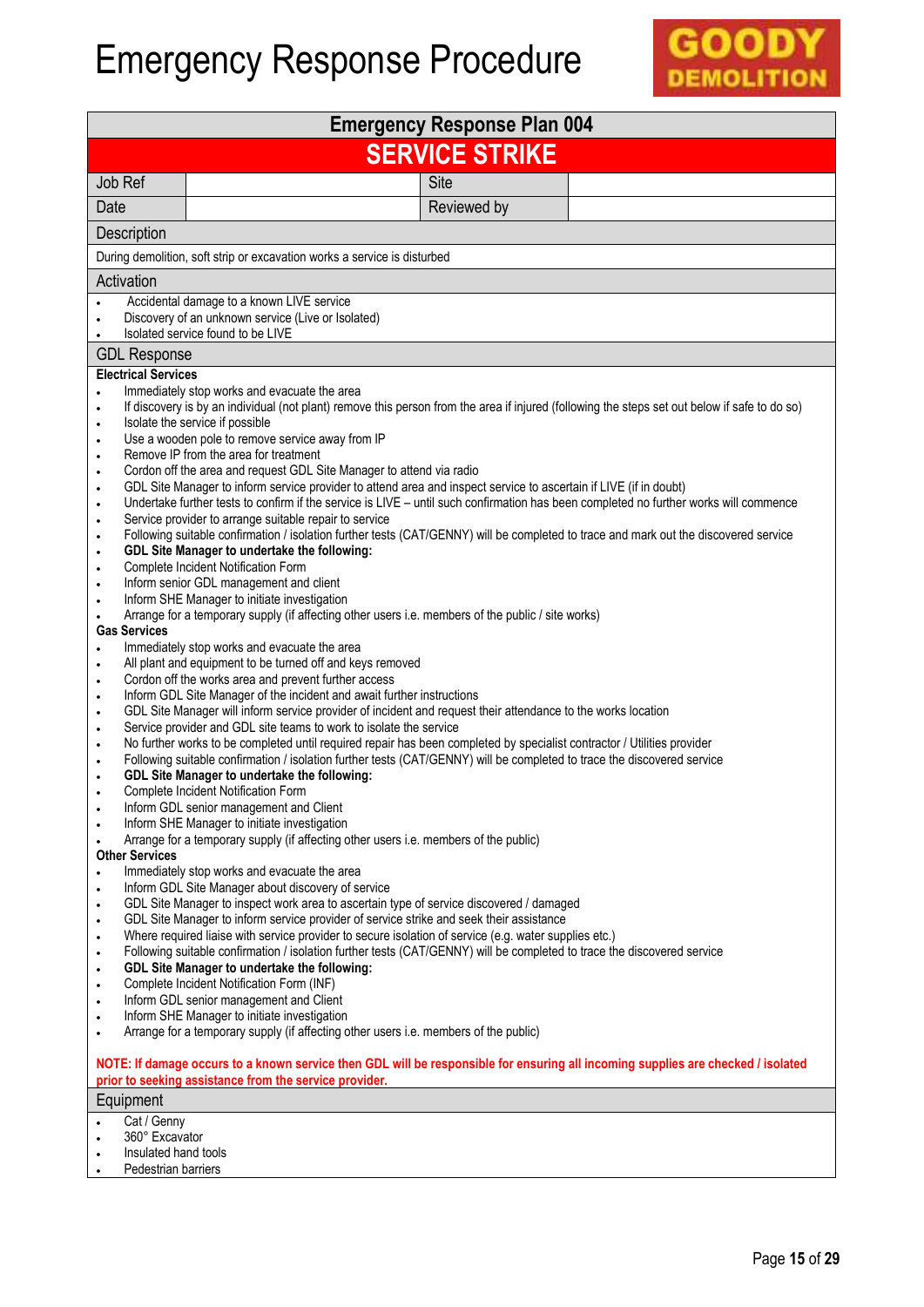

|--|--|

#### Flame retardant coveralls

#### **Responsibilities**

#### **Site Manager** *(or nominated deputy)*

- . Investigate all reported service strikes / discoveries
- Report service strikes to:
	- Service provider
	- Contracts Manager
	- Project Manager
	- SHE Manager
	- **Client**
- Ensure all discovered services are further surveyed and marked on-site
- Complete Incident Notification Form (INF)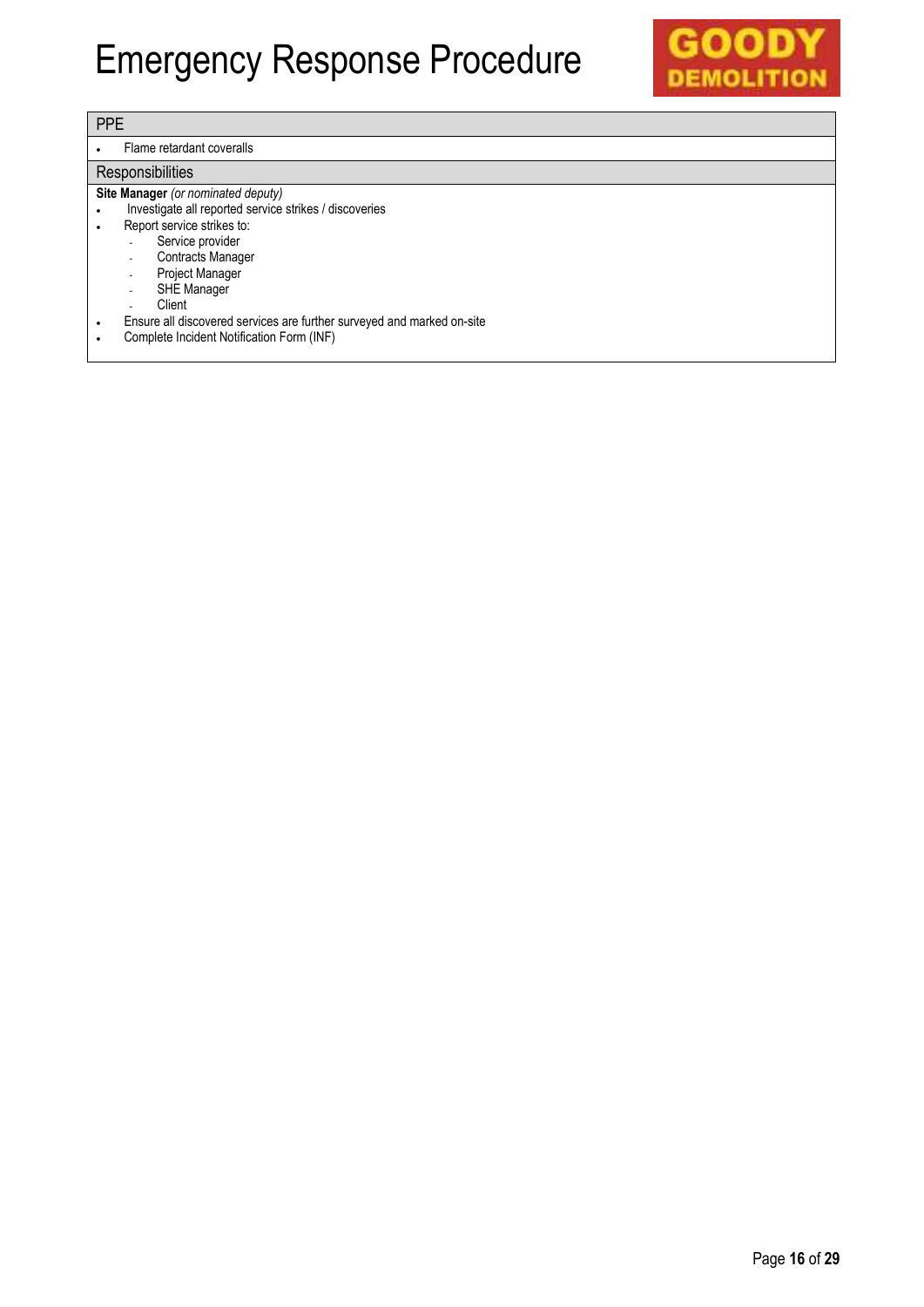

| <b>Emergency Response Plan 005</b>                                                                                                                                |                                                                                                                                                                                                                                                                                                                                                                                                                                                                                                                                                                                                                                                                                                                                                                                                                                                                                                                                                                                                                                                                                                                                                                                                                                                                                                                                                                                                                                                                                                                                                                                                                                                                                                                                                                                                                                                                                                                                                                                                                                                                                                                                                                                                                                                                                                                                                                                                                                                                                                                                                                                                                                                                                                                                                                                                                                                                                                                                                                                                                                                                                                                                                                                                                         |  |  |  |  |  |
|-------------------------------------------------------------------------------------------------------------------------------------------------------------------|-------------------------------------------------------------------------------------------------------------------------------------------------------------------------------------------------------------------------------------------------------------------------------------------------------------------------------------------------------------------------------------------------------------------------------------------------------------------------------------------------------------------------------------------------------------------------------------------------------------------------------------------------------------------------------------------------------------------------------------------------------------------------------------------------------------------------------------------------------------------------------------------------------------------------------------------------------------------------------------------------------------------------------------------------------------------------------------------------------------------------------------------------------------------------------------------------------------------------------------------------------------------------------------------------------------------------------------------------------------------------------------------------------------------------------------------------------------------------------------------------------------------------------------------------------------------------------------------------------------------------------------------------------------------------------------------------------------------------------------------------------------------------------------------------------------------------------------------------------------------------------------------------------------------------------------------------------------------------------------------------------------------------------------------------------------------------------------------------------------------------------------------------------------------------------------------------------------------------------------------------------------------------------------------------------------------------------------------------------------------------------------------------------------------------------------------------------------------------------------------------------------------------------------------------------------------------------------------------------------------------------------------------------------------------------------------------------------------------------------------------------------------------------------------------------------------------------------------------------------------------------------------------------------------------------------------------------------------------------------------------------------------------------------------------------------------------------------------------------------------------------------------------------------------------------------------------------------------------|--|--|--|--|--|
| <b>WORK AT HEIGHT</b>                                                                                                                                             |                                                                                                                                                                                                                                                                                                                                                                                                                                                                                                                                                                                                                                                                                                                                                                                                                                                                                                                                                                                                                                                                                                                                                                                                                                                                                                                                                                                                                                                                                                                                                                                                                                                                                                                                                                                                                                                                                                                                                                                                                                                                                                                                                                                                                                                                                                                                                                                                                                                                                                                                                                                                                                                                                                                                                                                                                                                                                                                                                                                                                                                                                                                                                                                                                         |  |  |  |  |  |
| Job Ref                                                                                                                                                           | <b>Site</b>                                                                                                                                                                                                                                                                                                                                                                                                                                                                                                                                                                                                                                                                                                                                                                                                                                                                                                                                                                                                                                                                                                                                                                                                                                                                                                                                                                                                                                                                                                                                                                                                                                                                                                                                                                                                                                                                                                                                                                                                                                                                                                                                                                                                                                                                                                                                                                                                                                                                                                                                                                                                                                                                                                                                                                                                                                                                                                                                                                                                                                                                                                                                                                                                             |  |  |  |  |  |
| Date                                                                                                                                                              | Reviewed by                                                                                                                                                                                                                                                                                                                                                                                                                                                                                                                                                                                                                                                                                                                                                                                                                                                                                                                                                                                                                                                                                                                                                                                                                                                                                                                                                                                                                                                                                                                                                                                                                                                                                                                                                                                                                                                                                                                                                                                                                                                                                                                                                                                                                                                                                                                                                                                                                                                                                                                                                                                                                                                                                                                                                                                                                                                                                                                                                                                                                                                                                                                                                                                                             |  |  |  |  |  |
| Description                                                                                                                                                       |                                                                                                                                                                                                                                                                                                                                                                                                                                                                                                                                                                                                                                                                                                                                                                                                                                                                                                                                                                                                                                                                                                                                                                                                                                                                                                                                                                                                                                                                                                                                                                                                                                                                                                                                                                                                                                                                                                                                                                                                                                                                                                                                                                                                                                                                                                                                                                                                                                                                                                                                                                                                                                                                                                                                                                                                                                                                                                                                                                                                                                                                                                                                                                                                                         |  |  |  |  |  |
|                                                                                                                                                                   | An accident or incident involving personnel working at height                                                                                                                                                                                                                                                                                                                                                                                                                                                                                                                                                                                                                                                                                                                                                                                                                                                                                                                                                                                                                                                                                                                                                                                                                                                                                                                                                                                                                                                                                                                                                                                                                                                                                                                                                                                                                                                                                                                                                                                                                                                                                                                                                                                                                                                                                                                                                                                                                                                                                                                                                                                                                                                                                                                                                                                                                                                                                                                                                                                                                                                                                                                                                           |  |  |  |  |  |
| Activation                                                                                                                                                        |                                                                                                                                                                                                                                                                                                                                                                                                                                                                                                                                                                                                                                                                                                                                                                                                                                                                                                                                                                                                                                                                                                                                                                                                                                                                                                                                                                                                                                                                                                                                                                                                                                                                                                                                                                                                                                                                                                                                                                                                                                                                                                                                                                                                                                                                                                                                                                                                                                                                                                                                                                                                                                                                                                                                                                                                                                                                                                                                                                                                                                                                                                                                                                                                                         |  |  |  |  |  |
|                                                                                                                                                                   | Accident / incident whilst undertaking works at height<br>Suspension trauma when working in a harness                                                                                                                                                                                                                                                                                                                                                                                                                                                                                                                                                                                                                                                                                                                                                                                                                                                                                                                                                                                                                                                                                                                                                                                                                                                                                                                                                                                                                                                                                                                                                                                                                                                                                                                                                                                                                                                                                                                                                                                                                                                                                                                                                                                                                                                                                                                                                                                                                                                                                                                                                                                                                                                                                                                                                                                                                                                                                                                                                                                                                                                                                                                   |  |  |  |  |  |
| <b>GDL Response</b>                                                                                                                                               |                                                                                                                                                                                                                                                                                                                                                                                                                                                                                                                                                                                                                                                                                                                                                                                                                                                                                                                                                                                                                                                                                                                                                                                                                                                                                                                                                                                                                                                                                                                                                                                                                                                                                                                                                                                                                                                                                                                                                                                                                                                                                                                                                                                                                                                                                                                                                                                                                                                                                                                                                                                                                                                                                                                                                                                                                                                                                                                                                                                                                                                                                                                                                                                                                         |  |  |  |  |  |
| Work at Height Injury / Incident<br>$\bullet$<br>$\bullet$<br>$\bullet$<br>$\bullet$<br>$\bullet$<br>to ground level<br>÷,<br>$\overline{\phantom{a}}$<br>rescue  | Immediately raise the alarm and request the attendance of the GDL First Aiders and GDL Site Manager to assess the situation<br>Stop works and ensure clear access to works area<br>If the IP can move unassisted, relocate IP to ground level<br>Ensure the IP is kept comfortable and given treatment as required<br>Where the IP needs assistance to be moved from the Work at Height location they will be relocated to floor level, via the below methods:<br>Podium; Where possible the IP will be moved by hand to the floor level to received further treatment<br>Mobile tower; A MEWP will be used to provide access to the platform height, the IP will then be moved in to the MEWP and lowered<br>MEWP; if working alone on the MEWP then the ground controls will be used to lower the platform to floor level. In the event that the<br>ground controls fail then a MEWP to MEWP rescue will be undertaken, this type of rescue should only be considered in<br>exceptional circumstances and only after:<br>All normal and auxiliary lowering procedures have been attempted and these are unable to lower the platform<br>GDL Site Management have contacted the competent and authorised service engineer to report failure of normal and auxiliary<br>lowering systems and request engineering assistance<br>If after inspection by the competent engineering assistance it is not possible to affect a timely repair to allow the machine to be brought<br>to the ground safely, senior management should be contacted for permission to carry out mid-air rescue<br>Where the competent engineering assistance is not readily available and an immediate risk exists to the health and safety of any of the<br>occupants from remaining in the elevated basket until an engineer can attend, then senior management should be contacted for<br>permission to carry out mid-air rescue<br>Rescue using another MEWP should only be performed once a site-specific dynamic risk assessment has been carried out and a<br>specific plan has been documented and approved by senior management<br>The rescue machine must be positioned to enable the rescue procedure to be carried out without compromising the safety of any<br>personnel involved<br>The platforms of both machines must be adjacent to each other with a minimal gap between them, unless exceptional circumstances<br>mean this is not possible (Where this is not possible, the circumstances shall be recorded onto the risk assessment)<br>Where reasonably practicable, precautions should be taken to prevent inadvertent movement of both platforms during the transfer<br>The person being rescued (transferred from basket to basket) should wear a full body harness with an adjustable lanyard -the lanyard<br>should be attached to the anchor point on the rescue machine before transfer takes place<br>Care must be taken not to overload the rescue machine during transfer, this may mean making more than one journey to complete the<br>Further guidance on mid-air rescue can be found in ISO 18893:2014 -6.1.2.8<br>GDL Site Manager to undertake the following:<br>Complete Incident Notification Form (INF) |  |  |  |  |  |
| $\bullet$                                                                                                                                                         | Inform GDL senior management and Client                                                                                                                                                                                                                                                                                                                                                                                                                                                                                                                                                                                                                                                                                                                                                                                                                                                                                                                                                                                                                                                                                                                                                                                                                                                                                                                                                                                                                                                                                                                                                                                                                                                                                                                                                                                                                                                                                                                                                                                                                                                                                                                                                                                                                                                                                                                                                                                                                                                                                                                                                                                                                                                                                                                                                                                                                                                                                                                                                                                                                                                                                                                                                                                 |  |  |  |  |  |
| $\bullet$<br>$\bullet$                                                                                                                                            | Inform GDL SHE manager to initiate investigation<br>As with all accidents / incidents the GDL Site Manager will request the attendance of the emergency services (as required)                                                                                                                                                                                                                                                                                                                                                                                                                                                                                                                                                                                                                                                                                                                                                                                                                                                                                                                                                                                                                                                                                                                                                                                                                                                                                                                                                                                                                                                                                                                                                                                                                                                                                                                                                                                                                                                                                                                                                                                                                                                                                                                                                                                                                                                                                                                                                                                                                                                                                                                                                                                                                                                                                                                                                                                                                                                                                                                                                                                                                                          |  |  |  |  |  |
| No further Work at Height to be completed until review by GDL operations team has been completed<br><b>Suspension Trauma (Whilst Using a Fall Arrest Harness)</b> |                                                                                                                                                                                                                                                                                                                                                                                                                                                                                                                                                                                                                                                                                                                                                                                                                                                                                                                                                                                                                                                                                                                                                                                                                                                                                                                                                                                                                                                                                                                                                                                                                                                                                                                                                                                                                                                                                                                                                                                                                                                                                                                                                                                                                                                                                                                                                                                                                                                                                                                                                                                                                                                                                                                                                                                                                                                                                                                                                                                                                                                                                                                                                                                                                         |  |  |  |  |  |
| $\bullet$                                                                                                                                                         | Immediately raise the alarm and request the attendance of the GDL First Aiders and GDL Site Manager<br>If there are sufficient numbers of personnel on-site then the following shall apply:                                                                                                                                                                                                                                                                                                                                                                                                                                                                                                                                                                                                                                                                                                                                                                                                                                                                                                                                                                                                                                                                                                                                                                                                                                                                                                                                                                                                                                                                                                                                                                                                                                                                                                                                                                                                                                                                                                                                                                                                                                                                                                                                                                                                                                                                                                                                                                                                                                                                                                                                                                                                                                                                                                                                                                                                                                                                                                                                                                                                                             |  |  |  |  |  |
| $\bullet$                                                                                                                                                         | MEWP Rescue - If a mobile elevating work platform (MEWP) is available on site and the suspended worker can be reached by the                                                                                                                                                                                                                                                                                                                                                                                                                                                                                                                                                                                                                                                                                                                                                                                                                                                                                                                                                                                                                                                                                                                                                                                                                                                                                                                                                                                                                                                                                                                                                                                                                                                                                                                                                                                                                                                                                                                                                                                                                                                                                                                                                                                                                                                                                                                                                                                                                                                                                                                                                                                                                                                                                                                                                                                                                                                                                                                                                                                                                                                                                            |  |  |  |  |  |
|                                                                                                                                                                   | platform, follow the procedure below:<br>Bring the MEWP to the accident site and use it to reach the suspended worker                                                                                                                                                                                                                                                                                                                                                                                                                                                                                                                                                                                                                                                                                                                                                                                                                                                                                                                                                                                                                                                                                                                                                                                                                                                                                                                                                                                                                                                                                                                                                                                                                                                                                                                                                                                                                                                                                                                                                                                                                                                                                                                                                                                                                                                                                                                                                                                                                                                                                                                                                                                                                                                                                                                                                                                                                                                                                                                                                                                                                                                                                                   |  |  |  |  |  |
|                                                                                                                                                                   | Ensure that rescue workers are wearing full-body harnesses attached to appropriate anchors in the MEWP                                                                                                                                                                                                                                                                                                                                                                                                                                                                                                                                                                                                                                                                                                                                                                                                                                                                                                                                                                                                                                                                                                                                                                                                                                                                                                                                                                                                                                                                                                                                                                                                                                                                                                                                                                                                                                                                                                                                                                                                                                                                                                                                                                                                                                                                                                                                                                                                                                                                                                                                                                                                                                                                                                                                                                                                                                                                                                                                                                                                                                                                                                                  |  |  |  |  |  |
|                                                                                                                                                                   | Ensure that the MEWP has the load capacity for both the rescuer(s) and the fallen worker. If the fallen worker is not conscious, two<br>÷.<br>rescuers will probably be needed to safely handle the weight of the fallen worker                                                                                                                                                                                                                                                                                                                                                                                                                                                                                                                                                                                                                                                                                                                                                                                                                                                                                                                                                                                                                                                                                                                                                                                                                                                                                                                                                                                                                                                                                                                                                                                                                                                                                                                                                                                                                                                                                                                                                                                                                                                                                                                                                                                                                                                                                                                                                                                                                                                                                                                                                                                                                                                                                                                                                                                                                                                                                                                                                                                         |  |  |  |  |  |
|                                                                                                                                                                   | Position the MEWP platform below the worker and disconnect the worker's lanyard when it is safe to do so. When the worker is safely<br>on the MEWP, reattach the lanyard to an appropriate anchor point on the MEWP if possible                                                                                                                                                                                                                                                                                                                                                                                                                                                                                                                                                                                                                                                                                                                                                                                                                                                                                                                                                                                                                                                                                                                                                                                                                                                                                                                                                                                                                                                                                                                                                                                                                                                                                                                                                                                                                                                                                                                                                                                                                                                                                                                                                                                                                                                                                                                                                                                                                                                                                                                                                                                                                                                                                                                                                                                                                                                                                                                                                                                         |  |  |  |  |  |
| $\overline{\phantom{a}}$                                                                                                                                          | Lower the worker to a safe location, First Aiders to treat the worker for suspension trauma and any other injury<br>Arrange transportation to hospital if required                                                                                                                                                                                                                                                                                                                                                                                                                                                                                                                                                                                                                                                                                                                                                                                                                                                                                                                                                                                                                                                                                                                                                                                                                                                                                                                                                                                                                                                                                                                                                                                                                                                                                                                                                                                                                                                                                                                                                                                                                                                                                                                                                                                                                                                                                                                                                                                                                                                                                                                                                                                                                                                                                                                                                                                                                                                                                                                                                                                                                                                      |  |  |  |  |  |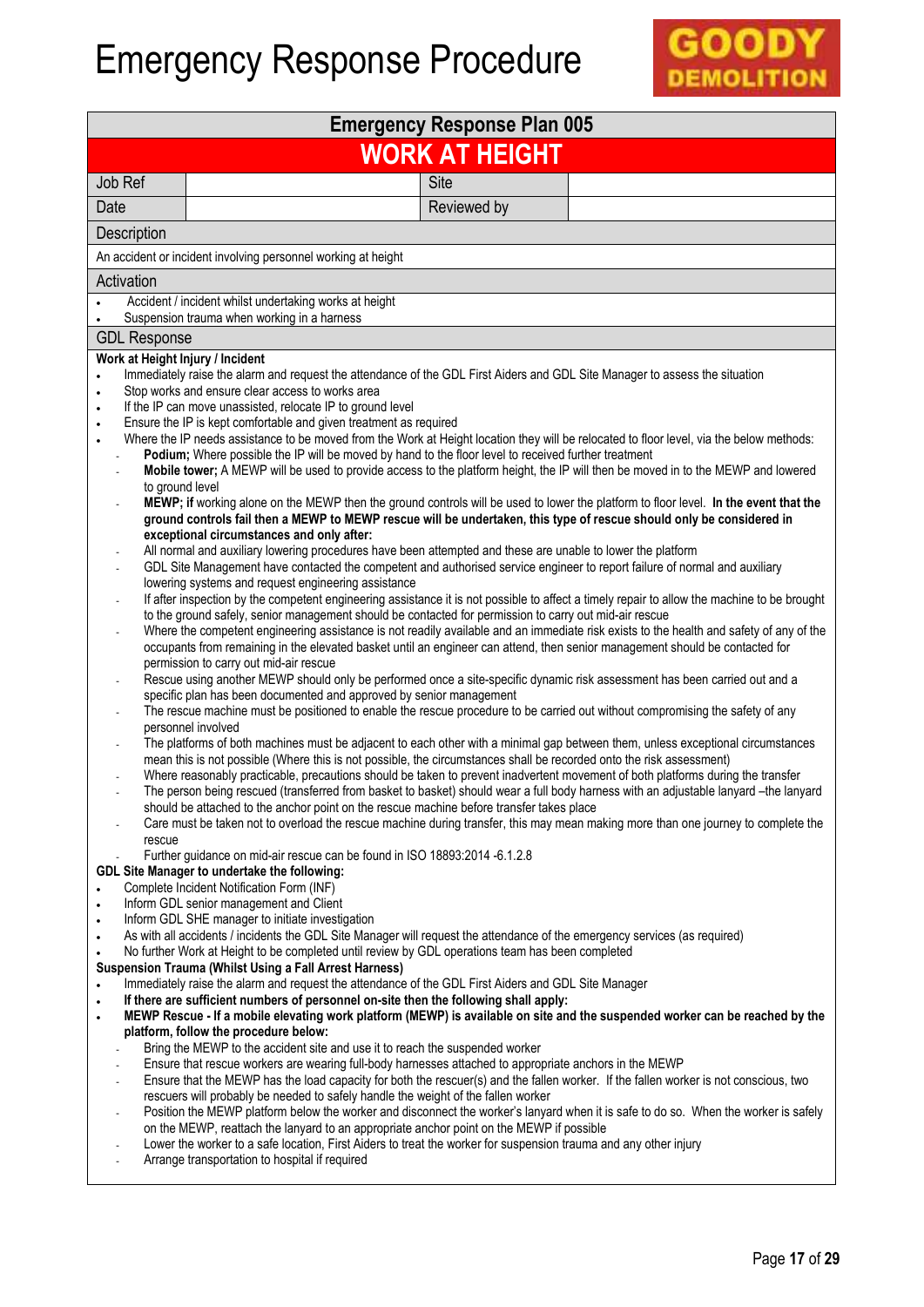

|                        | Ladder Rescue - If a MEWP is not available, use ladders to rescue the fallen worker with the procedure outlined below:                                                                                                                                          |
|------------------------|-----------------------------------------------------------------------------------------------------------------------------------------------------------------------------------------------------------------------------------------------------------------|
| $\bullet$              | If the fallen worker is suspended from a lifeline, move the worker (if possible) to an area that rescuers can access safely with a ladder<br>Set up the appropriate ladder(s) to reach the fallen worker                                                        |
| $\bullet$<br>$\bullet$ | Rig separate lifelines for rescuers to use while carrying out the rescue from the ladder(s)                                                                                                                                                                     |
| $\bullet$              | If the fallen worker is not conscious or cannot reliably help with the rescue, a minimum of two rescuers will be required                                                                                                                                       |
| $\bullet$              | If the fallen worker is suspended directly from a lanyard or a lifeline, securely attach a separate lowering line to the harness                                                                                                                                |
| $\bullet$              | Other rescuers on the ground (or closest work surface) should lower the fallen worker while the rescuer on the ladder guides the fallen                                                                                                                         |
|                        | worker to the ground (or work surface)                                                                                                                                                                                                                          |
| $\bullet$              | Once the fallen worker has been brought to a safe location, First Aiders to treat the person for suspension trauma and any other injury                                                                                                                         |
|                        | Arrange transportation to hospital if required                                                                                                                                                                                                                  |
|                        | Rescue from Work Area or Ground Level:                                                                                                                                                                                                                          |
| $\bullet$              | Ensure that rescuers are protected against falling<br>If possible, securely attach a second line to the fallen worker's harness to help rescuers pull the fallen worker to a safe area                                                                          |
| $\bullet$<br>$\bullet$ | Take up any slack in the retrieving line to avoid slippage                                                                                                                                                                                                      |
| $\bullet$              | Once the worker has been brought to a safe location, First Aiders to treat the person for suspension trauma and any other injury                                                                                                                                |
| $\bullet$              | Arrange transportation to hospital if required                                                                                                                                                                                                                  |
|                        | If there are limited number of personnel on site then the following shall apply:                                                                                                                                                                                |
| $\bullet$              |                                                                                                                                                                                                                                                                 |
| $\bullet$              | Complete rescue to a point of safety                                                                                                                                                                                                                            |
|                        | First Aiders to attend the suspended person, once rescued and treat as required                                                                                                                                                                                 |
|                        | Arrange for transportation to hospital if required                                                                                                                                                                                                              |
|                        | Man-Riding Basket Rescue (where there is a suitable crane onsite)<br>The man riding rescue cradle must:                                                                                                                                                         |
| $\mathcal{L}$          | Be designed by a professional engineer in accordance with good manufacturing processes to withstand all loads to which it may be                                                                                                                                |
|                        | subjected                                                                                                                                                                                                                                                       |
|                        | Must be kept on site at all times in an accessible location where it is clear of material or other equipment                                                                                                                                                    |
|                        | Be fitted with appropriate rigging for quick hook-up by the crane operator                                                                                                                                                                                      |
| $\bullet$              | To perform a man-riding cradle rescue, follow the steps below:                                                                                                                                                                                                  |
|                        | Notify the crane operator immediately to position the crane to attach the cradle                                                                                                                                                                                |
|                        | While the cradle is being attached, the rescue crew leader checks that all safety rigging is done and all the required safety equipment                                                                                                                         |
|                        | is available                                                                                                                                                                                                                                                    |
|                        | With two rescuers in the cradle, hoist it to a position that is above and as close as possible to the fallen worker (where possible a<br>designated worker on the ground should guide the cradle with a tag line)                                               |
|                        | Rescuer 1 exits the rescue cradle and gets into a position to reach the fallen worker, when doing this, rescuer 1 must be tied-off at all                                                                                                                       |
|                        | times to either the structure or the rescue cradle                                                                                                                                                                                                              |
| $\Box$                 | Rescuer 2, who is still in the rescue cradle, lowers the line that will be used to retrieve the worker, rescuer 2 attaches an extra lanyard                                                                                                                     |
|                        | to the line if required                                                                                                                                                                                                                                         |
| ÷,                     | Rescuer 1 assesses the fallen worker for injuries and then decides how to proceed (i.e., treat injuries first, guide the fallen worker into                                                                                                                     |
|                        | the rescue cradle, or lower the cradle to the ground with the fallen worker attached to it).                                                                                                                                                                    |
|                        | Once the fallen worker has been brought to a safe location First Aiders to treat the person for suspension trauma and any other injury                                                                                                                          |
|                        | Arrange transportation to hospital                                                                                                                                                                                                                              |
|                        | GDL Site Manager to inform the GDL SHE manager and request emergency services attend site to assess the rescued person<br>No further works involving harnesses will be permitted until a review of the SSOW / RAs has been completed by the GDL operations team |
|                        |                                                                                                                                                                                                                                                                 |
|                        | NOTE: Any person who has suffered a suspension fall MUST be assessed by Emergency services given the follow on medical risks                                                                                                                                    |
|                        | Equipment                                                                                                                                                                                                                                                       |
|                        | First Aid kits                                                                                                                                                                                                                                                  |
|                        | <b>GOTCHA Rescue kits</b>                                                                                                                                                                                                                                       |
|                        | <b>MEWPS</b>                                                                                                                                                                                                                                                    |
|                        | Ladders                                                                                                                                                                                                                                                         |
|                        | Man-riding rescue cradle                                                                                                                                                                                                                                        |
| <b>PPE</b>             |                                                                                                                                                                                                                                                                 |
|                        | Harness and lanyard (as required)                                                                                                                                                                                                                               |
|                        |                                                                                                                                                                                                                                                                 |
|                        | Responsibilities                                                                                                                                                                                                                                                |
|                        | <b>First Aider</b>                                                                                                                                                                                                                                              |
| $\bullet$              | Assist in the rescue of the suspended person<br>Assist in the rescue of any IP using Work at Height equipment                                                                                                                                                   |
| $\bullet$              | Ensure First Aid kits are available and stocked                                                                                                                                                                                                                 |
|                        | Site Manager (or nominated deputy)                                                                                                                                                                                                                              |
| $\bullet$              | Ensure GOTCHA kit is available when undertaking harness works                                                                                                                                                                                                   |
| $\bullet$              | Ensure rescue procedure is known by all staff involved in Work at Height equipment                                                                                                                                                                              |
| ٠                      | Ensure MEWPS are available for rescue in Work at Height areas (where applicable)                                                                                                                                                                                |
| $\bullet$              | Request attendance of the emergency services                                                                                                                                                                                                                    |
| $\bullet$              | Notify GDL senior management and Client of incident                                                                                                                                                                                                             |
|                        | Complete Incident Notification Form (INF)                                                                                                                                                                                                                       |
|                        |                                                                                                                                                                                                                                                                 |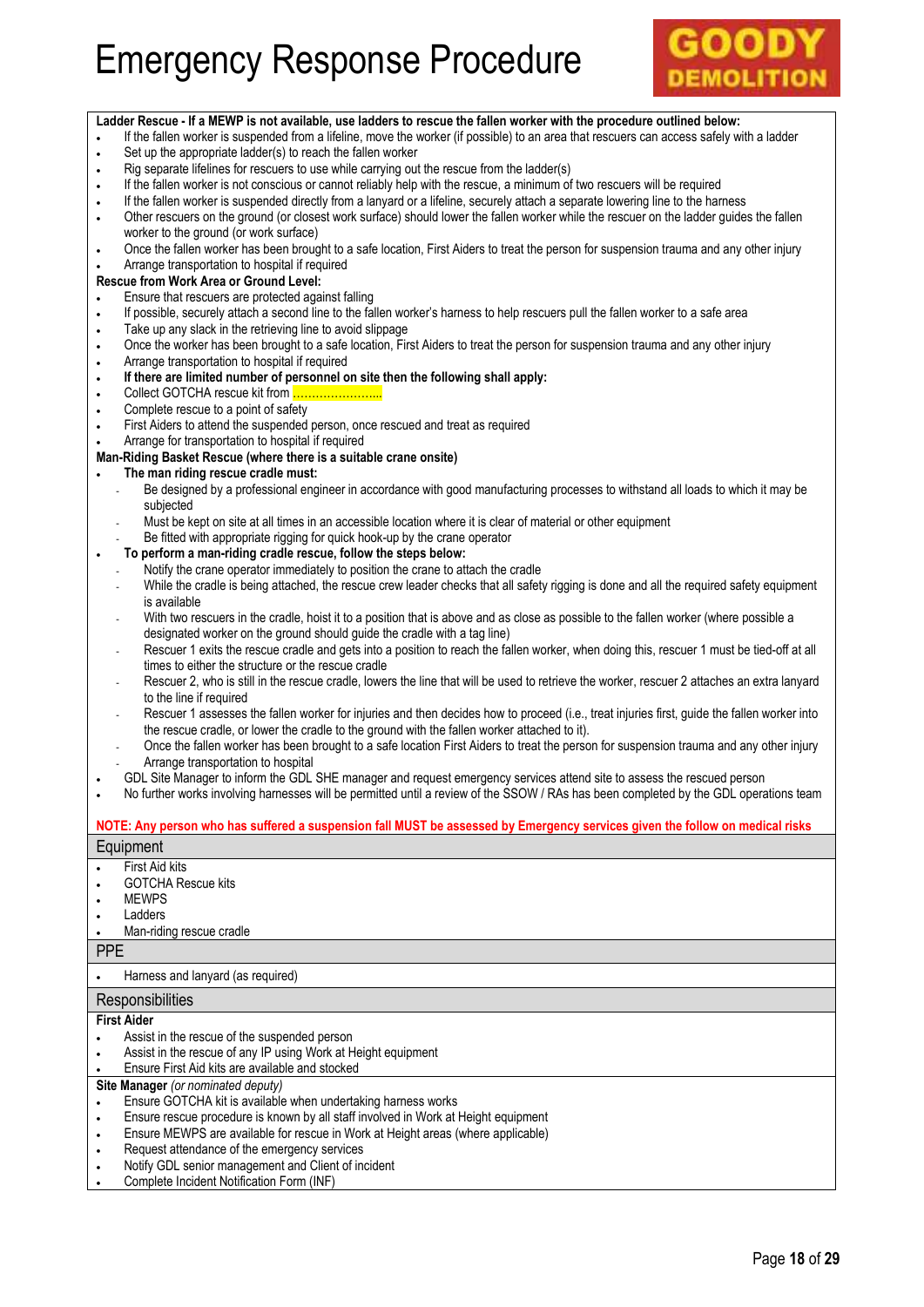

| <b>Emergency Response Plan 006</b>                                                                                                                                          |                                                                                                                                                                                                                                                                                                                                                                                                                                                                                                                                                                                                                                                                                                                                                                                                                                                                                                                                                                                                                                                                                                                                                                                                                                                                                                                                                                                                                                                                                                                                                                                                                                                                                                                                                                                                                                                                                                                                                                                                                                                                                                                                                                                                                                        |  |  |  |
|-----------------------------------------------------------------------------------------------------------------------------------------------------------------------------|----------------------------------------------------------------------------------------------------------------------------------------------------------------------------------------------------------------------------------------------------------------------------------------------------------------------------------------------------------------------------------------------------------------------------------------------------------------------------------------------------------------------------------------------------------------------------------------------------------------------------------------------------------------------------------------------------------------------------------------------------------------------------------------------------------------------------------------------------------------------------------------------------------------------------------------------------------------------------------------------------------------------------------------------------------------------------------------------------------------------------------------------------------------------------------------------------------------------------------------------------------------------------------------------------------------------------------------------------------------------------------------------------------------------------------------------------------------------------------------------------------------------------------------------------------------------------------------------------------------------------------------------------------------------------------------------------------------------------------------------------------------------------------------------------------------------------------------------------------------------------------------------------------------------------------------------------------------------------------------------------------------------------------------------------------------------------------------------------------------------------------------------------------------------------------------------------------------------------------------|--|--|--|
| <b>EXCAVATIONS</b>                                                                                                                                                          |                                                                                                                                                                                                                                                                                                                                                                                                                                                                                                                                                                                                                                                                                                                                                                                                                                                                                                                                                                                                                                                                                                                                                                                                                                                                                                                                                                                                                                                                                                                                                                                                                                                                                                                                                                                                                                                                                                                                                                                                                                                                                                                                                                                                                                        |  |  |  |
| Job Ref                                                                                                                                                                     | Site                                                                                                                                                                                                                                                                                                                                                                                                                                                                                                                                                                                                                                                                                                                                                                                                                                                                                                                                                                                                                                                                                                                                                                                                                                                                                                                                                                                                                                                                                                                                                                                                                                                                                                                                                                                                                                                                                                                                                                                                                                                                                                                                                                                                                                   |  |  |  |
| Date                                                                                                                                                                        | Reviewed by                                                                                                                                                                                                                                                                                                                                                                                                                                                                                                                                                                                                                                                                                                                                                                                                                                                                                                                                                                                                                                                                                                                                                                                                                                                                                                                                                                                                                                                                                                                                                                                                                                                                                                                                                                                                                                                                                                                                                                                                                                                                                                                                                                                                                            |  |  |  |
| Description                                                                                                                                                                 |                                                                                                                                                                                                                                                                                                                                                                                                                                                                                                                                                                                                                                                                                                                                                                                                                                                                                                                                                                                                                                                                                                                                                                                                                                                                                                                                                                                                                                                                                                                                                                                                                                                                                                                                                                                                                                                                                                                                                                                                                                                                                                                                                                                                                                        |  |  |  |
| $\bullet$                                                                                                                                                                   | Operative injured / experiencing medical emergency whilst working within an excavation and able to self-rescue<br>Operative injured / experiencing medical emergency whilst working within an excavation and requires rescue by others<br>Incident occurring outside the excavation requiring the excavation to be evacuated by all persons within<br>Incident occurring inside the excavation requiring the excavation to be evacuated by all persons within<br>Personnel trapped by excavation collapse                                                                                                                                                                                                                                                                                                                                                                                                                                                                                                                                                                                                                                                                                                                                                                                                                                                                                                                                                                                                                                                                                                                                                                                                                                                                                                                                                                                                                                                                                                                                                                                                                                                                                                                              |  |  |  |
| Activation                                                                                                                                                                  |                                                                                                                                                                                                                                                                                                                                                                                                                                                                                                                                                                                                                                                                                                                                                                                                                                                                                                                                                                                                                                                                                                                                                                                                                                                                                                                                                                                                                                                                                                                                                                                                                                                                                                                                                                                                                                                                                                                                                                                                                                                                                                                                                                                                                                        |  |  |  |
| Accident leading to injury<br>Excavation collapse<br>$\bullet$<br>Fire / explosion<br>Ingress of liquid<br>$\bullet$<br>$\bullet$<br>Oxygen deficiency<br>Oxygen enrichment | Person experiencing medical emergency<br>Ingress of free flowing solid<br>Ingress of poisonous gas, fumes or vapour                                                                                                                                                                                                                                                                                                                                                                                                                                                                                                                                                                                                                                                                                                                                                                                                                                                                                                                                                                                                                                                                                                                                                                                                                                                                                                                                                                                                                                                                                                                                                                                                                                                                                                                                                                                                                                                                                                                                                                                                                                                                                                                    |  |  |  |
| <b>GDL Response</b>                                                                                                                                                         |                                                                                                                                                                                                                                                                                                                                                                                                                                                                                                                                                                                                                                                                                                                                                                                                                                                                                                                                                                                                                                                                                                                                                                                                                                                                                                                                                                                                                                                                                                                                                                                                                                                                                                                                                                                                                                                                                                                                                                                                                                                                                                                                                                                                                                        |  |  |  |
| $\bullet$<br>$\bullet$<br>$\bullet$<br>$\bullet$<br>described above<br>deputy<br>۰                                                                                          | <b>Operative Self Rescue Following Injury or Medical Emergency</b><br>Operative shall stop work immediately and vacate the excavation<br>Upon vacating the excavation, the operative shall summon GDL First Aiders explaining the nature of the injury / medical emergency<br>Inform GDL Site Manager or nominated deputy of the injury / medical emergency<br>First Aider to attend the IP and make assessment of injury / medical emergency<br>Excavation Rescue by Others Following Injury or Medical Emergency<br>Stop works within the Excavation and make safe for access by others<br>Summon GDL First Aiders to undertake initial assessment of the casualty from outside of the excavation<br>Inform GDL Site Manager or nominated deputy of the injury / medical emergency<br>In the event that it is deemed safe to do so, GDL First Aider to enter the excavation and treat the casualty<br>First Aider to assist the casualty to exit the excavation if possible<br>Where required rescue specific lifting equipment can be used to move the casualty (on advice from First Aider):<br>If not already wearing a harness casualty to be fitted with a rescue specific harness (i.e. no leg straps)<br>Harness to be attached to excavator lifting point by a suitable means<br>Casualty to be lifted carefully from excavation using the excavator<br>If it is deemed unsafe for the GDL First Aider to enter the excavation to treat the casualty and the casualty is wearing a harness,<br>consideration should be given as to whether the casualty can be removed safely from the excavation for treatment using an excavator as<br>If following the initial assessment, it is deemed to be too dangerous for the First Aider to enter the excavation and the injuries / condition of<br>the casualty are too severe for them to be moved, the Emergency Services shall be summoned by the GDL Site Manager or nominated<br>NOTE: The Emergency Services should not be solely relied upon to affect a rescue and a suitable and sufficient risk assessment<br>which considers the hazards inherent to the excavation and suitable means of access/egress shall be undertaken prior to the<br>commencement of any works. |  |  |  |
| $\bullet$<br>$\bullet$<br>$\bullet$<br>$\bullet$<br>permit.<br>$\bullet$<br>$\bullet$<br>$\bullet$                                                                          | Evacuation following an incident outside the excavation<br>All operatives shall stop work immediately once the alarm has been raised<br>All tools and equipment shall be switched off/made safe<br>All operatives to put on re-breathers (if applicable)<br>All operatives shall vacate the excavation following the procedure set out in the emergency evacuation plan<br>Upon vacation of the excavation a role call shall be undertaken by the supervisor using the entry/exit tally system on the excavation entry<br>Once it has been established that all operatives have vacated the excavation, all operatives shall then proceed to the emergency assembly<br>Site Manager to summon emergency services should they be required and inform GDL SHE Manager<br>All personnel shall remain at the assembly point until such time as the all clear has been given and it is deemed safe to return to work.<br>Evacuation following an incident inside the excavation<br>All operatives shall stop work immediately once the alarm has been raised<br>All tools and equipment shall be switched off/made safe<br>Operatives to put on re-breathers (if applicable)                                                                                                                                                                                                                                                                                                                                                                                                                                                                                                                                                                                                                                                                                                                                                                                                                                                                                                                                                                                                                                                                |  |  |  |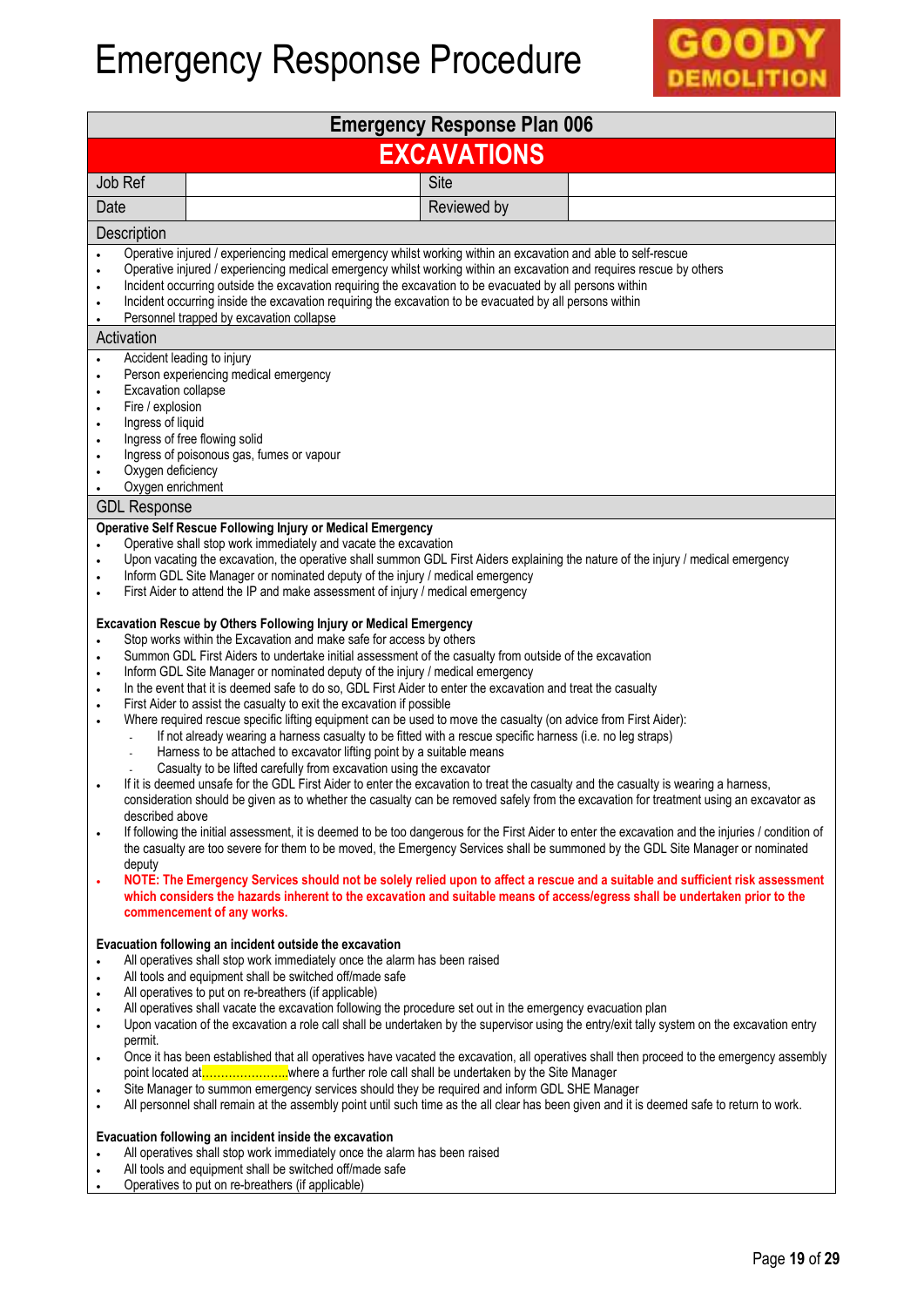

|            | All operatives shall vacate the excavation                                                                                                |  |  |  |  |
|------------|-------------------------------------------------------------------------------------------------------------------------------------------|--|--|--|--|
|            | Upon vacation of the excavation a roll call shall be undertaken by the supervisor                                                         |  |  |  |  |
| $\bullet$  | Once it has been established that all operatives have vacated the excavation, all operatives shall then proceed to the emergency assembly |  |  |  |  |
|            |                                                                                                                                           |  |  |  |  |
|            | Site Manager to summon emergency services should they be required and inform GDL SHE Manager                                              |  |  |  |  |
| $\bullet$  | All personnel shall remain at the assembly point until the all clear has been given and it is deemed safe to return to work.              |  |  |  |  |
|            |                                                                                                                                           |  |  |  |  |
|            | Personnel trapped by excavation collapse                                                                                                  |  |  |  |  |
|            | Excavation collapses generally occur due to unstable soil conditions combined with improper or inadequate shoring.                        |  |  |  |  |
| $\bullet$  | The potential hazard of additional collapse is an extremely high risk                                                                     |  |  |  |  |
| $\bullet$  | Removing soil or debris, adding weight near the edge of an excavation, vibration (such as vehicle movement), rain, may cause              |  |  |  |  |
|            | additional collapse at any time during an attempted rescue operation.                                                                     |  |  |  |  |
| $\bullet$  | UNDER NO CIRCUMSTANCES SHOULD A RESCUE BE ATTEMPTED, IN THIS INSTANCE IT IS IMPERATIVE THAT THE                                           |  |  |  |  |
|            | EMERGENCY SERVICES BE SOLEY RELIED UPON TO AFFECT A RESCUE/RECOVERY.                                                                      |  |  |  |  |
| $\bullet$  | Inform GDL Site Manager or nominated deputy of the excavation collapse                                                                    |  |  |  |  |
| $\bullet$  | GDL Site Manager to summon the emergency services                                                                                         |  |  |  |  |
|            | All vehicles to be switched off and the keys removed                                                                                      |  |  |  |  |
| $\bullet$  | An exclusion zone to be set up around the area of excavation collapse                                                                     |  |  |  |  |
|            | GDL Site Manager to liaise with the emergency services upon arrival                                                                       |  |  |  |  |
|            | Equipment                                                                                                                                 |  |  |  |  |
| $\bullet$  | First Aid kits (standard and burns kits)                                                                                                  |  |  |  |  |
| $\bullet$  | Re-breathers                                                                                                                              |  |  |  |  |
|            | Gas monitor                                                                                                                               |  |  |  |  |
| $\bullet$  | Harness and lanyard (if applicable)                                                                                                       |  |  |  |  |
| ٠          | Tripod and winch (if applicable)                                                                                                          |  |  |  |  |
|            | Site radios                                                                                                                               |  |  |  |  |
| $\bullet$  | Emergency intrinsically safe lighting                                                                                                     |  |  |  |  |
|            | Stretcher                                                                                                                                 |  |  |  |  |
| <b>PPE</b> |                                                                                                                                           |  |  |  |  |
|            | Disposable gloves for First Aiders                                                                                                        |  |  |  |  |
|            | Responsibilities                                                                                                                          |  |  |  |  |
|            | <b>First Aider</b>                                                                                                                        |  |  |  |  |
|            | Ensure First Aid kits are stocked and checked                                                                                             |  |  |  |  |
|            | Ensure emergency rescue equipment is maintained and in full working order at all times                                                    |  |  |  |  |
|            | Site Manager (or nominated deputy)                                                                                                        |  |  |  |  |
|            | Ensure an Emergency Evacuation Plan is developed                                                                                          |  |  |  |  |
|            | Ensure emergency evacuation procedure is followed                                                                                         |  |  |  |  |
| $\bullet$  | Undertake roll call upon evacuation of the excavation using the entry/exit tally system on the Excavation Entry Permit                    |  |  |  |  |
| $\bullet$  | Ensure suitable numbers of First Aiders are available daily (minimum 2 number)                                                            |  |  |  |  |
| ٠          | Inform GDL SHE manager of incident and request for emergency services to attend site                                                      |  |  |  |  |
| $\bullet$  | Provide emergency services with relevant information                                                                                      |  |  |  |  |
|            | Complete Incident Notification Form (INF)                                                                                                 |  |  |  |  |
|            |                                                                                                                                           |  |  |  |  |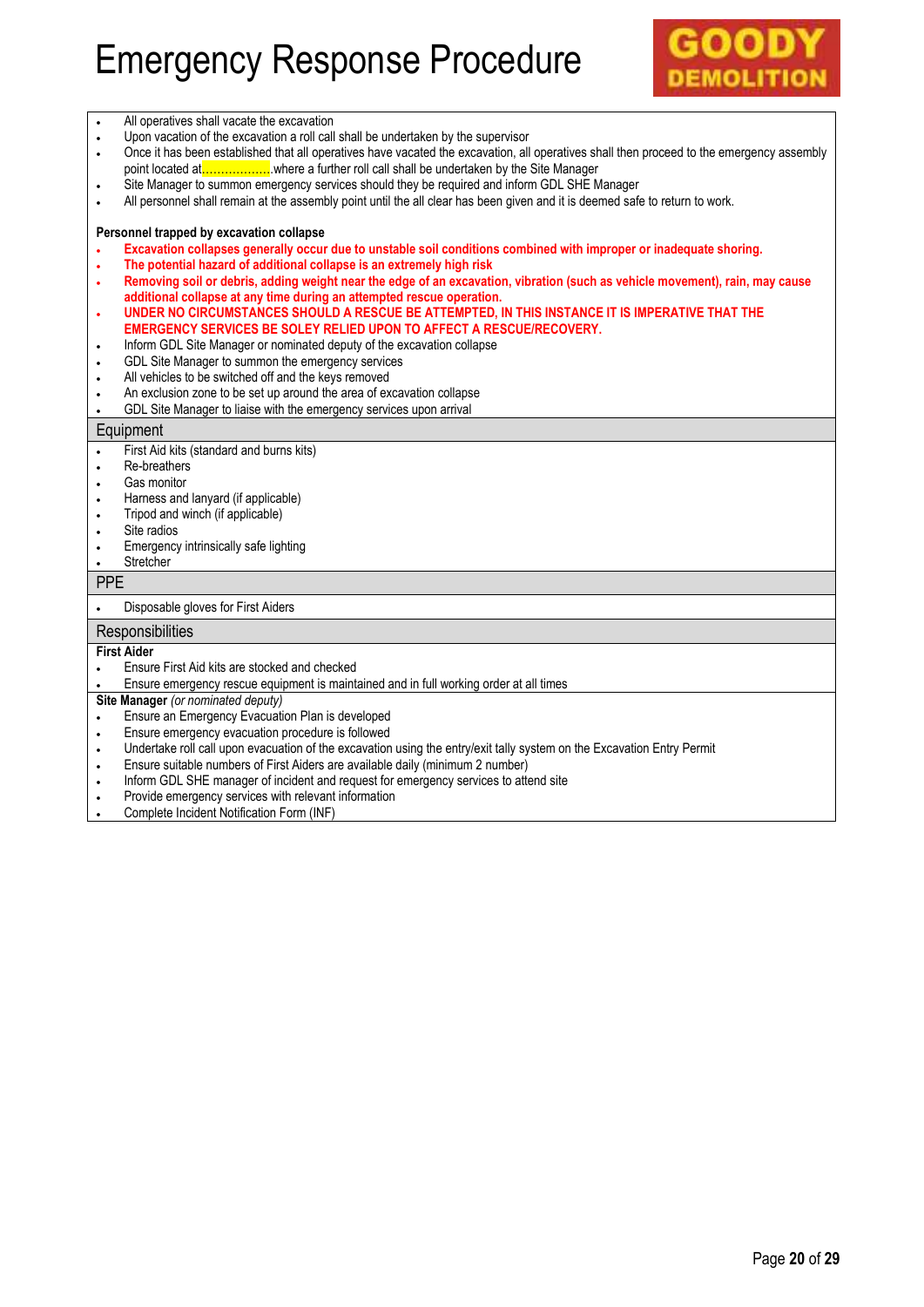

| Job Ref<br>Date<br>Description<br>$\bullet$                                                                    | <b>CONFINED SPACE EMERGENCY</b><br>Site                                                                                                                                                                                                                                                                                                                                                                                                                                                                                                                                                                                                                                                                                                                                                                                                                                                                                                                                                                                                                                                                                                                                                                                                                                                                                                                                                                                                                                                                                                                                                                                                                                                                                                                                    |  |
|----------------------------------------------------------------------------------------------------------------|----------------------------------------------------------------------------------------------------------------------------------------------------------------------------------------------------------------------------------------------------------------------------------------------------------------------------------------------------------------------------------------------------------------------------------------------------------------------------------------------------------------------------------------------------------------------------------------------------------------------------------------------------------------------------------------------------------------------------------------------------------------------------------------------------------------------------------------------------------------------------------------------------------------------------------------------------------------------------------------------------------------------------------------------------------------------------------------------------------------------------------------------------------------------------------------------------------------------------------------------------------------------------------------------------------------------------------------------------------------------------------------------------------------------------------------------------------------------------------------------------------------------------------------------------------------------------------------------------------------------------------------------------------------------------------------------------------------------------------------------------------------------------|--|
|                                                                                                                |                                                                                                                                                                                                                                                                                                                                                                                                                                                                                                                                                                                                                                                                                                                                                                                                                                                                                                                                                                                                                                                                                                                                                                                                                                                                                                                                                                                                                                                                                                                                                                                                                                                                                                                                                                            |  |
|                                                                                                                |                                                                                                                                                                                                                                                                                                                                                                                                                                                                                                                                                                                                                                                                                                                                                                                                                                                                                                                                                                                                                                                                                                                                                                                                                                                                                                                                                                                                                                                                                                                                                                                                                                                                                                                                                                            |  |
|                                                                                                                | Reviewed by                                                                                                                                                                                                                                                                                                                                                                                                                                                                                                                                                                                                                                                                                                                                                                                                                                                                                                                                                                                                                                                                                                                                                                                                                                                                                                                                                                                                                                                                                                                                                                                                                                                                                                                                                                |  |
|                                                                                                                |                                                                                                                                                                                                                                                                                                                                                                                                                                                                                                                                                                                                                                                                                                                                                                                                                                                                                                                                                                                                                                                                                                                                                                                                                                                                                                                                                                                                                                                                                                                                                                                                                                                                                                                                                                            |  |
|                                                                                                                | Operative injured/experiencing medical emergency whilst working within a confined space and able to self-rescue.<br>Operative injured/experiencing medical emergency whilst working within a confined space and requires rescue by others.<br>Incident occurring outside the confined space requiring the confined space to be evacuated by all persons within.<br>Incident occurring inside the confined space requiring the confined space to be evacuated by all persons within.                                                                                                                                                                                                                                                                                                                                                                                                                                                                                                                                                                                                                                                                                                                                                                                                                                                                                                                                                                                                                                                                                                                                                                                                                                                                                        |  |
| Activation                                                                                                     |                                                                                                                                                                                                                                                                                                                                                                                                                                                                                                                                                                                                                                                                                                                                                                                                                                                                                                                                                                                                                                                                                                                                                                                                                                                                                                                                                                                                                                                                                                                                                                                                                                                                                                                                                                            |  |
| Fire/explosion<br>$\bullet$<br>Ingress of liquid<br>$\bullet$<br>Oxygen deficiency<br>Oxygen enrichment        | Accident leading to person injury<br>Person experiencing medical emergency<br>Ingress of free flowing solid<br>Ingress of poisonous gas, fume or vapour<br>Failure of lock-out/tag-out system                                                                                                                                                                                                                                                                                                                                                                                                                                                                                                                                                                                                                                                                                                                                                                                                                                                                                                                                                                                                                                                                                                                                                                                                                                                                                                                                                                                                                                                                                                                                                                              |  |
| <b>GDL Response</b>                                                                                            |                                                                                                                                                                                                                                                                                                                                                                                                                                                                                                                                                                                                                                                                                                                                                                                                                                                                                                                                                                                                                                                                                                                                                                                                                                                                                                                                                                                                                                                                                                                                                                                                                                                                                                                                                                            |  |
|                                                                                                                | Prior to undertaking any of the procedures detailed within this Emergency Response Plan, GDL Site Management MUST undertake a<br>dynamic risk assessment which shall consider whether attendance by the emergency services is required.                                                                                                                                                                                                                                                                                                                                                                                                                                                                                                                                                                                                                                                                                                                                                                                                                                                                                                                                                                                                                                                                                                                                                                                                                                                                                                                                                                                                                                                                                                                                    |  |
| $\bullet$<br>$\bullet$<br>$\bullet$                                                                            | <b>Operative Self Rescue Following Injury or Medical Emergency</b><br>Operative shall stop work immediately and vacate the confined space<br>Upon vacating the confined space the operative shall summon GDL First Aiders explaining the nature of the injury/medical emergency<br>Inform GDL Site Manager or nominated deputy of the injury/medical emergency<br>Site Manager to inform GDL SHE Manager<br>First Aider to attend the IP and make assessment of injury/medical emergency                                                                                                                                                                                                                                                                                                                                                                                                                                                                                                                                                                                                                                                                                                                                                                                                                                                                                                                                                                                                                                                                                                                                                                                                                                                                                   |  |
| $\bullet$<br>$\bullet$<br>$\bullet$<br>deputy<br>commencement of any works.                                    | Confined Space Rescue by Others Following Injury or Medical Emergency<br>Stop works within the confined space and make safe for access by others<br>Summon GDL First aiders<br>If safe to do so the IP should be removed from the confined space for initial assessment and treatment by the First Aiders aider<br>If it is not safe to remove the IP or their injuries are too severe for them to be moved, First Aider to enter the confined space to undertake<br>initial assessment and treat the IP.<br>Inform GDL Site Manager or nominated deputy of the injury/medical emergency<br>Where required rescue specific lifting equipment can be used to move the IP (on advice from First Aider):<br>If not already wearing a harness IP to be fitted with a rescue specific harness (i.e. no leg straps)<br>Harness to be attached to rescue winch<br>IP to be lifted carefully from excavation using the rescue winch<br>If it is deemed unsafe for the GDL First Aider to enter the confined space to treat the IP and the IP is wearing a harness, consideration<br>should be given as to whether the IP can be removed safely from the excavation for treatment using the rescue winch as described above.<br>If following the initial assessment, it is deemed to be too dangerous for the First Aider to enter the confined space and the injuries/condition<br>of the IP are too severe for them to be moved, the Emergency Services shall be summoned by the GDL Site Manager or nominated<br>NOTE: The Emergency Services should not be solely relied upon to affect a rescue and suitable and sufficient risk assessment which<br>considers the hazards inherent to the confined space and suitable means of access/egress shall be undertaken prior to the |  |
| $\bullet$<br>$\bullet$<br>$\bullet$<br>$\bullet$<br>space entry permit.<br>$\bullet$<br>$\bullet$<br>$\bullet$ | Evacuation following an incident outside the confined space<br>All operatives shall stop work immediately once the alarm has been raised<br>All tools and equipment shall be switched off/made safe<br>All operatives to put on re-breathers (if applicable)<br>All operatives shall vacate the confined space<br>Upon vacation of the confined space a roll call shall be undertaken by the supervisor using the entry/exit tally system on the confined<br>Once it has been established that all operatives have vacated the confined space, all operatives shall then proceed to the emergency<br>assembly point located atwhere a further roll call shall be undertaken by the Site Manager<br>Site Manager to summon emergency services should they be required and inform GDL SHE Manager<br>All personnel shall remain at the assembly point until the all clear has been given and it is deemed safe to return to work.                                                                                                                                                                                                                                                                                                                                                                                                                                                                                                                                                                                                                                                                                                                                                                                                                                            |  |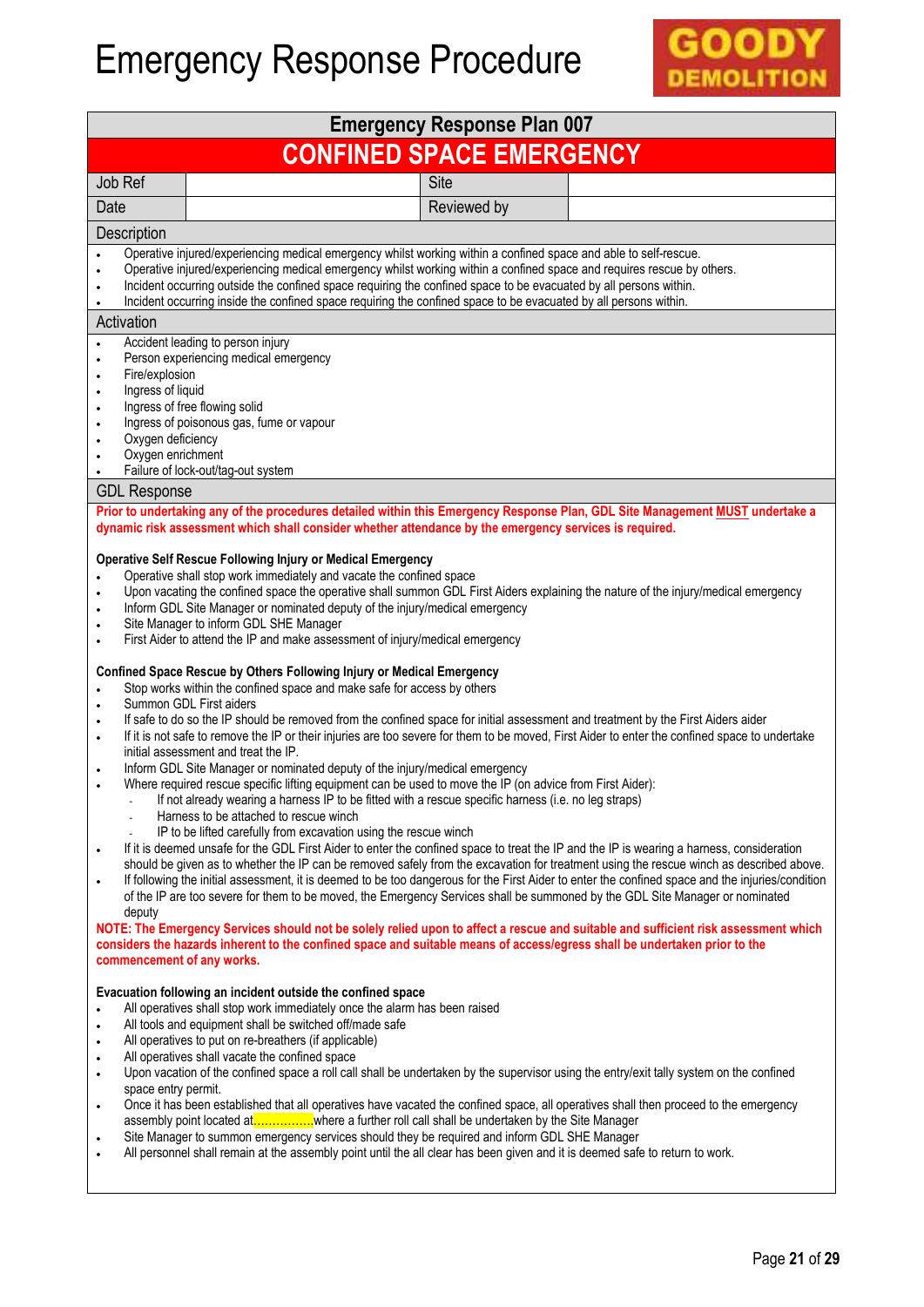### GOO **DEMOLITION**

|            | Evacuation following an incident inside the confined space                                                                              |
|------------|-----------------------------------------------------------------------------------------------------------------------------------------|
| $\bullet$  | All operatives shall stop work immediately once the alarm has been raised                                                               |
| ۰          | All tools and equipment shall be switched off/made safe                                                                                 |
| ۰          | Operatives to put on re-breathers (if applicable)                                                                                       |
| ٠          | All operatives shall vacate the confined space following the procedure set out in the emergency evacuation plan                         |
| $\bullet$  | Upon vacation of the confined space a role call shall be undertaken by the supervisor using the entry/exit tally system on the confined |
|            | space entry permit.                                                                                                                     |
| $\bullet$  | Once it has been established that all operatives have vacated the confined space, all operatives shall then proceed to the emergency    |
|            |                                                                                                                                         |
|            | All personnel shall remain at the assembly point until the all clear has been given and it is deemed safe to return to work.            |
|            | Equipment                                                                                                                               |
|            | First Aid kits (standard and burns kits)                                                                                                |
| $\bullet$  | Re-breathers                                                                                                                            |
| $\bullet$  | Gas monitor                                                                                                                             |
| ٠          | Harness and lanyard (if applicable)                                                                                                     |
| $\bullet$  | Tripod and winch (if applicable)                                                                                                        |
| $\bullet$  | Site radios                                                                                                                             |
| ٠          | Emergency intrinsically safe lighting                                                                                                   |
| $\bullet$  | Stretcher                                                                                                                               |
| <b>PPE</b> |                                                                                                                                         |
|            | Disposable gloves for First Aiders                                                                                                      |
|            | Breathing apparatus (if applicable)                                                                                                     |
|            | Responsibilities                                                                                                                        |
|            | <b>First Aider</b>                                                                                                                      |
|            | Ensure First Aid kits are stocked and checked                                                                                           |
|            | Confirm emergency rescue equipment is maintained and in full working order at all times                                                 |
|            | Site Manager (or nominated deputy)                                                                                                      |
|            | Ensure a suitable and sufficient Confined Space Risk Assessment is undertaken                                                           |
| ٠          | Ensure an Emergency Evacuation Plan is developed                                                                                        |
| ٠          | Ensure emergency evacuation procedure is followed                                                                                       |
| ٠          | Undertake roll call upon evacuation of the confined space using the entry/exit tally system on the confined space entry permit          |
| $\bullet$  | Ensure suitable numbers of First Aiders are available daily (minimum 2 number)                                                          |
| $\bullet$  | Inform GDL SHE manager of incident and request for emergency services to attend site                                                    |
|            | Provide Emergency services with relevant information                                                                                    |
|            | Consolate Installant Matification Fours (INIF)                                                                                          |

**.** Complete Incident Notification Form (INF)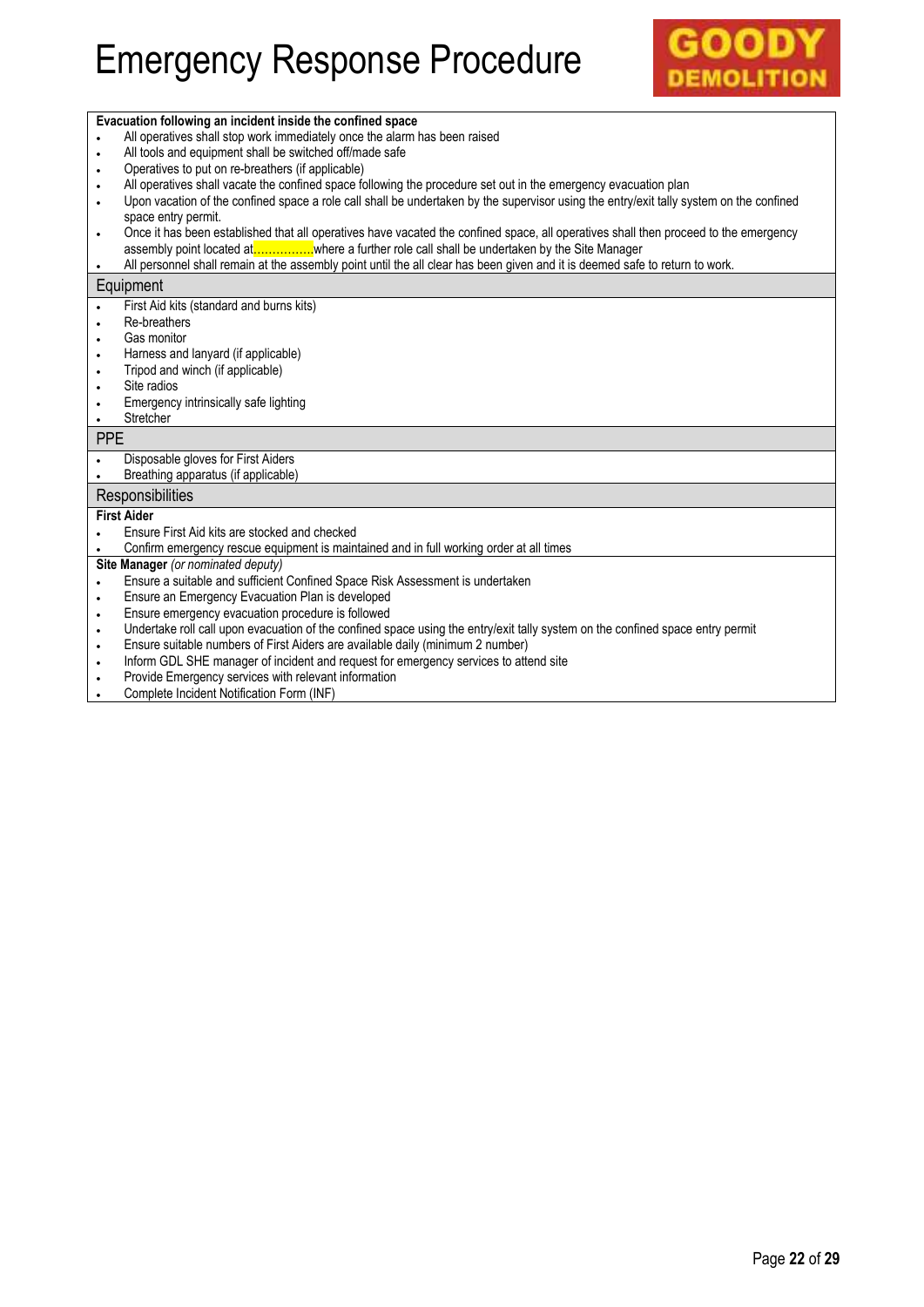

| <b>Emergency Response Plan 008</b>                                                                                                                                                                                                                                                                                                                                                                                                                                                                                                                                                                                                                                                                                                                                                                                                                                                                                                                                                                                                                                                                                                                                                                                                                                                                                                                                                                                                                                                                                                                                                                                                                                                                                                                                        |                                                                                                                                                                                                               |             |                                                                                                                                            |  |  |  |
|---------------------------------------------------------------------------------------------------------------------------------------------------------------------------------------------------------------------------------------------------------------------------------------------------------------------------------------------------------------------------------------------------------------------------------------------------------------------------------------------------------------------------------------------------------------------------------------------------------------------------------------------------------------------------------------------------------------------------------------------------------------------------------------------------------------------------------------------------------------------------------------------------------------------------------------------------------------------------------------------------------------------------------------------------------------------------------------------------------------------------------------------------------------------------------------------------------------------------------------------------------------------------------------------------------------------------------------------------------------------------------------------------------------------------------------------------------------------------------------------------------------------------------------------------------------------------------------------------------------------------------------------------------------------------------------------------------------------------------------------------------------------------|---------------------------------------------------------------------------------------------------------------------------------------------------------------------------------------------------------------|-------------|--------------------------------------------------------------------------------------------------------------------------------------------|--|--|--|
| <b>SPILL OF HAZARDOUS LIQUID(S)</b>                                                                                                                                                                                                                                                                                                                                                                                                                                                                                                                                                                                                                                                                                                                                                                                                                                                                                                                                                                                                                                                                                                                                                                                                                                                                                                                                                                                                                                                                                                                                                                                                                                                                                                                                       |                                                                                                                                                                                                               |             |                                                                                                                                            |  |  |  |
| Job Ref                                                                                                                                                                                                                                                                                                                                                                                                                                                                                                                                                                                                                                                                                                                                                                                                                                                                                                                                                                                                                                                                                                                                                                                                                                                                                                                                                                                                                                                                                                                                                                                                                                                                                                                                                                   | Workshop / Yard                                                                                                                                                                                               | Site        | <b>Goody Office</b>                                                                                                                        |  |  |  |
| Date                                                                                                                                                                                                                                                                                                                                                                                                                                                                                                                                                                                                                                                                                                                                                                                                                                                                                                                                                                                                                                                                                                                                                                                                                                                                                                                                                                                                                                                                                                                                                                                                                                                                                                                                                                      | 03/01/2019                                                                                                                                                                                                    | Reviewed by | <b>Spencer Nichol</b>                                                                                                                      |  |  |  |
| Description                                                                                                                                                                                                                                                                                                                                                                                                                                                                                                                                                                                                                                                                                                                                                                                                                                                                                                                                                                                                                                                                                                                                                                                                                                                                                                                                                                                                                                                                                                                                                                                                                                                                                                                                                               |                                                                                                                                                                                                               |             |                                                                                                                                            |  |  |  |
| environment                                                                                                                                                                                                                                                                                                                                                                                                                                                                                                                                                                                                                                                                                                                                                                                                                                                                                                                                                                                                                                                                                                                                                                                                                                                                                                                                                                                                                                                                                                                                                                                                                                                                                                                                                               | A spill of any oil or chemical within the GDL controlled zone                                                                                                                                                 |             | Uncontrolled spills that have the potential to cause Environmental Damage both locally (internally / externally) and to the further site / |  |  |  |
| Activation                                                                                                                                                                                                                                                                                                                                                                                                                                                                                                                                                                                                                                                                                                                                                                                                                                                                                                                                                                                                                                                                                                                                                                                                                                                                                                                                                                                                                                                                                                                                                                                                                                                                                                                                                                |                                                                                                                                                                                                               |             |                                                                                                                                            |  |  |  |
| $\bullet$                                                                                                                                                                                                                                                                                                                                                                                                                                                                                                                                                                                                                                                                                                                                                                                                                                                                                                                                                                                                                                                                                                                                                                                                                                                                                                                                                                                                                                                                                                                                                                                                                                                                                                                                                                 | Release of stored hazardous liquid<br>Spill of chemicals used in work processes<br>Failure of hydraulic hose on site plant (e.g. excavators etc.)<br>Spill of fuel (not contained by drip tray / plant nappy) |             |                                                                                                                                            |  |  |  |
| <b>GDL Response</b>                                                                                                                                                                                                                                                                                                                                                                                                                                                                                                                                                                                                                                                                                                                                                                                                                                                                                                                                                                                                                                                                                                                                                                                                                                                                                                                                                                                                                                                                                                                                                                                                                                                                                                                                                       |                                                                                                                                                                                                               |             |                                                                                                                                            |  |  |  |
| Spill of Hazardous Chemical/Substance, Failure of Hydraulic hose / Fuel Spillage<br>Source of spill / leak will be isolated<br>$\bullet$<br>Plant / refuelling will be stopped and isolated<br>$\bullet$<br>Sources of ignition will be isolated / removed<br>$\bullet$<br>Local spill kits will be used to contain / absorb any immediate spills, use containers / absorbent materials to collect / contain liquids<br>$\bullet$<br>Due care will be paid to ensure any local drains etc. will be protected with absorbent materials / matting to prevent ingress of contaminants<br>$\bullet$<br>Any remaining contents will be removed from damaged containers prior to their removal for disposal / repair<br>$\bullet$<br>Persons NOT involved in the clean-up will leave the area<br>$\bullet$<br>Gas monitoring will be undertaken during all clean up works (where required)<br>GDL Site Manager to be informed<br>$\bullet$<br>Once contained the absorbent materials will be collected and removed as contaminated waste via the appropriate waste bin<br>$\bullet$<br>As part of the clean up the contaminated spill kits will be disposed of as hazardous waste, any contaminated hardstanding / soil will also be<br>$\bullet$<br>removed and disposed of<br>Local interceptors will be checked where any spills are of a size that could affect drainage<br>NOTE (A): Where spill affects personnel (e.g. splashes to skin / eyes) the affected person will be removed to the welfare area and<br>decontaminated under the supervision of the First Aider.<br>NOTE (B): Where a spill occurs of a size that leads to the contamination of any drain or permeable surface (e.g. hardstanding / soil)<br>GDL she manager will be informed by GDL site manager |                                                                                                                                                                                                               |             |                                                                                                                                            |  |  |  |
| Equipment                                                                                                                                                                                                                                                                                                                                                                                                                                                                                                                                                                                                                                                                                                                                                                                                                                                                                                                                                                                                                                                                                                                                                                                                                                                                                                                                                                                                                                                                                                                                                                                                                                                                                                                                                                 |                                                                                                                                                                                                               |             |                                                                                                                                            |  |  |  |
| Spill kits<br>Waste containers<br>Gas monitoring equipment                                                                                                                                                                                                                                                                                                                                                                                                                                                                                                                                                                                                                                                                                                                                                                                                                                                                                                                                                                                                                                                                                                                                                                                                                                                                                                                                                                                                                                                                                                                                                                                                                                                                                                                |                                                                                                                                                                                                               |             |                                                                                                                                            |  |  |  |
| <b>PPE</b>                                                                                                                                                                                                                                                                                                                                                                                                                                                                                                                                                                                                                                                                                                                                                                                                                                                                                                                                                                                                                                                                                                                                                                                                                                                                                                                                                                                                                                                                                                                                                                                                                                                                                                                                                                |                                                                                                                                                                                                               |             |                                                                                                                                            |  |  |  |
| Disposable coveralls<br>Nitrile gloves<br>Eye protection                                                                                                                                                                                                                                                                                                                                                                                                                                                                                                                                                                                                                                                                                                                                                                                                                                                                                                                                                                                                                                                                                                                                                                                                                                                                                                                                                                                                                                                                                                                                                                                                                                                                                                                  |                                                                                                                                                                                                               |             |                                                                                                                                            |  |  |  |
| Responsibilities                                                                                                                                                                                                                                                                                                                                                                                                                                                                                                                                                                                                                                                                                                                                                                                                                                                                                                                                                                                                                                                                                                                                                                                                                                                                                                                                                                                                                                                                                                                                                                                                                                                                                                                                                          |                                                                                                                                                                                                               |             |                                                                                                                                            |  |  |  |
| Spill Team                                                                                                                                                                                                                                                                                                                                                                                                                                                                                                                                                                                                                                                                                                                                                                                                                                                                                                                                                                                                                                                                                                                                                                                                                                                                                                                                                                                                                                                                                                                                                                                                                                                                                                                                                                |                                                                                                                                                                                                               |             |                                                                                                                                            |  |  |  |
| Contain all spillages effectively                                                                                                                                                                                                                                                                                                                                                                                                                                                                                                                                                                                                                                                                                                                                                                                                                                                                                                                                                                                                                                                                                                                                                                                                                                                                                                                                                                                                                                                                                                                                                                                                                                                                                                                                         |                                                                                                                                                                                                               |             |                                                                                                                                            |  |  |  |
| Dispose of contaminated materials / PPE accordingly<br>Site Manager (or nominated deputy)                                                                                                                                                                                                                                                                                                                                                                                                                                                                                                                                                                                                                                                                                                                                                                                                                                                                                                                                                                                                                                                                                                                                                                                                                                                                                                                                                                                                                                                                                                                                                                                                                                                                                 |                                                                                                                                                                                                               |             |                                                                                                                                            |  |  |  |
| Ensure spill kits are established in all required areas<br>$\bullet$                                                                                                                                                                                                                                                                                                                                                                                                                                                                                                                                                                                                                                                                                                                                                                                                                                                                                                                                                                                                                                                                                                                                                                                                                                                                                                                                                                                                                                                                                                                                                                                                                                                                                                      |                                                                                                                                                                                                               |             |                                                                                                                                            |  |  |  |
| Report any required spillages to GDL SHE Manager<br>$\bullet$<br>Ensure waste materials are correctly disposed of                                                                                                                                                                                                                                                                                                                                                                                                                                                                                                                                                                                                                                                                                                                                                                                                                                                                                                                                                                                                                                                                                                                                                                                                                                                                                                                                                                                                                                                                                                                                                                                                                                                         |                                                                                                                                                                                                               |             |                                                                                                                                            |  |  |  |
|                                                                                                                                                                                                                                                                                                                                                                                                                                                                                                                                                                                                                                                                                                                                                                                                                                                                                                                                                                                                                                                                                                                                                                                                                                                                                                                                                                                                                                                                                                                                                                                                                                                                                                                                                                           | Complete Incident Notification form (INF)                                                                                                                                                                     |             |                                                                                                                                            |  |  |  |
| Inform GDL senior manager and Client                                                                                                                                                                                                                                                                                                                                                                                                                                                                                                                                                                                                                                                                                                                                                                                                                                                                                                                                                                                                                                                                                                                                                                                                                                                                                                                                                                                                                                                                                                                                                                                                                                                                                                                                      |                                                                                                                                                                                                               |             |                                                                                                                                            |  |  |  |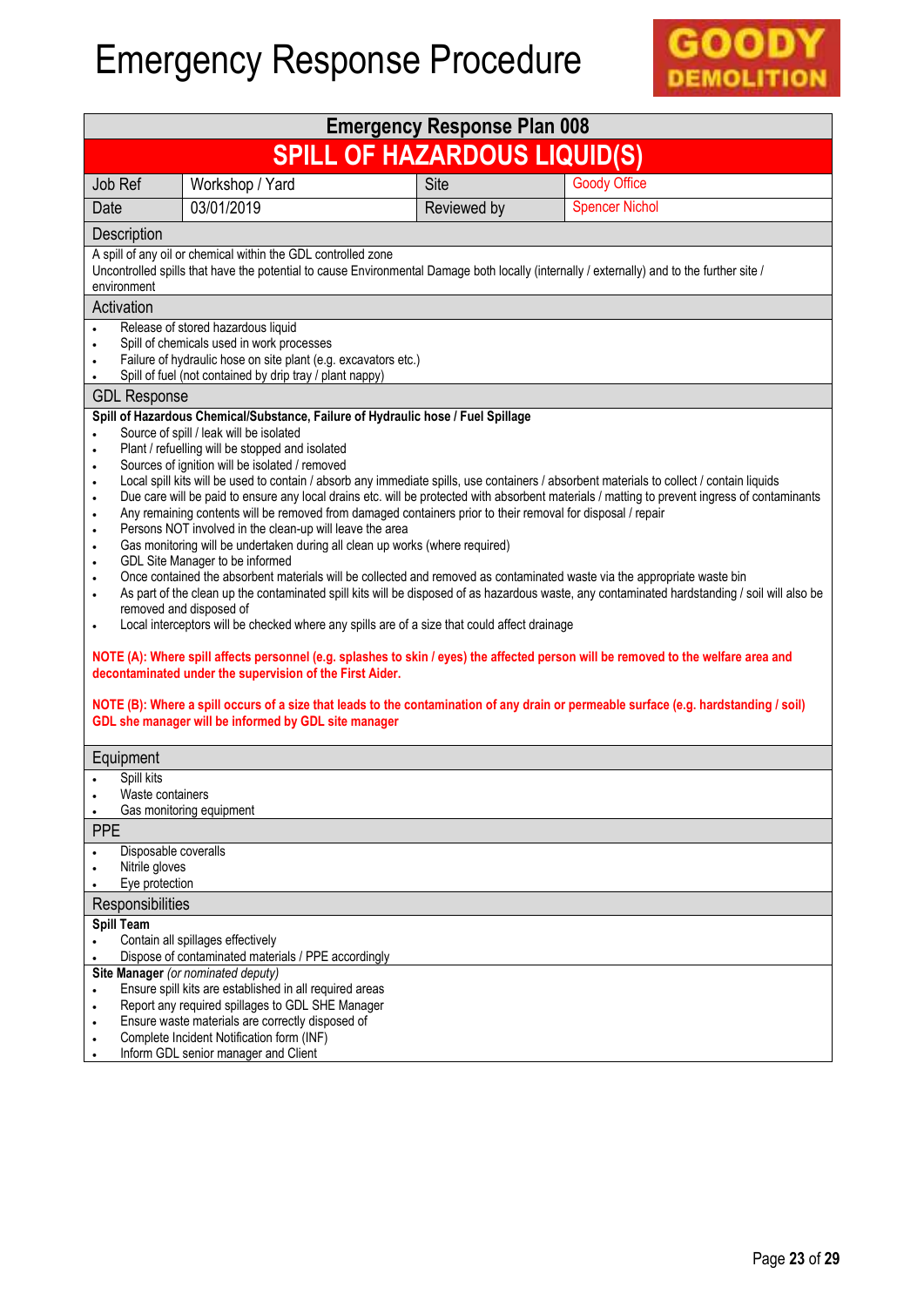

|                                                                                                                                                                                                                                                                                                                                                                                                                                                                                                                                                                                                                                                                                                                                                                                                                                                                                                                                                                                                                                                          |                                                                                                                                                                                                                                                                                                                                                                                                                                                                                                                                                                                                                                                                                                                                                                                                                                                                                                                                                                                                                                                                                                                                                                                                                                                                                                                                                                                                                                                                                                                                                                                                                                                                                                                                                                                                                                                                                                                                                                                                                                                                                              | <b>Emergency Response Plan 009</b> |  |  |  |
|----------------------------------------------------------------------------------------------------------------------------------------------------------------------------------------------------------------------------------------------------------------------------------------------------------------------------------------------------------------------------------------------------------------------------------------------------------------------------------------------------------------------------------------------------------------------------------------------------------------------------------------------------------------------------------------------------------------------------------------------------------------------------------------------------------------------------------------------------------------------------------------------------------------------------------------------------------------------------------------------------------------------------------------------------------|----------------------------------------------------------------------------------------------------------------------------------------------------------------------------------------------------------------------------------------------------------------------------------------------------------------------------------------------------------------------------------------------------------------------------------------------------------------------------------------------------------------------------------------------------------------------------------------------------------------------------------------------------------------------------------------------------------------------------------------------------------------------------------------------------------------------------------------------------------------------------------------------------------------------------------------------------------------------------------------------------------------------------------------------------------------------------------------------------------------------------------------------------------------------------------------------------------------------------------------------------------------------------------------------------------------------------------------------------------------------------------------------------------------------------------------------------------------------------------------------------------------------------------------------------------------------------------------------------------------------------------------------------------------------------------------------------------------------------------------------------------------------------------------------------------------------------------------------------------------------------------------------------------------------------------------------------------------------------------------------------------------------------------------------------------------------------------------------|------------------------------------|--|--|--|
| <b>STRUCTURAL COLLAPSE</b>                                                                                                                                                                                                                                                                                                                                                                                                                                                                                                                                                                                                                                                                                                                                                                                                                                                                                                                                                                                                                               |                                                                                                                                                                                                                                                                                                                                                                                                                                                                                                                                                                                                                                                                                                                                                                                                                                                                                                                                                                                                                                                                                                                                                                                                                                                                                                                                                                                                                                                                                                                                                                                                                                                                                                                                                                                                                                                                                                                                                                                                                                                                                              |                                    |  |  |  |
| Job Ref                                                                                                                                                                                                                                                                                                                                                                                                                                                                                                                                                                                                                                                                                                                                                                                                                                                                                                                                                                                                                                                  |                                                                                                                                                                                                                                                                                                                                                                                                                                                                                                                                                                                                                                                                                                                                                                                                                                                                                                                                                                                                                                                                                                                                                                                                                                                                                                                                                                                                                                                                                                                                                                                                                                                                                                                                                                                                                                                                                                                                                                                                                                                                                              | Site                               |  |  |  |
| Date                                                                                                                                                                                                                                                                                                                                                                                                                                                                                                                                                                                                                                                                                                                                                                                                                                                                                                                                                                                                                                                     |                                                                                                                                                                                                                                                                                                                                                                                                                                                                                                                                                                                                                                                                                                                                                                                                                                                                                                                                                                                                                                                                                                                                                                                                                                                                                                                                                                                                                                                                                                                                                                                                                                                                                                                                                                                                                                                                                                                                                                                                                                                                                              | Reviewed by                        |  |  |  |
| Description                                                                                                                                                                                                                                                                                                                                                                                                                                                                                                                                                                                                                                                                                                                                                                                                                                                                                                                                                                                                                                              |                                                                                                                                                                                                                                                                                                                                                                                                                                                                                                                                                                                                                                                                                                                                                                                                                                                                                                                                                                                                                                                                                                                                                                                                                                                                                                                                                                                                                                                                                                                                                                                                                                                                                                                                                                                                                                                                                                                                                                                                                                                                                              |                                    |  |  |  |
|                                                                                                                                                                                                                                                                                                                                                                                                                                                                                                                                                                                                                                                                                                                                                                                                                                                                                                                                                                                                                                                          | Partial structural collapse of structure<br>Complete collapse of structure<br>Personnel trapped by partial / complete collapse of structure<br>Damage to or the undermining of a structure which renders it unsafe                                                                                                                                                                                                                                                                                                                                                                                                                                                                                                                                                                                                                                                                                                                                                                                                                                                                                                                                                                                                                                                                                                                                                                                                                                                                                                                                                                                                                                                                                                                                                                                                                                                                                                                                                                                                                                                                           |                                    |  |  |  |
| Activation                                                                                                                                                                                                                                                                                                                                                                                                                                                                                                                                                                                                                                                                                                                                                                                                                                                                                                                                                                                                                                               |                                                                                                                                                                                                                                                                                                                                                                                                                                                                                                                                                                                                                                                                                                                                                                                                                                                                                                                                                                                                                                                                                                                                                                                                                                                                                                                                                                                                                                                                                                                                                                                                                                                                                                                                                                                                                                                                                                                                                                                                                                                                                              |                                    |  |  |  |
| $\bullet$<br>$\bullet$<br><b>GDL Response</b>                                                                                                                                                                                                                                                                                                                                                                                                                                                                                                                                                                                                                                                                                                                                                                                                                                                                                                                                                                                                            | Partial collapse of structure<br>Complete collapse of structure<br>Damage to or the undermining of a structure which renders it unsafe                                                                                                                                                                                                                                                                                                                                                                                                                                                                                                                                                                                                                                                                                                                                                                                                                                                                                                                                                                                                                                                                                                                                                                                                                                                                                                                                                                                                                                                                                                                                                                                                                                                                                                                                                                                                                                                                                                                                                       |                                    |  |  |  |
|                                                                                                                                                                                                                                                                                                                                                                                                                                                                                                                                                                                                                                                                                                                                                                                                                                                                                                                                                                                                                                                          |                                                                                                                                                                                                                                                                                                                                                                                                                                                                                                                                                                                                                                                                                                                                                                                                                                                                                                                                                                                                                                                                                                                                                                                                                                                                                                                                                                                                                                                                                                                                                                                                                                                                                                                                                                                                                                                                                                                                                                                                                                                                                              |                                    |  |  |  |
| $\bullet$<br>$\bullet$<br>$\bullet$<br>$\bullet$<br>$\bullet$<br>$\bullet$<br>$\bullet$<br>$\bullet$<br>$\bullet$<br>÷,<br>$\blacksquare$<br>Is there potential risk posed by live services (i.e. gas explosion)?                                                                                                                                                                                                                                                                                                                                                                                                                                                                                                                                                                                                                                                                                                                                                                                                                                        | <b>Partial or Complete Collapse of Structure</b><br>All operatives shall stop work immediately once the alarm has been raised by continuous sounding of air horn<br>All vehicles to be backed away from the collapse, switched off and the keys removed<br>All operatives shall vacate the structure / area via the nearest available exit<br>An exclusion zone to be set up around the area of structural collapse to prevent any unauthorised re-entry<br>GDL Site Manager to contact service providers should any live service require isolation<br>Site Manager to contact GDL senior management and Client<br>Once the structure has been vacated, all operatives shall then proceed to the emergency assembly point located atwhere a role call<br>shall be undertaken by the Site Manager to establish that no-one is trapped within the collapsed structure<br>In the event that it is found that persons are trapped within the collapsed structure please refer to Persons Trapped by Partial or<br>Complete Collapse of Structure, as set out below.<br>First Aiders to treat any injured personnel<br>Persons Trapped by Partial Collapse or Complete Collapse of Structure<br>Prior to any rescue attempt it is imperative that the emergency services are summoned and a structural engineer consulted<br>Efforts to rescue casualties from a collapsed structure may expose potential rescuers to greater danger than that faced by those<br>trapped within the structure.<br>Any attempt to assist / rescue trapped personnel should only be undertaken where the risk to those undertaking the rescue is<br>considered to be proportionate to the likelihood of effecting a successful rescue, following a suitable and sufficient dynamic risk<br>assessment being undertaken prior the attempt being made, which should give consideration to the following:<br>Is the person's location known?<br>Can the person be communicated with?<br>Is potential for further collapse of any residual structure?<br>Is there potential risk posed from any other nearby structure? |                                    |  |  |  |
| Damage to or the Undermining of a Structure which renders it Unsafe<br>All personnel shall stop work immediately<br>All tools and equipment shall be switched off/made safe<br>All personnel shall vacate the structure via the nearest available exit<br>All vehicles shall be removed from the area (if safe to do so), switched off and the keys removed<br>$\bullet$<br>An exclusion zone shall be set up to prevent unauthorised persons re-entering the structure and the immediate surrounding area<br>$\bullet$<br>Site Manager to contact GDL senior management and Client<br>Site Manager to complete Incident Notification Form (INF)<br>A structural engineer shall be consulted to ascertain the safest method of making the structure stable<br>$\bullet$<br>Remedial works to render the structure stable shall be undertaken by competent persons following the method prescribed by the structural<br>engineer<br>Investigation to be undertaken by SHE Manager<br>Equipment<br>First Aid kits (standard and burns kits)<br>Site radios |                                                                                                                                                                                                                                                                                                                                                                                                                                                                                                                                                                                                                                                                                                                                                                                                                                                                                                                                                                                                                                                                                                                                                                                                                                                                                                                                                                                                                                                                                                                                                                                                                                                                                                                                                                                                                                                                                                                                                                                                                                                                                              |                                    |  |  |  |
| Stretcher                                                                                                                                                                                                                                                                                                                                                                                                                                                                                                                                                                                                                                                                                                                                                                                                                                                                                                                                                                                                                                                |                                                                                                                                                                                                                                                                                                                                                                                                                                                                                                                                                                                                                                                                                                                                                                                                                                                                                                                                                                                                                                                                                                                                                                                                                                                                                                                                                                                                                                                                                                                                                                                                                                                                                                                                                                                                                                                                                                                                                                                                                                                                                              |                                    |  |  |  |
| <b>PPE</b>                                                                                                                                                                                                                                                                                                                                                                                                                                                                                                                                                                                                                                                                                                                                                                                                                                                                                                                                                                                                                                               |                                                                                                                                                                                                                                                                                                                                                                                                                                                                                                                                                                                                                                                                                                                                                                                                                                                                                                                                                                                                                                                                                                                                                                                                                                                                                                                                                                                                                                                                                                                                                                                                                                                                                                                                                                                                                                                                                                                                                                                                                                                                                              |                                    |  |  |  |
|                                                                                                                                                                                                                                                                                                                                                                                                                                                                                                                                                                                                                                                                                                                                                                                                                                                                                                                                                                                                                                                          | Disposable gloves for First Aiders                                                                                                                                                                                                                                                                                                                                                                                                                                                                                                                                                                                                                                                                                                                                                                                                                                                                                                                                                                                                                                                                                                                                                                                                                                                                                                                                                                                                                                                                                                                                                                                                                                                                                                                                                                                                                                                                                                                                                                                                                                                           |                                    |  |  |  |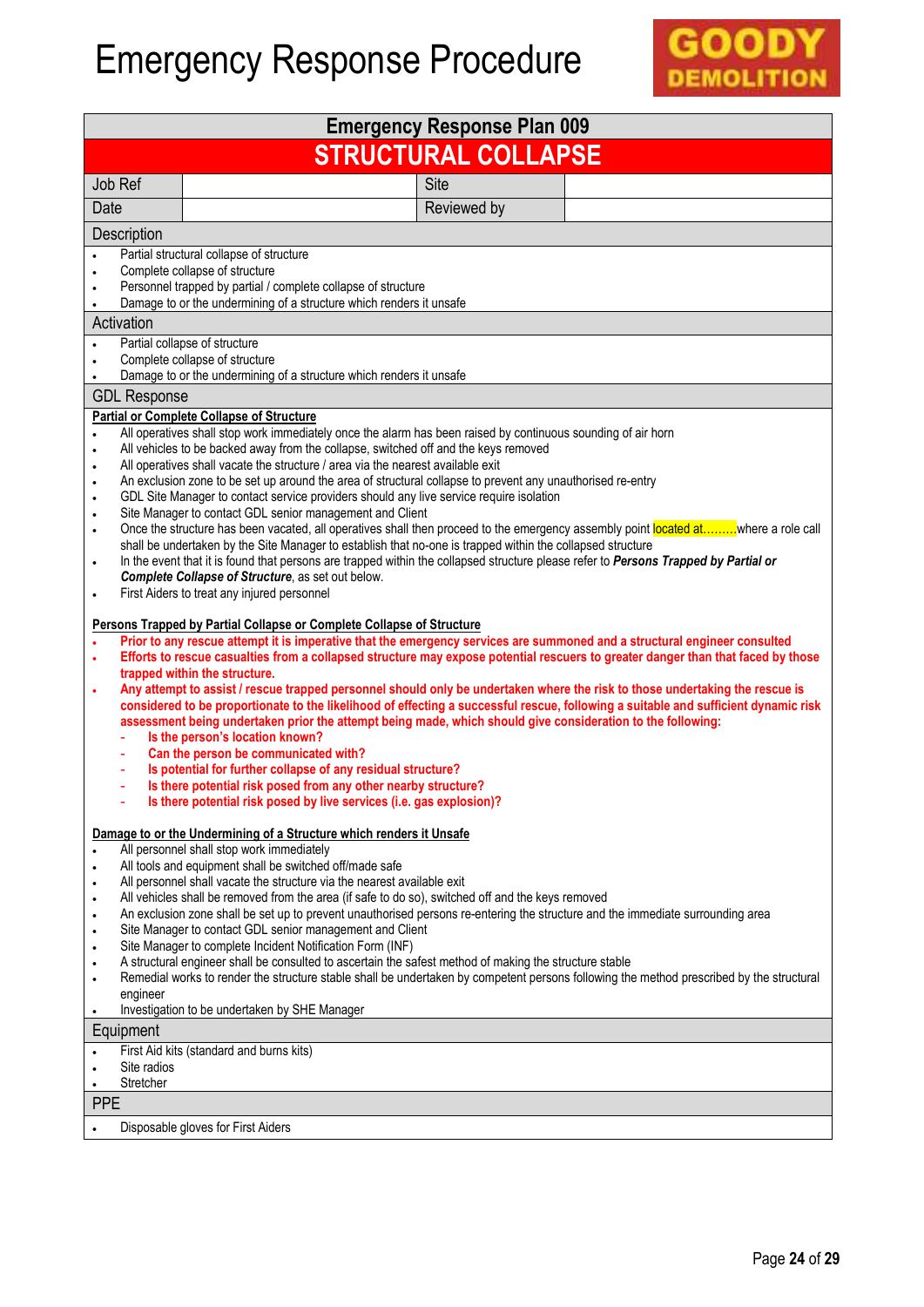

#### **Responsibilities**

#### **First Aiders**

- Ensure First Aid kits are stocked and checked
- Treat injured personnel
- **Site Manager** *(or nominated deputy)*
- Ensure suitable numbers of First Aiders are available daily (as required)
- Inform GDL senior management and Client of request for emergency services to attend site
- Provide Emergency services with relevant information
- Complete Incident Notification Form (INF)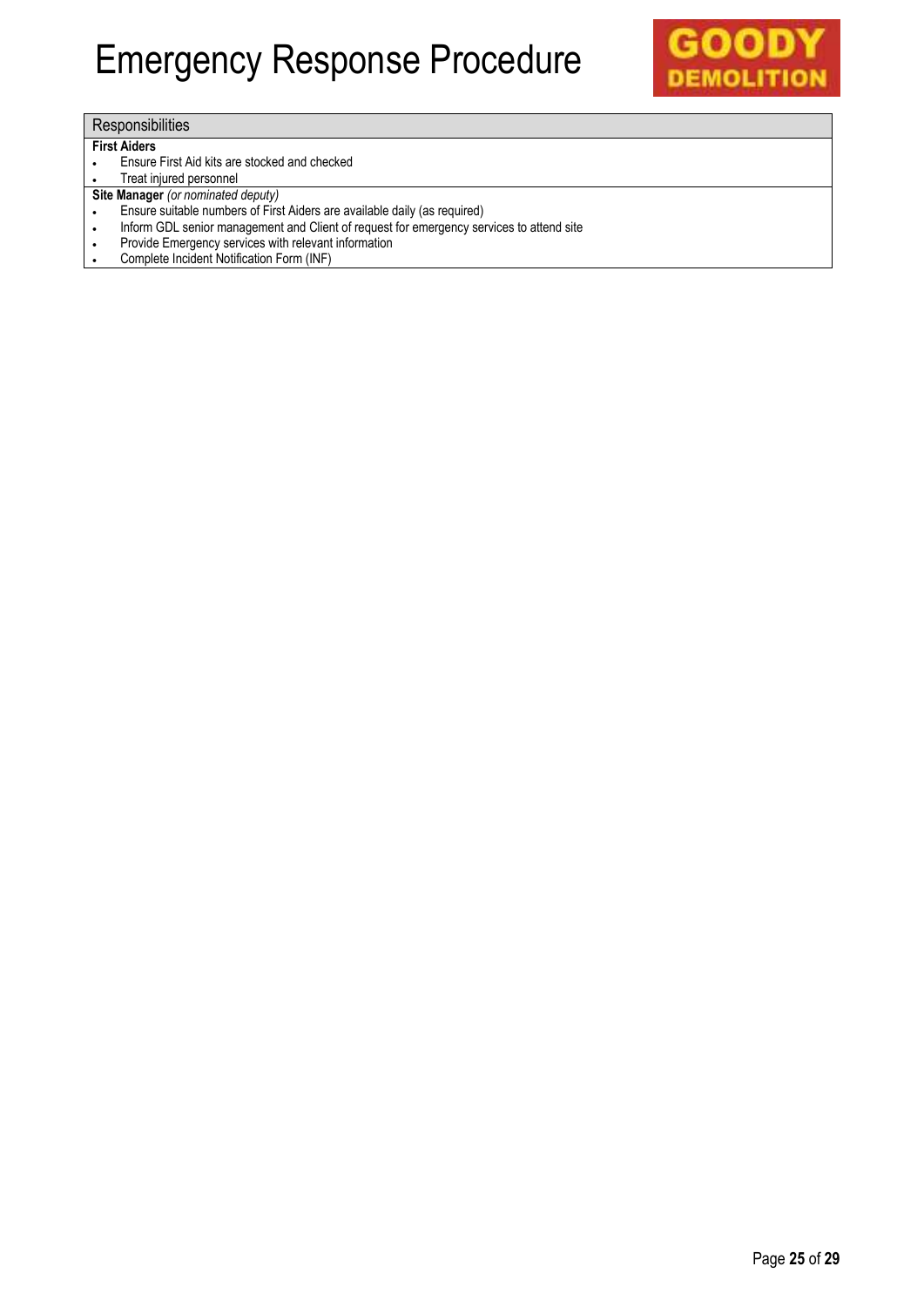

| <b>Emergency Response Plan 010</b>                                                                                                                                                                                                                                                                                                                                                                                                                                                                                                                                                                                                                                    |                                                                                                                                                                                                                                                                                                                                                                                                                                                                                                                                                                                                                                                                                                                                                                                                                                                                                                                                                                                                                                                                                                                                                                                        |             |  |  |
|-----------------------------------------------------------------------------------------------------------------------------------------------------------------------------------------------------------------------------------------------------------------------------------------------------------------------------------------------------------------------------------------------------------------------------------------------------------------------------------------------------------------------------------------------------------------------------------------------------------------------------------------------------------------------|----------------------------------------------------------------------------------------------------------------------------------------------------------------------------------------------------------------------------------------------------------------------------------------------------------------------------------------------------------------------------------------------------------------------------------------------------------------------------------------------------------------------------------------------------------------------------------------------------------------------------------------------------------------------------------------------------------------------------------------------------------------------------------------------------------------------------------------------------------------------------------------------------------------------------------------------------------------------------------------------------------------------------------------------------------------------------------------------------------------------------------------------------------------------------------------|-------------|--|--|
| <b>SECURITY BREACH</b>                                                                                                                                                                                                                                                                                                                                                                                                                                                                                                                                                                                                                                                |                                                                                                                                                                                                                                                                                                                                                                                                                                                                                                                                                                                                                                                                                                                                                                                                                                                                                                                                                                                                                                                                                                                                                                                        |             |  |  |
| Job Ref                                                                                                                                                                                                                                                                                                                                                                                                                                                                                                                                                                                                                                                               |                                                                                                                                                                                                                                                                                                                                                                                                                                                                                                                                                                                                                                                                                                                                                                                                                                                                                                                                                                                                                                                                                                                                                                                        | Site        |  |  |
| Date                                                                                                                                                                                                                                                                                                                                                                                                                                                                                                                                                                                                                                                                  |                                                                                                                                                                                                                                                                                                                                                                                                                                                                                                                                                                                                                                                                                                                                                                                                                                                                                                                                                                                                                                                                                                                                                                                        | Reviewed by |  |  |
| Description                                                                                                                                                                                                                                                                                                                                                                                                                                                                                                                                                                                                                                                           |                                                                                                                                                                                                                                                                                                                                                                                                                                                                                                                                                                                                                                                                                                                                                                                                                                                                                                                                                                                                                                                                                                                                                                                        |             |  |  |
|                                                                                                                                                                                                                                                                                                                                                                                                                                                                                                                                                                                                                                                                       | Unauthorised access to GDL site / works                                                                                                                                                                                                                                                                                                                                                                                                                                                                                                                                                                                                                                                                                                                                                                                                                                                                                                                                                                                                                                                                                                                                                |             |  |  |
| Activation                                                                                                                                                                                                                                                                                                                                                                                                                                                                                                                                                                                                                                                            |                                                                                                                                                                                                                                                                                                                                                                                                                                                                                                                                                                                                                                                                                                                                                                                                                                                                                                                                                                                                                                                                                                                                                                                        |             |  |  |
|                                                                                                                                                                                                                                                                                                                                                                                                                                                                                                                                                                                                                                                                       | Security breach discovered by onsite security<br>Security breach discovered by site management<br>Security breach observed on CCTV                                                                                                                                                                                                                                                                                                                                                                                                                                                                                                                                                                                                                                                                                                                                                                                                                                                                                                                                                                                                                                                     |             |  |  |
| <b>GDL Response</b>                                                                                                                                                                                                                                                                                                                                                                                                                                                                                                                                                                                                                                                   |                                                                                                                                                                                                                                                                                                                                                                                                                                                                                                                                                                                                                                                                                                                                                                                                                                                                                                                                                                                                                                                                                                                                                                                        |             |  |  |
| $\bullet$<br>immediately                                                                                                                                                                                                                                                                                                                                                                                                                                                                                                                                                                                                                                              | Security Breach Discovered by Onsite Security / GDL Personnel<br>In the event that a security breach is discovered the onsite security officer / GDL employee should inform the GDL Site Manager<br>In the event that the intruders remain on the premises the following shall apply:<br>If the security officer / GDL employee feels he may be entering a dangerous situation, he should inform a colleague, dispatch<br>(security only) or the police and wait for backup to arrive before taking any further action.<br>Ideally intruders should not be approached<br>However, if unavoidable, intruders should be approached in a calm manner<br>For safety purposes the security officer / GDL employee should leave a few feet distance between himself and the subject.<br>The security officer / GDL employee should never box a subject in or make him feel that he is trapped, subjects should always be<br>left a means of escape.<br>If the intruder runs the security officer / GDL employee should not give chase, however they should get a good description of the<br>subject and the direction in which they left in order to provide this information to the police. |             |  |  |
| Once informed the GDL Site Manager should undertake the following:<br>Inform the police (if not already contacted)<br>$\bullet$<br>Attend site (if not already there) and liaise with the police as soon as possible<br>$\bullet$<br>Inform GDL senior management and client<br>$\bullet$<br>Survey damage and arrange for repairs to be undertaken<br>$\bullet$<br>Collate a list of any items stolen and obtain crime number from police<br>$\bullet$<br>Review CCTV footage with police<br>$\bullet$<br>Complete Incident Notification Form (INF)<br>Liaise with SHE Manager to undertake review of site security.<br><b>Security Breach Discovered Post Event</b> |                                                                                                                                                                                                                                                                                                                                                                                                                                                                                                                                                                                                                                                                                                                                                                                                                                                                                                                                                                                                                                                                                                                                                                                        |             |  |  |
| Inform the police<br>$\bullet$<br>$\bullet$<br>$\bullet$<br>۰<br>٠<br>٠<br>٠                                                                                                                                                                                                                                                                                                                                                                                                                                                                                                                                                                                          | If a security breach is discovered the discovering person should inform the GDL Site Manager immediately<br>Once informed the GDL Site Manager should undertake the following:<br>Attend site (if not already there) and liaise with the police as soon as possible<br>Inform senior management and client<br>Survey damage and arrange for repairs to be undertaken<br>Collate a list of any items stolen and obtain crime number from police<br>Review CCTV footage with police<br>Inform procurement in order for insurance company to be notified.<br>Liaise with SHE manager to undertake review of site security                                                                                                                                                                                                                                                                                                                                                                                                                                                                                                                                                                 |             |  |  |
| Equipment                                                                                                                                                                                                                                                                                                                                                                                                                                                                                                                                                                                                                                                             |                                                                                                                                                                                                                                                                                                                                                                                                                                                                                                                                                                                                                                                                                                                                                                                                                                                                                                                                                                                                                                                                                                                                                                                        |             |  |  |
| Torches (out of hours)                                                                                                                                                                                                                                                                                                                                                                                                                                                                                                                                                                                                                                                |                                                                                                                                                                                                                                                                                                                                                                                                                                                                                                                                                                                                                                                                                                                                                                                                                                                                                                                                                                                                                                                                                                                                                                                        |             |  |  |
| Radio/phone to raise alarm<br><b>PPE</b>                                                                                                                                                                                                                                                                                                                                                                                                                                                                                                                                                                                                                              |                                                                                                                                                                                                                                                                                                                                                                                                                                                                                                                                                                                                                                                                                                                                                                                                                                                                                                                                                                                                                                                                                                                                                                                        |             |  |  |
| No additional PPE required                                                                                                                                                                                                                                                                                                                                                                                                                                                                                                                                                                                                                                            |                                                                                                                                                                                                                                                                                                                                                                                                                                                                                                                                                                                                                                                                                                                                                                                                                                                                                                                                                                                                                                                                                                                                                                                        |             |  |  |
| Responsibilities                                                                                                                                                                                                                                                                                                                                                                                                                                                                                                                                                                                                                                                      |                                                                                                                                                                                                                                                                                                                                                                                                                                                                                                                                                                                                                                                                                                                                                                                                                                                                                                                                                                                                                                                                                                                                                                                        |             |  |  |
| Monitor CCTV<br>$\bullet$<br>$\bullet$<br>$\bullet$<br>$\bullet$                                                                                                                                                                                                                                                                                                                                                                                                                                                                                                                                                                                                      | Security personnel (where applicable)<br>Undertake patrols as required<br>Ensure precise records are kept<br>Inform GDL Site Manager of any security incident<br>Cooperate with the police and any subsequent investigation                                                                                                                                                                                                                                                                                                                                                                                                                                                                                                                                                                                                                                                                                                                                                                                                                                                                                                                                                            |             |  |  |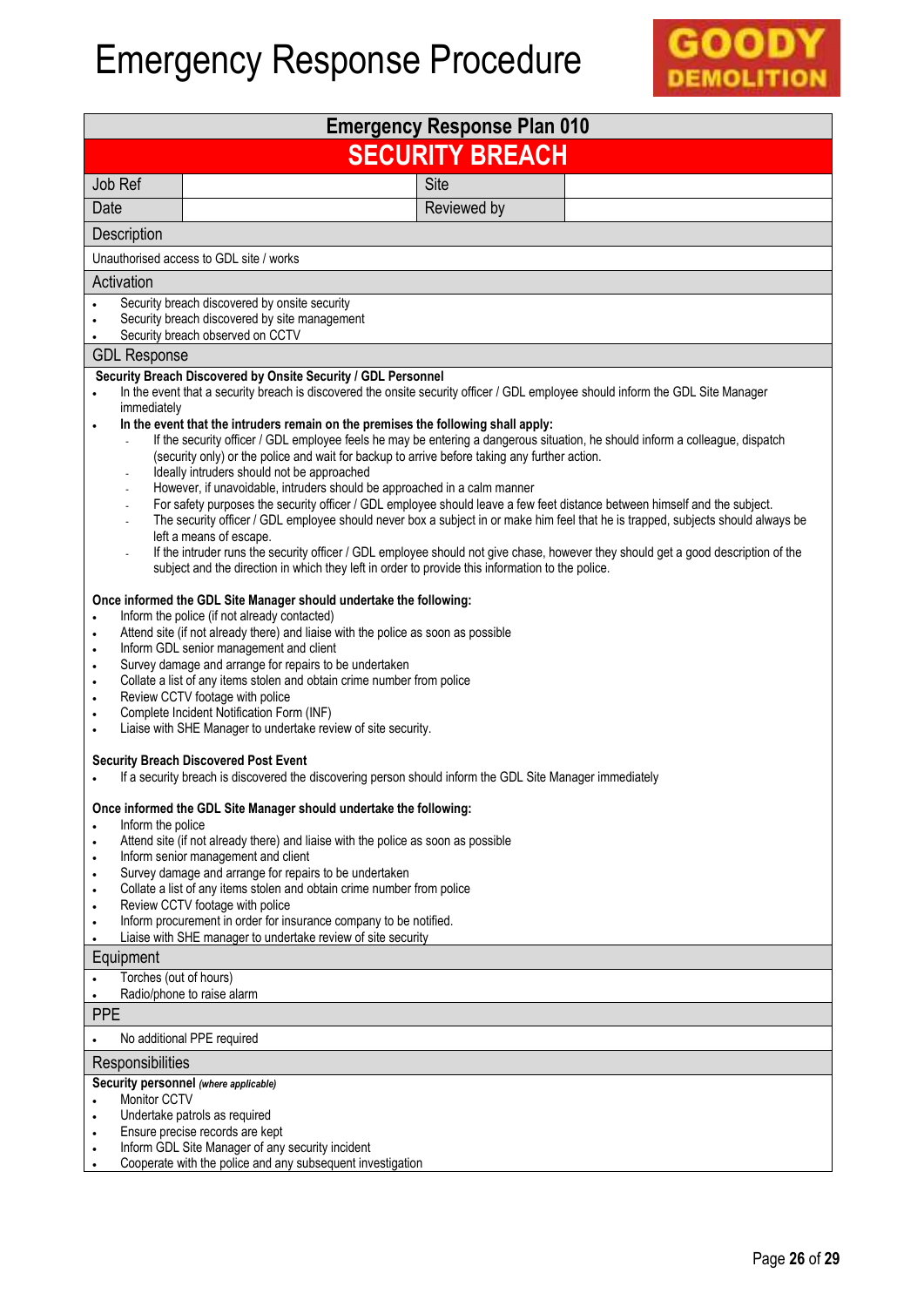

**Site Manager** *(or nominated deputy)*

- Inform the police
- Attend site (if not already there) and liaise with security/police as soon as possible
- Inform senior management
- Survey damage and arrange for repairs to be undertaken
- Collate a list of any items stolen
- Review CCTV footage with police<br>• Obtain crime number from police
- Obtain crime number from police<br>• Inform procurement in order for in
- Inform procurement in order for insurance company to be notified.
- Liaise with SHE Manager to undertake review of site security.

| <b>Emergency Response Plan 010</b>                                                                                                                                                                                                                                                                                                                                                                                                                                                                                                                                                                                                                                                                                                                                                                                                                                                                |                                                                                                                                  |             |  |  |  |  |
|---------------------------------------------------------------------------------------------------------------------------------------------------------------------------------------------------------------------------------------------------------------------------------------------------------------------------------------------------------------------------------------------------------------------------------------------------------------------------------------------------------------------------------------------------------------------------------------------------------------------------------------------------------------------------------------------------------------------------------------------------------------------------------------------------------------------------------------------------------------------------------------------------|----------------------------------------------------------------------------------------------------------------------------------|-------------|--|--|--|--|
|                                                                                                                                                                                                                                                                                                                                                                                                                                                                                                                                                                                                                                                                                                                                                                                                                                                                                                   | <b>SECURITY BREACH</b>                                                                                                           |             |  |  |  |  |
| Job Ref                                                                                                                                                                                                                                                                                                                                                                                                                                                                                                                                                                                                                                                                                                                                                                                                                                                                                           | Site                                                                                                                             |             |  |  |  |  |
| Date                                                                                                                                                                                                                                                                                                                                                                                                                                                                                                                                                                                                                                                                                                                                                                                                                                                                                              |                                                                                                                                  | Reviewed by |  |  |  |  |
| Description                                                                                                                                                                                                                                                                                                                                                                                                                                                                                                                                                                                                                                                                                                                                                                                                                                                                                       |                                                                                                                                  |             |  |  |  |  |
|                                                                                                                                                                                                                                                                                                                                                                                                                                                                                                                                                                                                                                                                                                                                                                                                                                                                                                   | Un-exploded ordnance is discovered at an GDL site / works<br>Suspected un-exploded ordnance is discovered at an GDL site / works |             |  |  |  |  |
| Activation                                                                                                                                                                                                                                                                                                                                                                                                                                                                                                                                                                                                                                                                                                                                                                                                                                                                                        |                                                                                                                                  |             |  |  |  |  |
|                                                                                                                                                                                                                                                                                                                                                                                                                                                                                                                                                                                                                                                                                                                                                                                                                                                                                                   | Un-exploded ordnance is discovered at an GDL site / works                                                                        |             |  |  |  |  |
| <b>GDL Response</b>                                                                                                                                                                                                                                                                                                                                                                                                                                                                                                                                                                                                                                                                                                                                                                                                                                                                               |                                                                                                                                  |             |  |  |  |  |
| All site works shall cease immediately following the alarm being raised by continuous sounding of air horn<br>All tools and equipment shall be switched off/made safe<br>$\bullet$<br>All vehicles to be backed away from the area of the discovery, switched off and the keys removed<br>٠<br>Under no circumstances shall the object be touched or moved<br>٠<br>The location of the suspected UXO shall, be marked on the site plan.<br>٠<br>Site Manager to contact the police by calling 999 to notify the nearest bomb disposal unit.<br>٠<br>The site shall be evacuated in an orderly manner and all personnel shall proceed to the emergency assembly point located at where<br>$\bullet$<br>a role call shall be undertaken by the Site Manager.<br>Under no circumstances shall any unauthorised person re-enter the site until it has been declared safe to do so by the authorities. |                                                                                                                                  |             |  |  |  |  |
| Equipment                                                                                                                                                                                                                                                                                                                                                                                                                                                                                                                                                                                                                                                                                                                                                                                                                                                                                         |                                                                                                                                  |             |  |  |  |  |
| N/A                                                                                                                                                                                                                                                                                                                                                                                                                                                                                                                                                                                                                                                                                                                                                                                                                                                                                               |                                                                                                                                  |             |  |  |  |  |
| <b>PPE</b>                                                                                                                                                                                                                                                                                                                                                                                                                                                                                                                                                                                                                                                                                                                                                                                                                                                                                        |                                                                                                                                  |             |  |  |  |  |
| No additional PPE required                                                                                                                                                                                                                                                                                                                                                                                                                                                                                                                                                                                                                                                                                                                                                                                                                                                                        |                                                                                                                                  |             |  |  |  |  |
| Responsibilities                                                                                                                                                                                                                                                                                                                                                                                                                                                                                                                                                                                                                                                                                                                                                                                                                                                                                  |                                                                                                                                  |             |  |  |  |  |
| Site Manager (or nominated deputy)<br>Evacuate the site and undertake role call<br>Provide the police with all relevant details pertaining to the suspected UXO<br>$\bullet$<br>Inform GDL senior management and client<br>Complete Incident Notification Form (INF)                                                                                                                                                                                                                                                                                                                                                                                                                                                                                                                                                                                                                              |                                                                                                                                  |             |  |  |  |  |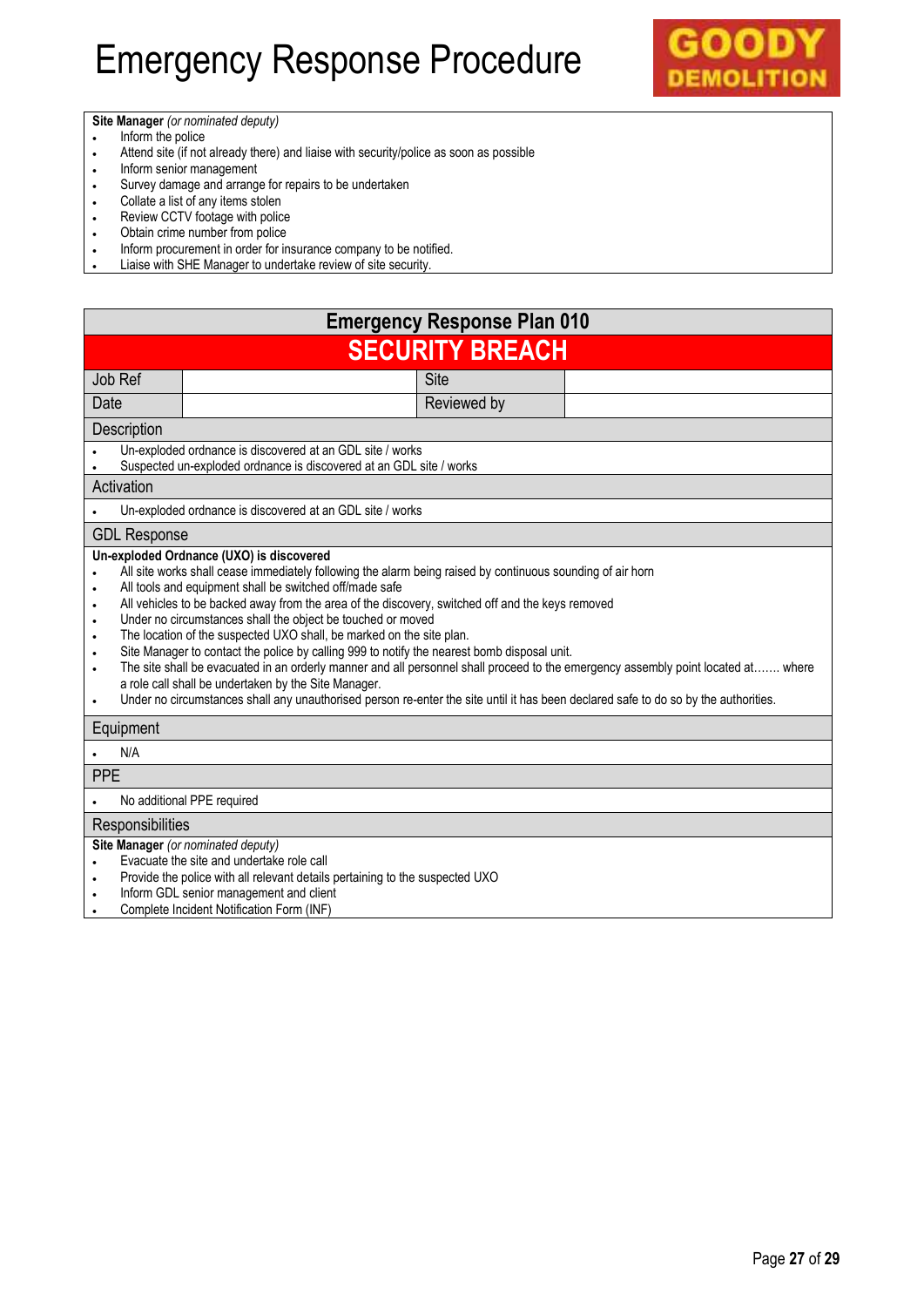

#### **5. Post Incident Actions**

The following guidelines are to be used following any incident to ensure a thorough consistent approach, the timeframes are used to assist in prioritisation. Much of the below will be dependent on the type and severity of incident. For significant incidents GDL will ensure suitable additional resources are provided to assist with investigations / client and authority interface and close out of any remedial actions both onsite and relating to GDL as a corporate body.

#### **5.1 Twenty Four Hours**

- Complete Incident Notification Form
- Ensure client is fully informed
- Liaise / update authorities (HSE/ EA) (where incident requires this)
- Ensure incident location is secured
- Photographs of incident area / IP (injured Party) / Damaged plant / Equipment (as required)
- . Initial witness statements completed
- All initial remedial actions completed to make the area safe (where safe to do so)
- Inform site staff if there is a break in site activities as a result of the incident
- **•** Request assistance in investigation
- Follow up with IP on condition

#### **5.2 Three Days**

- Undertake detailed site incident investigation (where required)
- Review CCTV footage and ensure any footage can be viewed remotely
- Review current site documents (RAMS etc.) to check for compliance / suitability
- Update client
- Liaise with Principal Designer (as required) as part of the investigation
- Ensure all required remedial actions are in place (for minor incidents) before work recommences
- Complete witness statements
- Monitor the IPs condition
- Liaise and support IPs next of kin / relations
- Undertake further remedial actions (as required)
- Instruct specialist contractors to assist in remediation works (as required)

#### **5.3 Seven Days**

- Complete and issue accident investigation report (to all required parties)
- Complete notification of incident to the HSE (where applicable)
- Offer support to those affected by incident (e.g. counselling etc. via health care provider)
- Update company documents (RAMS etc.)
- Issue GDL safety alert (as required)
- Compete all required additional surveys / inspections / safety checks
- Continue communication with IP

#### **5.4 Ongoing**

- Liaison with authorities (if required)
- Ongoing liaison with IP (if not returned to work)
- Close out of all remedial actions
- Inspection of site conditions to ensure safety standards are maintained
- Review of documents